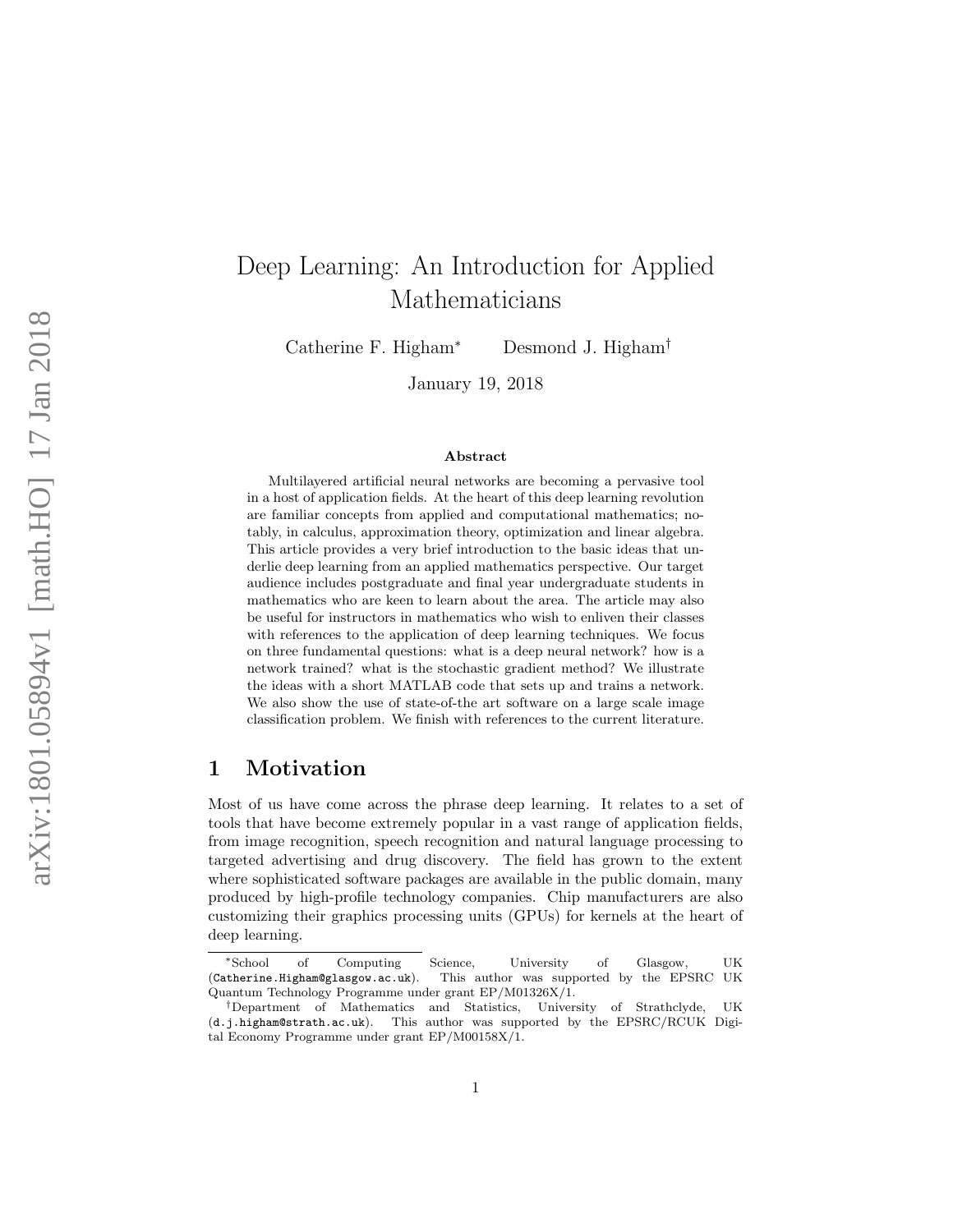Whether or not its current level of attention is fully justified, deep learning is clearly a topic of interest to employers, and therefore to our students. Although there are many useful resources available, we feel that there is a niche for a brief treatment aimed at mathematical scientists. For a mathematics student, gaining some familiarity with deep learning can enhance employment prospects. For mathematics educators, slipping "Applications to Deep Learning" into the syllabus of a class on calculus, approximation theory, optimization, linear algebra, or scientific computing is a great way to attract students and maintain their interest in core topics. The area is also ripe for independent project study.

There is no novel material in this article, and many topics are glossed over or omitted. Our aim is to present some key ideas as clearly as possible while avoiding non-essential detail. The treatment is aimed at readers with a background in mathematics who have completed a course in linear algebra and are familiar with partial differentiation. Some experience of scientific computing is also desirable.

To keep the material concrete, we list and walk through a short MATLAB code that illustrates the main algorithmic steps in setting up, training and applying an artificial neural network. We also demonstrate the high-level use of state-of-the-art software on a larger scale problem.

Section [2](#page-1-0) introduces some key ideas by creating and training an artificial neural network using a simple example. Section [3](#page-6-0) sets up some useful notation and defines a general network. Training a network, which involves the solution of an optimization problem, is the main computational challenge in this field. In Section [4](#page-8-0) we describe the stochastic gradient method, a variation of a traditional optimization technique that is designed to cope with very large scale sets of training data. Section [5](#page-10-0) explains how the partial derivatives needed for the stochastic gradient method can be computed efficiently using back propagation. First-principles MATLAB code that illustrates these ideas is provided in section [6.](#page-15-0) A larger scale problem is treated in section [7.](#page-19-0) Here we make use of existing software. Rather than repeatedly acknowledge work throughout the text, we have chosen to place the bulk of our citations in Section [8,](#page-30-0) where pointers to the large and growing literature are given. In that section we also raise issues that were not mentioned elsewhere, and highlight some current hot topics.

# <span id="page-1-0"></span>2 Example of an Artificial Neural Network

This article takes a data fitting view of artificial neural networks. To be concrete, consider the set of points shown in Figure [1.](#page-2-0) This shows *labeled data*—some points are in category A, indicated by circles, and the rest are in category B, indicated by crosses. For example, the data may show oil drilling sites on a map, where category A denotes a successful outcome. Can we use this data to categorize a newly proposed drilling site? Our job is to construct a transformation that takes any point in  $\mathbb{R}^2$  and returns either a circle or a square. Of course, there are many reasonable ways to construct such a transformation.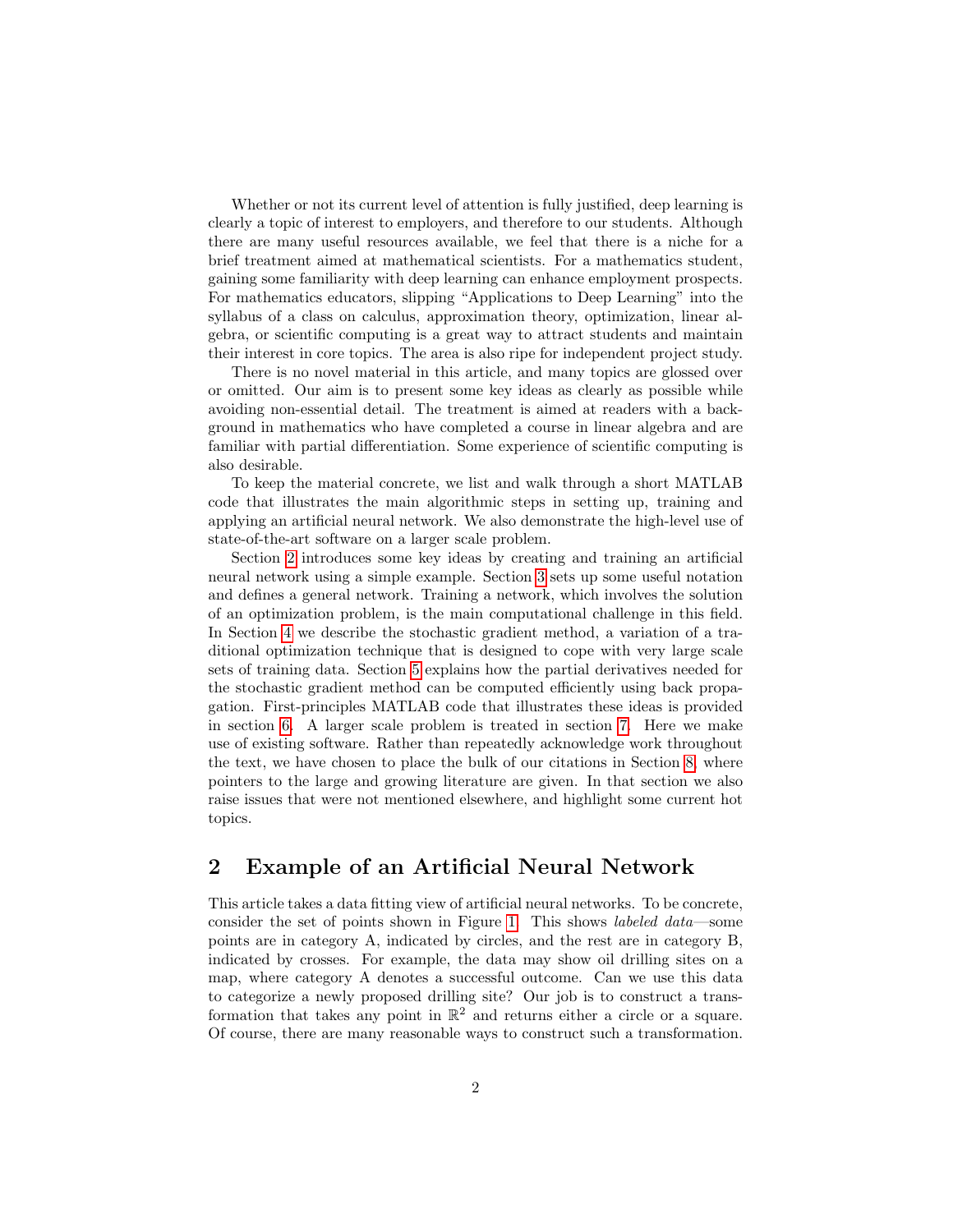

<span id="page-2-0"></span>Figure 1: Labeled data points in  $\mathbb{R}^2$ . Circles denote points in category A. Crosses denote points in category B.

The artificial neural network approach uses repeated application of a simple, nonlinear function.

We will base our network on the sigmoid function

<span id="page-2-1"></span>
$$
\sigma(x) = \frac{1}{1 + e^{-x}},\tag{1}
$$

which is illustrated in the upper half of Figure [2](#page-3-0) over the interval  $-10 \leq x \leq 10$ . We may regard  $\sigma(x)$  as a smoothed version of a step function, which itself mimics the behavior of a neuron in the brain—firing (giving output equal to one) if the input is large enough, and remaining inactive (giving output equal to zero) otherwise. The sigmoid also has the convenient property that its derivative takes the simple form

<span id="page-2-2"></span>
$$
\sigma'(x) = \sigma(x) \left(1 - \sigma(x)\right),\tag{2}
$$

which is straightforward to verify.

The steepness and location of the transition in the sigmoid function may be altered by scaling and shifting the argument or, in the language of neural networks, by weighting and biasing the input. The lower plot in Figure [2](#page-3-0) shows  $\sigma(3(x-5))$ . The factor 3 has sharpened the changeover and the shift −5 has altered its location. To keep our notation managable, we need to interpret the sigmoid function in a vectorized sense. For  $z \in \mathbb{R}^m$ ,  $\sigma : \mathbb{R}^m \to \mathbb{R}^m$  is defined by applying the sigmoid function in the obvious componentwise manner, so that

$$
(\sigma(z))_i = \sigma(z_i).
$$

With this notation, we can set up layers of neurons. In each layer, every neuron outputs a single real number, which is passed to every neuron in the next layer. At the next layer, each neuron forms its own weighted combination of these values, adds its own bias, and applies the sigmoid function. Introducing some mathematics, if the real numbers produced by the neurons in one layer are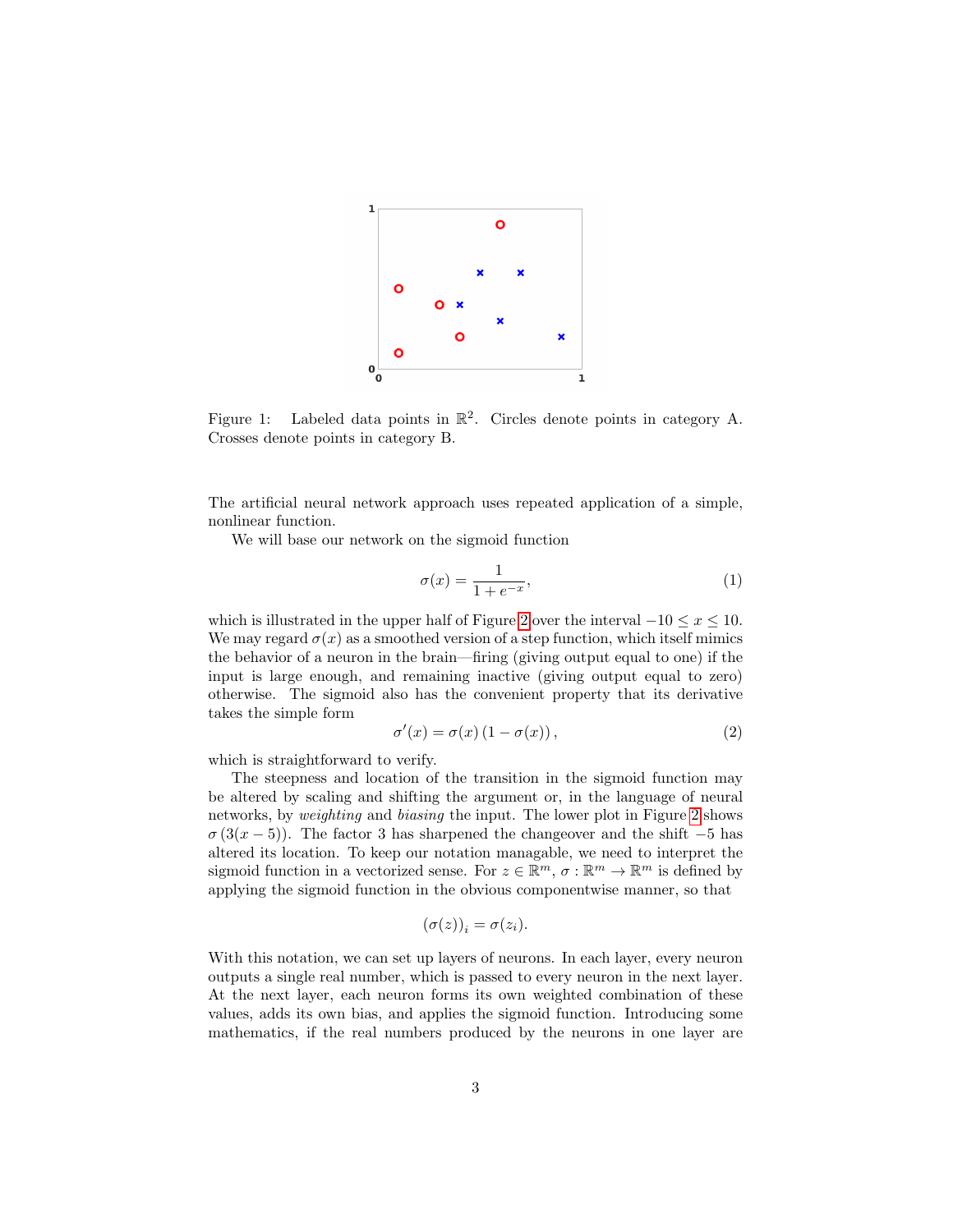

<span id="page-3-0"></span>Figure 2: Upper: sigmoid function [\(1\)](#page-2-1). Lower: sigmoid with shifted and scaled input.

collected into a vector, a, then the vector of outputs from the next layer has the form

<span id="page-3-1"></span>
$$
\sigma(Wa+b). \tag{3}
$$

Here,  $W$  is matrix and  $b$  is a vector. We say that  $W$  contains the *weights* and  $b$  contains the *biases*. The number of columns in  $W$  matches the number of neurons that produced the vector a at the previous layer. The number of rows in W matches the number of neurons at the current layer. The number of components in b also matches the number of neurons at the current layer. To emphasize the role of the *i*th neuron in  $(3)$ , we could pick out the *i*th component as

$$
\sigma\left(\sum_j w_{ij}a_j+b_i\right),\,
$$

where the sum runs over all entries in  $a$ . Throughout this article, we will be switching between the vectorized and componentwise viewpoints to strike a balance between clarity and brevity.

In the next section, we introduce a full set of notation that allows us to define a general network. Before reaching that stage, we will give a specific example. Figure [3](#page-4-0) represents an artificial neural network with four layers. We will apply this form of network to the problem defined by Figure [1.](#page-2-0) For the network in Figure [3](#page-4-0) the first (input) layer is represented by two circles. This is because our input data points have two components. The second layer has two solid circles, indicating that two neurons are being employed. The arrows from layer one to layer two indicate that both components of the input data are made available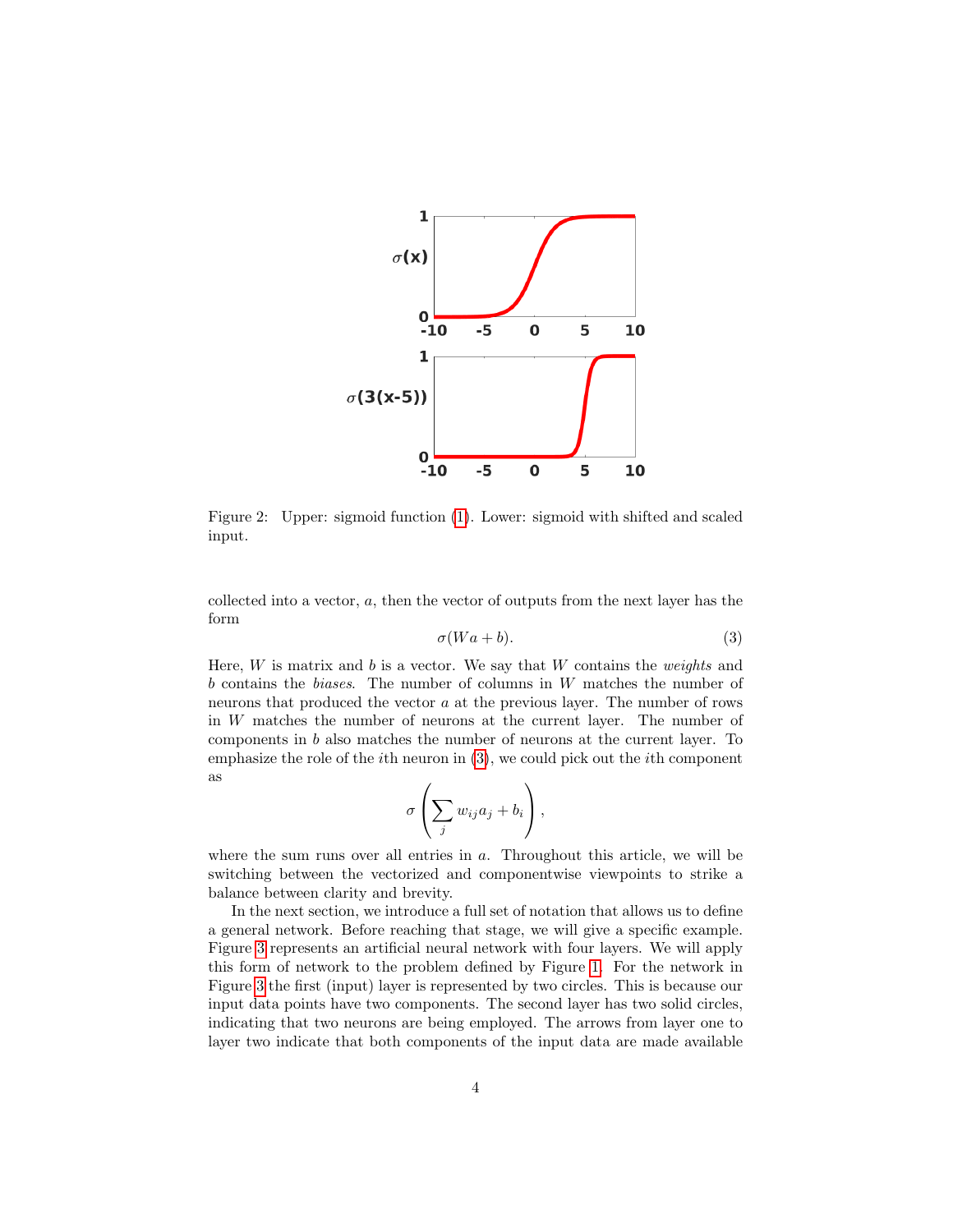

<span id="page-4-0"></span>Figure 3: A network with four layers.

to the two neurons in layer two. Since the input data has the form  $x \in \mathbb{R}^2$ , the weights and biases for layer two may be represented by a matrix  $W^{[2]} \in \mathbb{R}^{2 \times 2}$ and a vector  $b^{[2]} \in \mathbb{R}^2$ , respectively. The output from layer two then has the form

$$
\sigma(W^{[2]}x+b^{[2]}) \in \mathbb{R}^2
$$
.

Layer three has three neurons, each receiving input in  $\mathbb{R}^2$ . So the weights and biases for layer three may be represented by a matrix  $W^{[3]} \in \mathbb{R}^{3 \times 2}$  and a vector  $b^{[3]} \in \mathbb{R}^3$ , respectively. The output from layer three then has the form

$$
\sigma\left(W^{[3]} \sigma(W^{[2]} x + b^{[2]}) + b^{[3]}\right) \in \mathbb{R}^3.
$$

The fourth (output) layer has two neurons, each receiving input in  $\mathbb{R}^3$ . So the weights and biases for this layer may be represented by a matrix  $W^{[4]} \in \mathbb{R}^{2 \times 3}$ and a vector  $b^{[4]} \in \mathbb{R}^{[2]}$ , respectively. The output from layer four, and hence from the overall network, has the form

<span id="page-4-1"></span>
$$
F(x) = \sigma \left( W^{[4]} \sigma \left( W^{[3]} \sigma (W^{[2]} x + b^{[2]}) + b^{[3]} \right) + b^{[4]} \right) \in \mathbb{R}^2.
$$
 (4)

The expression [\(4\)](#page-4-1) defines a function  $F : \mathbb{R}^2 \to \mathbb{R}^2$  in terms of its 23 parameters—the entries in the weight matrices and bias vectors. Recall that our aim is to produce a classifier based on the data in Figure [1.](#page-2-0) We do this by optimizing over the parameters. We will require  $F(x)$  to be close to  $[1, 0]^T$ for data points in category A and close to  $[0, 1]^T$  for data points in category B. Then, given a new point  $x \in \mathbb{R}^2$ , it would be reasonable to classify it according to the largest component of  $F(x)$ ; that is, category A if  $F_1(x) > F_2(x)$  and category B if  $F_1(x) < F_2(x)$ , with some rule to break ties. This requirement on F may be specified through a *cost function*. Denoting the ten data points in Figure [1](#page-2-0) by  $\{x^{\{i\}}\}_{i=1}^{10}$ , we use  $y(x^{\{i\}})$  for the target output; that is,

<span id="page-4-2"></span>
$$
y(x^{\{i\}}) = \begin{cases} \begin{bmatrix} 1 \\ 0 \end{bmatrix} & \text{if } x^{\{i\}} \text{ is in category A}, \\ \begin{bmatrix} 0 \\ 1 \end{bmatrix} & \text{if } x^{\{i\}} \text{ is in category B.} \end{cases}
$$
(5)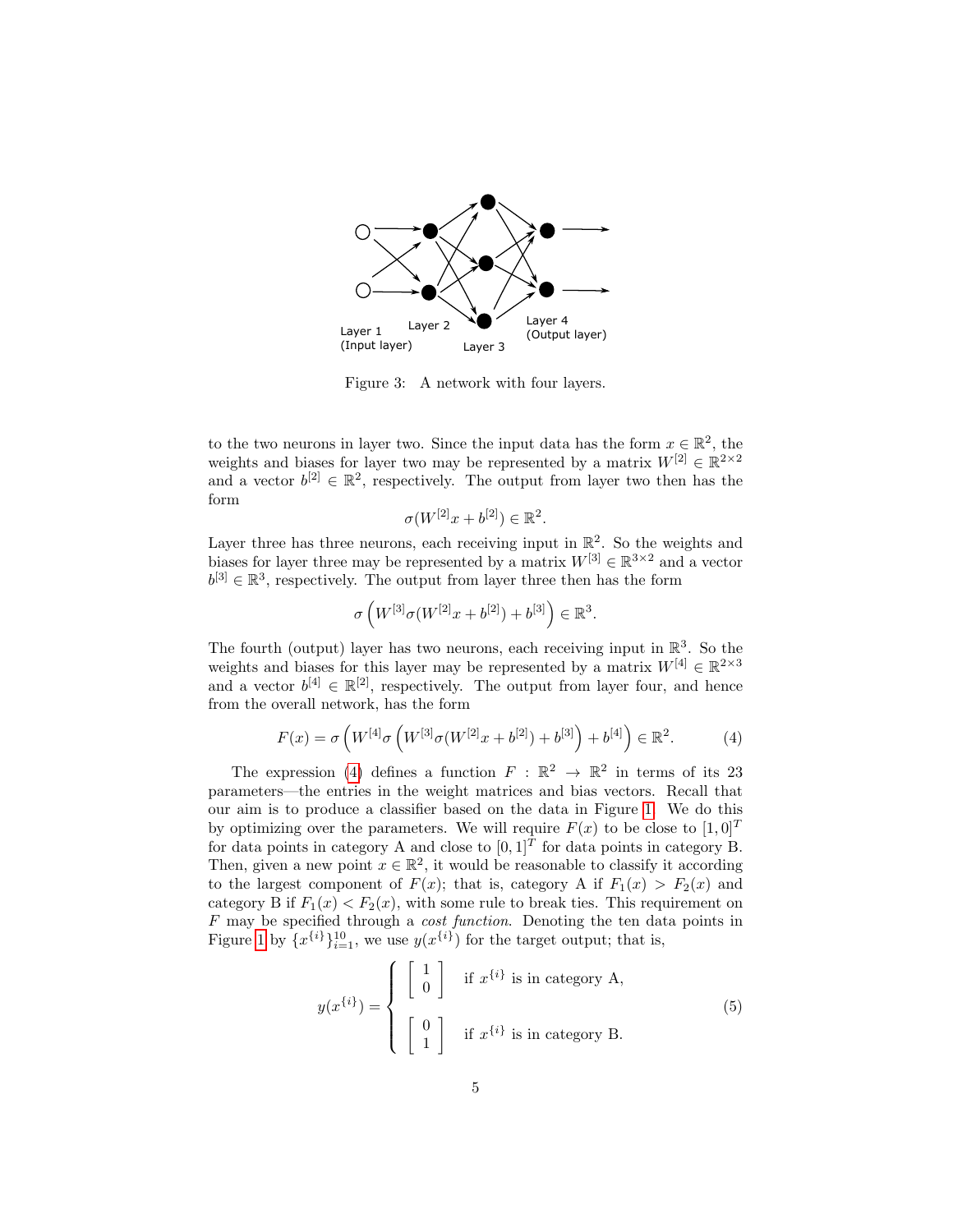

<span id="page-5-1"></span>Figure 4: Visualization of output from an artificial neural network applied to the data in Figure [1.](#page-2-0)

Our cost function then takes the form

<span id="page-5-0"></span>Cost 
$$
(W^{[2]}, W^{[3]}, W^{[4]}, b^{[2]}, b^{[3]}, b^{[4]}) = \frac{1}{10} \sum_{i=1}^{10} \frac{1}{2} ||y(x^{\{i\}}) - F(x^{\{i\}})||_2^2.
$$
 (6)

Here, the factor  $\frac{1}{2}$  is included for convenience; it simplifies matters when we start differentiating. We emphasize that Cost is a function of the weights and biases the data points are fixed. The form in [\(6\)](#page-5-0), where discrepancy is measured by averaging the squared Euclidean norm over the data points, is often refered to as a quadratic cost function. In the language of optimization, Cost is our objective function.

Choosing the weights and biases in a way that minimizes the cost function is refered to as training the network. We note that, in principle, rescaling an objective function does not change an optimization problem. We should arrive at the same minimizer if we change Cost to, for example, 100 Cost or Cost/30. So the factors  $1/10$  and  $1/2$  in [\(6\)](#page-5-0) should have no effect on the outcome.

For the data in Figure [1,](#page-2-0) we used the MATLAB optimization toolbox to minimize the cost function [\(6\)](#page-5-0) over the 23 parameters defining  $W^{[2]}$ ,  $W^{[3]}$ ,  $W^{[4]}$ ,  $b^{[2]}$ ,  $b^{[3]}$  and  $b^{[4]}$ . More precisely, we used the nonlinear least-squares solver lsqnonlin. For the trained network, Figure [4](#page-5-1) shows the boundary where  $F_1(x) > F_2(x)$ . So, with this approach, any point in the shaded region would be assigned to category A and any point in the unshaded region to category B.

Figure [5](#page-6-1) shows how the network responds to additional training data. Here we added one further category B point, indicated by the extra cross at  $(0.3, 0.7)$ , and re-ran the optimization routine.

The example illustrated in Figure [4](#page-5-1) is small-scale by the standards of today's deep learning tools. However, the underlying optimization problem, minimizing a non-convex objective function over 23 variables, is fundamentally difficult. We cannot exhaustively search over a 23 dimensional parameter space, and we cannot guarantee to find the global minimum of a non-convex function.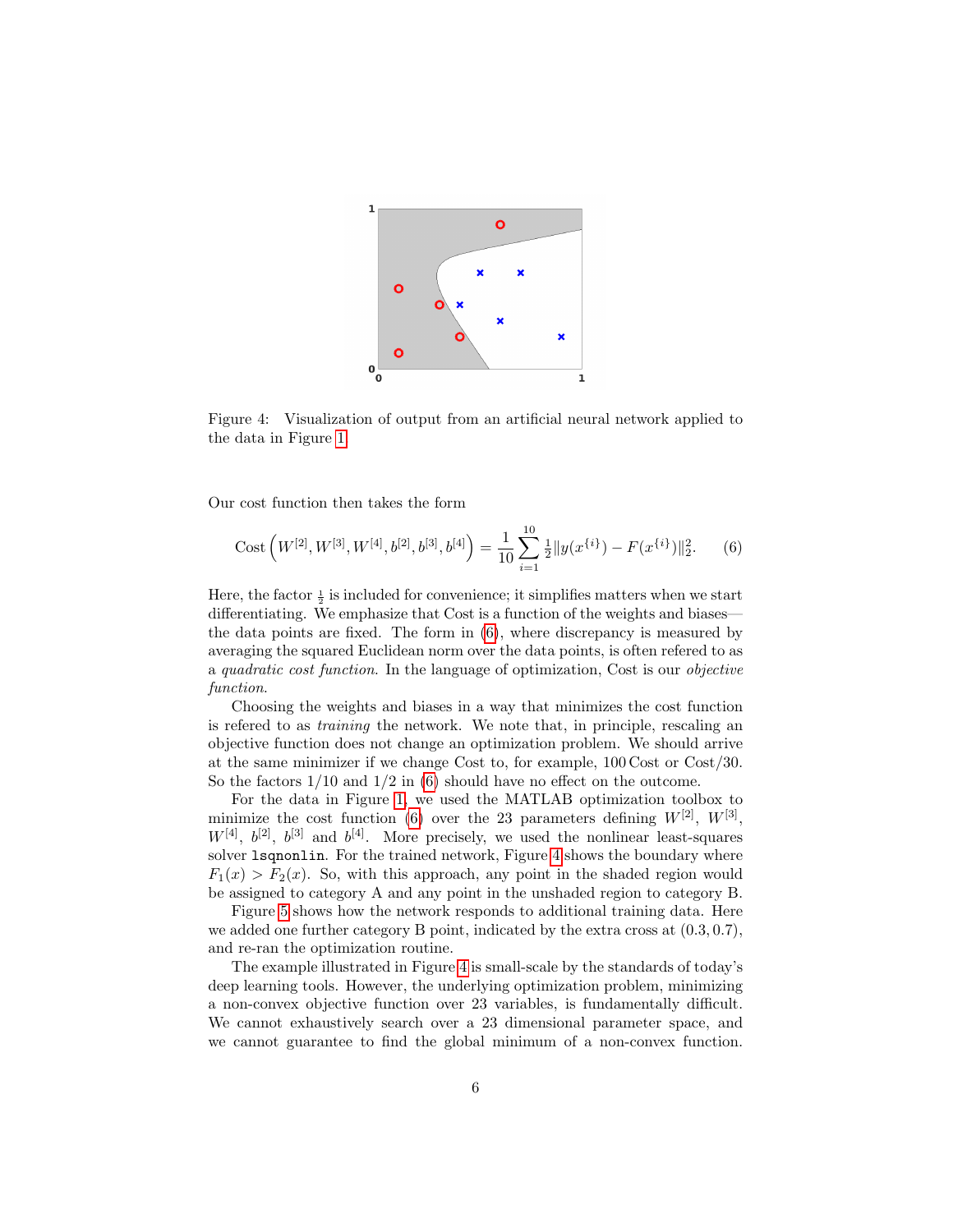

<span id="page-6-1"></span>Figure 5: Repeat of the experiment in Figure [4](#page-5-1) with an additional data point.

Indeed, some experimentation with the location of the data points in Figure [4](#page-5-1) and with the choice of initial guess for the weights and biases makes it clear that lsqnonlin, with its default settings, cannot always find an acceptable solution. This motivates the material in sections [4](#page-8-0) and [5,](#page-10-0) where we focus on the optimization problem.

# <span id="page-6-0"></span>3 The General Set-up

The four layer example in section [2](#page-1-0) introduced the idea of neurons, represented by the sigmoid function, acting in layers. At a general layer, each neuron receives the same input—one real value from every neuron at the previous layer—and produces one real value, which is passed to every neuron at the next layer. There are two exceptional layers. At the input layer, there is no "previous layer" and each neuron receives the input vector. At the output layer, there is no "next layer" and these neurons provide the overall output. The layers in between these two are called hidden layers. There is no special meaning to this phrase; it simply indicates that these neurons are performing intermediate calculations. Deep learning is a loosely-defined term which implies that many hidden layers are being used.

We now spell out the general form of the notation from section [2.](#page-1-0) We suppose that the network has  $L$  layers, with layers 1 and  $L$  being the input and output layers, respectively. Suppose that layer l, for  $l = 1, 2, 3, ..., L$  contains  $n_l$  neurons. So  $n_1$  is the dimension of the input data. Overall, the network maps from  $\mathbb{R}^{n_1}$  to  $\mathbb{R}^{n_L}$ . We use  $W^{[l]} \in \mathbb{R}^{n_l \times n_{l-1}}$  to denote the matrix of weights at layer *l*. More precisely,  $w_{jk}^{[l]}$  is the weight that neuron *j* at layer *l* applies to the output from neuron k at layer  $l-1$ . Similarly,  $b^{[l]} \in \mathbb{R}^{n_l}$  is the vector of biases for layer l, so neuron j at layer l uses the bias  $b_j^{[l]}$ .

In Fig [6](#page-7-0) we give an example with  $L = 5$  layers. Here,  $n_1 = 4$ ,  $n_2 = 3$ ,  $n_3 = 4$ ,  $n_4 = 5$  and  $n_5 = 2$ , so  $W^{[2]} \in \mathbb{R}^{3 \times 4}$ ,  $W^{[3]} \in \mathbb{R}^{4 \times 3}$ ,  $W^{[4]} \in \mathbb{R}^{5 \times 4}$ ,  $W^{[5]} \in \mathbb{R}^{2 \times 5}$ ,  $b^{[2]} \in \mathbb{R}^3$ ,  $b^{[3]} \in \mathbb{R}^4$ ,  $b^{[4]} \in \mathbb{R}^5$  and  $b^{[5]} \in \mathbb{R}^2$ .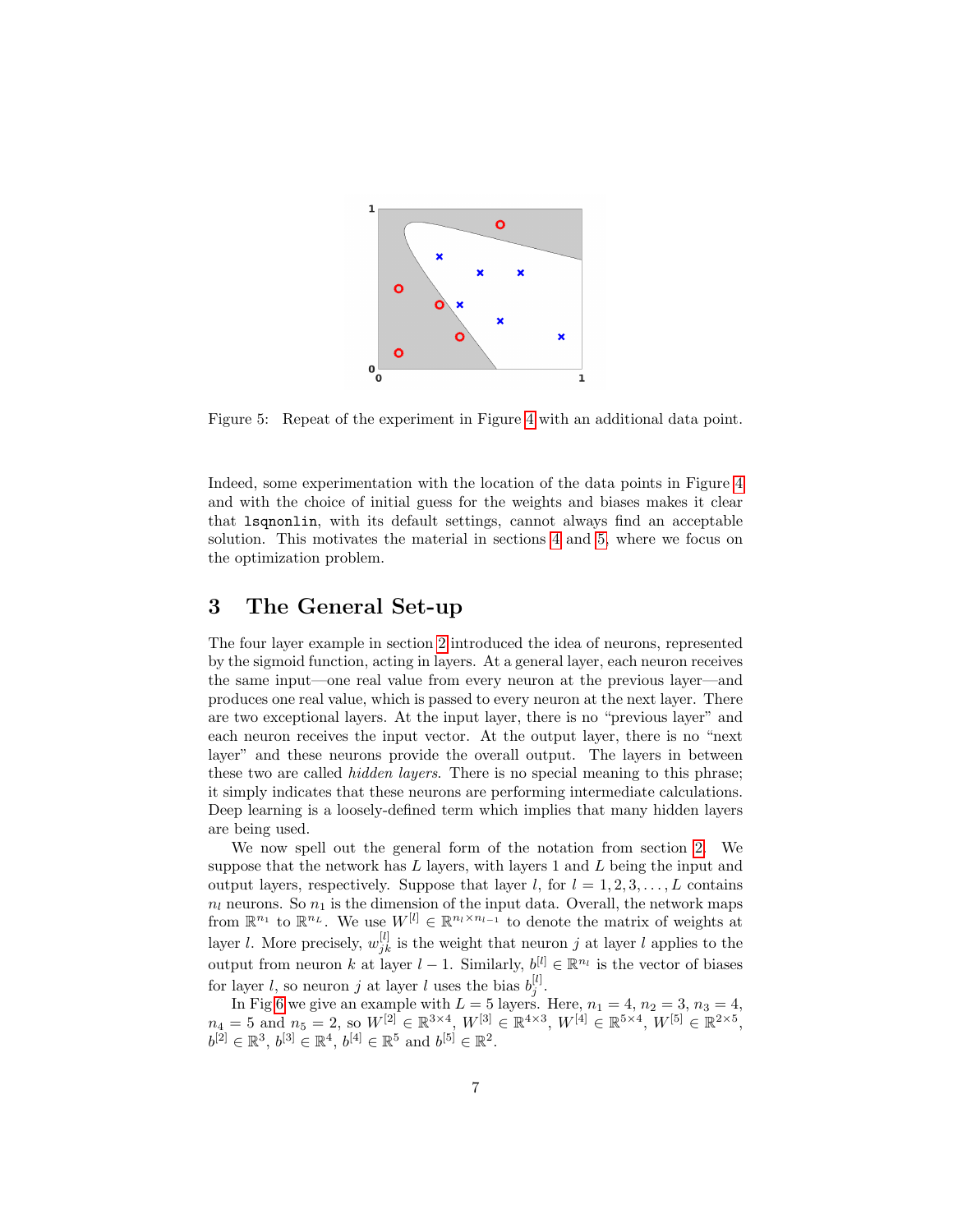

<span id="page-7-0"></span>Figure 6: A network with five layers. The edge corresponding to the weight  $w_{43}^{[3]}$  is highlighted. The output from neuron number 3 at layer 2 is weighted by the factor  $w_{43}^{[3]}$  when it is fed into neuron number 4 at layer 3.

Given an input  $x \in \mathbb{R}^{n_1}$ , we may then neatly summarize the action of the network by letting  $a_j^{[l]}$  denote the output, or *activation*, from neuron j at layer l. So, we have

<span id="page-7-1"></span>
$$
a^{[1]} = x \in \mathbb{R}^{n_1},\tag{7}
$$

$$
a^{[l]} = \sigma \left( W^{[l]} a^{[l-1]} + b^{[l]} \right) \in \mathbb{R}^{n_l}, \text{ for } l = 2, 3, ..., L.
$$
 (8)

It should be clear that [\(7\)](#page-7-1) and [\(8\)](#page-7-1) amount to an algorithm for feeding the input forward through the network in order to produce an output  $a^{[L]} \in \mathbb{R}^{n_L}$ . At the end of section [5](#page-10-0) this algorithm appears within a pseudocode description of an approach for training a network.

Now suppose we have N pieces of data, or *training points*, in  $\mathbb{R}^{n_1}$ ,  $\{x^{\{i\}}\}_{i=1}^N$ , for which there are given target outputs  $\{y(x^{\{i\}})\}_{i=1}^N$  in  $\mathbb{R}^{n_L}$ . Generalizing [\(6\)](#page-5-0), the quadratic cost function that we wish to minimize has the form

<span id="page-7-2"></span>Cost = 
$$
\frac{1}{N} \sum_{i=1}^{N} \frac{1}{2} ||y(x^{\{i\}}) - a^{[L]}(x^{\{i\}})||_2^2,
$$
 (9)

where, to keep notation under control, we have not explicitly indicated that Cost is a function of all the weights and biases.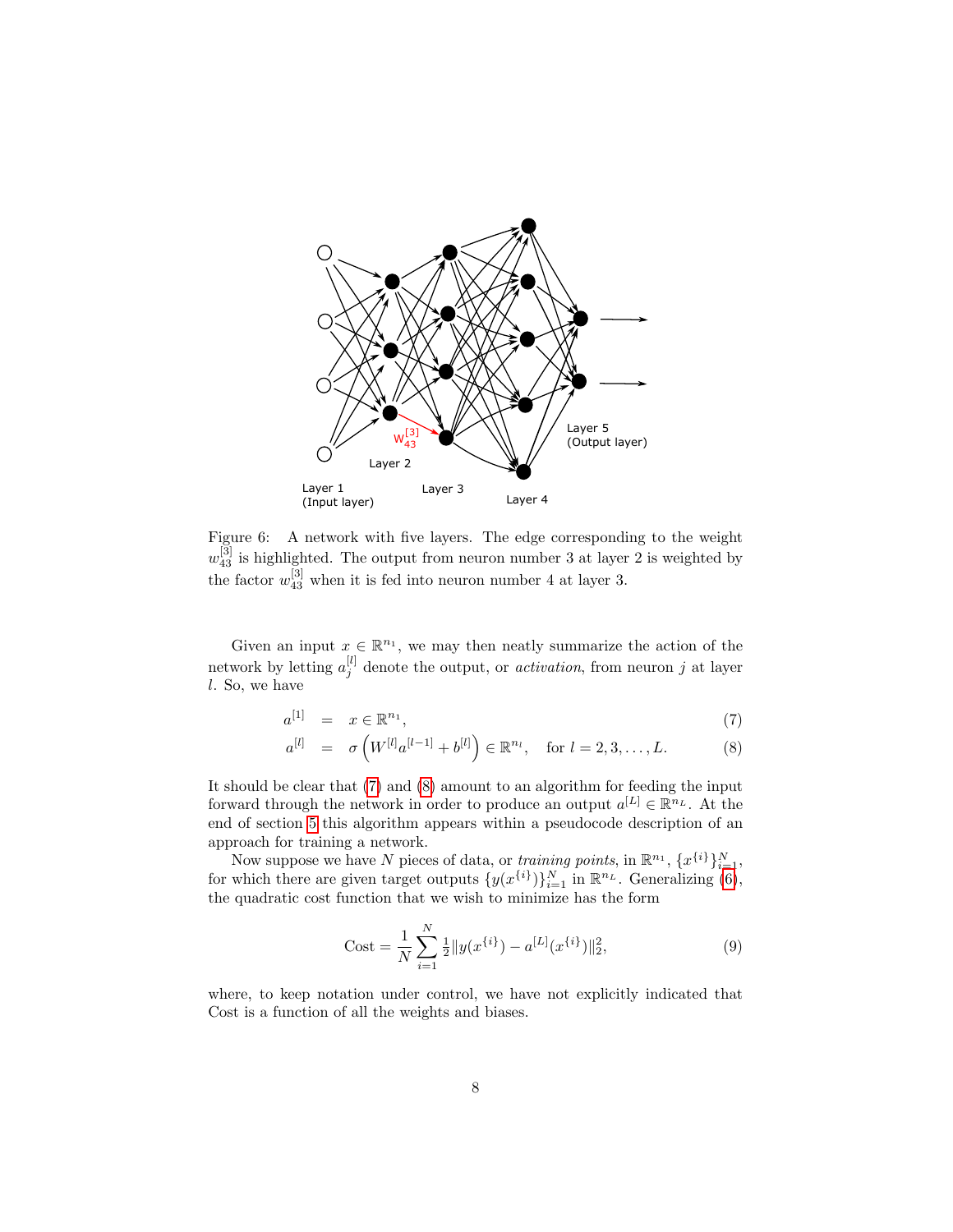#### <span id="page-8-0"></span>4 Stochastic Gradient

We saw in the previous two sections that training a network corresponds to choosing the parameters, that is, the weights and biases, that minimize the cost function. The weights and biases take the form of matrices and vectors, but at this stage it is convenient to imagine them stored as a single vector that we call p. The example in Figure [3](#page-4-0) has a total of 23 weights and biases. So, in that case,  $p \in \mathbb{R}^{23}$ . Generally, we will suppose  $p \in \mathbb{R}^{s}$ , and write the cost function in [\(9\)](#page-7-2) as  $Cost(p)$  to emphasize its dependence on the parameters. So Cost :  $\mathbb{R}^s \to \mathbb{R}$ .

We now introduce a classical method in optimization that is often referred to as steepest descent or gradient descent. The method proceeds iteratively, computing a sequence of vectors in  $\mathbb{R}^s$  with the aim of converging to a vector that minimizes the cost function. Suppose that our current vector is  $p$ . How should we choose a perturbation,  $\Delta p$ , so that the next vector,  $p + \Delta p$ , represents an improvement? If  $\Delta p$  is small, then ignoring terms of order  $|| \Delta p ||^2$ , a Taylor series expansion gives

<span id="page-8-1"></span>
$$
Cost(p + \Delta p) \approx Cost(p) + \sum_{r=1}^{s} \frac{\partial Cost(p)}{\partial p_r} \Delta p_r.
$$
 (10)

Here  $\partial \text{Cost}(p)/\partial p_r$  denotes the partial derivative of the cost function with respect to the rth parameter. For convenience, we will let  $\nabla \text{Cost}(p) \in \mathbb{R}^s$ denote the vector of partial derivatives, known as the gradient, so that

$$
(\nabla \text{Cost}(p))_r = \frac{\partial \text{Cost}(p)}{\partial p_r}.
$$

Then [\(10\)](#page-8-1) becomes

<span id="page-8-2"></span>
$$
Cost(p + \Delta p) \approx Cost(p) + \nabla Cost(p)^T \Delta p.
$$
 (11)

Our aim is to reduce the value of the cost function. The relation [\(11\)](#page-8-2) motivates the idea of choosing  $\Delta p$  to make  $\nabla \text{Cost}(p)^T \Delta p$  as negative as possible. We can address this problem via the Cauchy–Schwarz inequality, which states that for any  $f, g \in \mathbb{R}^s$ , we have  $|f^T g| \leq ||f||_2 ||g||_2$ . So the most negative that  $f^T g$ can be is  $-\|f\|_2 \|g\|_2$ , which happens when  $f = -g$ . Hence, based on [\(11\)](#page-8-2), we should choose  $\Delta p$  to lie in the direction  $-\nabla \text{Cost}(p)$ . Keeping in mind that [\(11\)](#page-8-2) is an approximation that is relevant only for small  $\Delta p$ , we will limit ourselves to a small step in that direction. This leads to the update

<span id="page-8-3"></span>
$$
p \to p - \eta \nabla \text{Cost}(p). \tag{12}
$$

Here  $\eta$  is small stepsize that, in this context, is known as the *learning rate*. This equation defines the steepest descent method. We choose an initial vector and iterate with [\(12\)](#page-8-3) until some stopping criterion has been met, or until the number of iterations has exceeded the computational budget.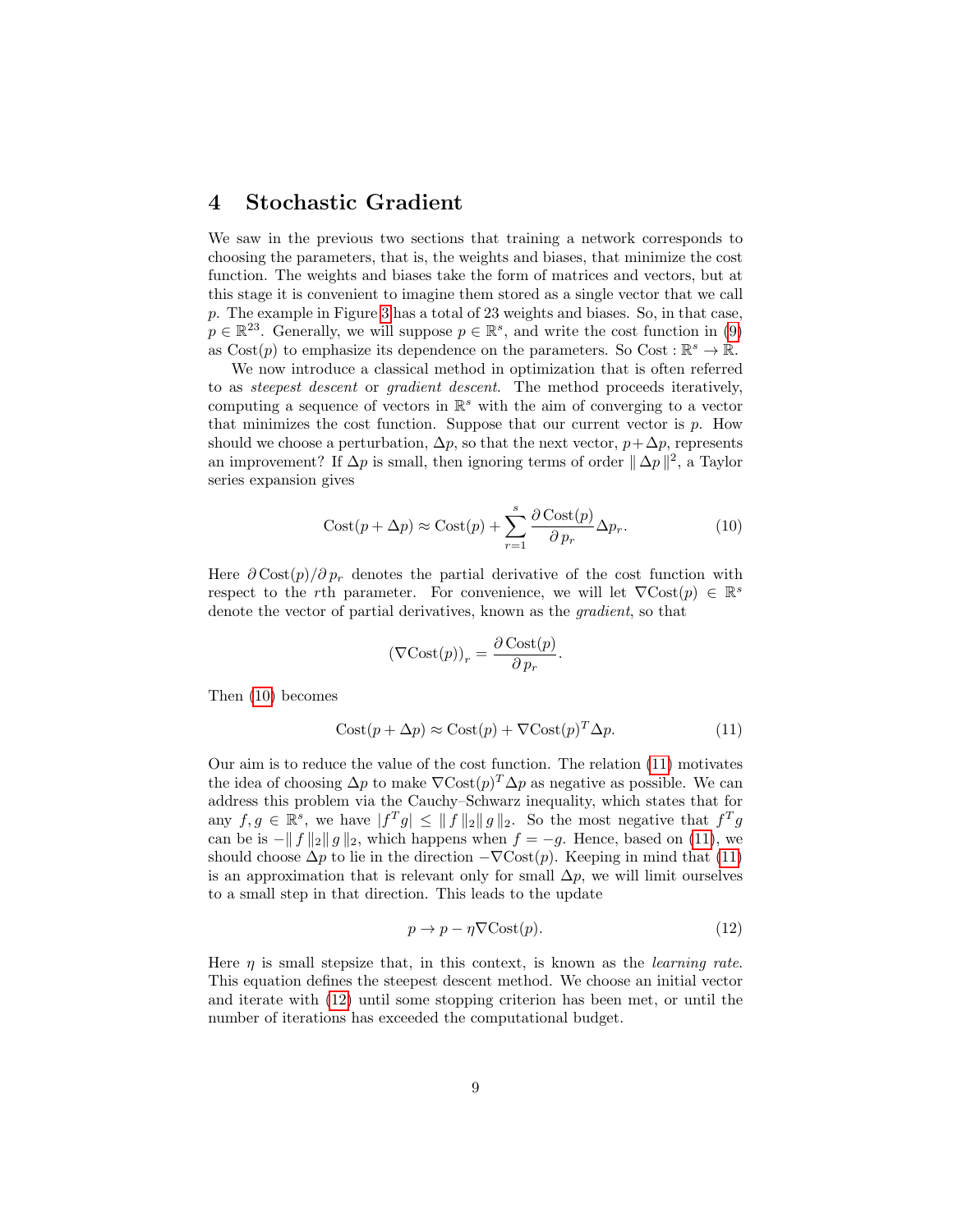Our cost function [\(9\)](#page-7-2) involves a sum of individual terms that runs over the training data. It follows that the partial derivative  $\nabla \text{Cost}(p)$  is a sum over the training data of individual partial derivatives. More precisely, let

<span id="page-9-2"></span>
$$
C_{x^{\{i\}}} = \frac{1}{2} \|y(x^{\{i\}}) - a^{[L]}(x^{\{i\}})\|_2^2.
$$
\n(13)

Then, from [\(9\)](#page-7-2),

<span id="page-9-0"></span>
$$
\nabla \text{Cost}(p) = \frac{1}{N} \sum_{i=1}^{N} \nabla C_{x^{i}}(p). \tag{14}
$$

When we have a large number of parameters and a large number of training points, computing the gradient vector [\(14\)](#page-9-0) at every iteration of the steepest descent method [\(12\)](#page-8-3) can be prohibitively expensive. A much cheaper alternative is to replace the mean of the individual gradients over all training points by the gradient at a single, randomly chosen, training point. This leads to the simplest form of what is called the stochastic gradient method. A single step may be summarized as

- 1. Choose an integer i uniformly at random from  $\{1, 2, 3, \ldots, N\}$ .
- 2. Update

<span id="page-9-1"></span>
$$
p \to p - \eta \nabla C_{x^{\{i\}}}(p). \tag{15}
$$

In words, at each step, the stochastic gradient method uses one randomly chosen training point to represent the full training set. As the iteration proceeds, the method sees more training points. So there is some hope that this dramatic reduction in cost-per-iteration will be worthwhile overall. We note that, even for very small  $\eta$ , the update [\(15\)](#page-9-1) is not guaranteed to reduce the overall cost function—we have traded the mean for a single sample. Hence, although the phrase stochastic gradient descent is widely used, we prefer to use stochastic gradient.

The version of the stochastic gradient method that we introduced in [\(15\)](#page-9-1) is the simplest from a large range of possibilities. In particular, the index  $i$  in [\(15\)](#page-9-1) was chosen by sampling *with replacement*—after using a training point, it is returned to the training set and is just as likely as any other point to be chosen at the next step. An alternative is to sample without replacement; that is, to cycle through each of the  $N$  training points in a random order. Performing  $N$ steps in this manner, refered to as completing an epoch, may be summarized as follows:

1. Shuffle the integers  $\{1, 2, 3, ..., N\}$  into a new order,  $\{k_1, k_2, k_3, ..., k_N\}$ .

2. for  $i = 1$  upto N, update

$$
p \to p - \eta \nabla C_{x^{\{k_i\}}}(p). \tag{16}
$$

If we regard the stochastic gradient method as approximating the mean over all training points in [\(14\)](#page-9-0) by a single sample, then it is natural to consider a compromise where we use a small sample average. For some  $m \ll N$  we could take steps of the following form.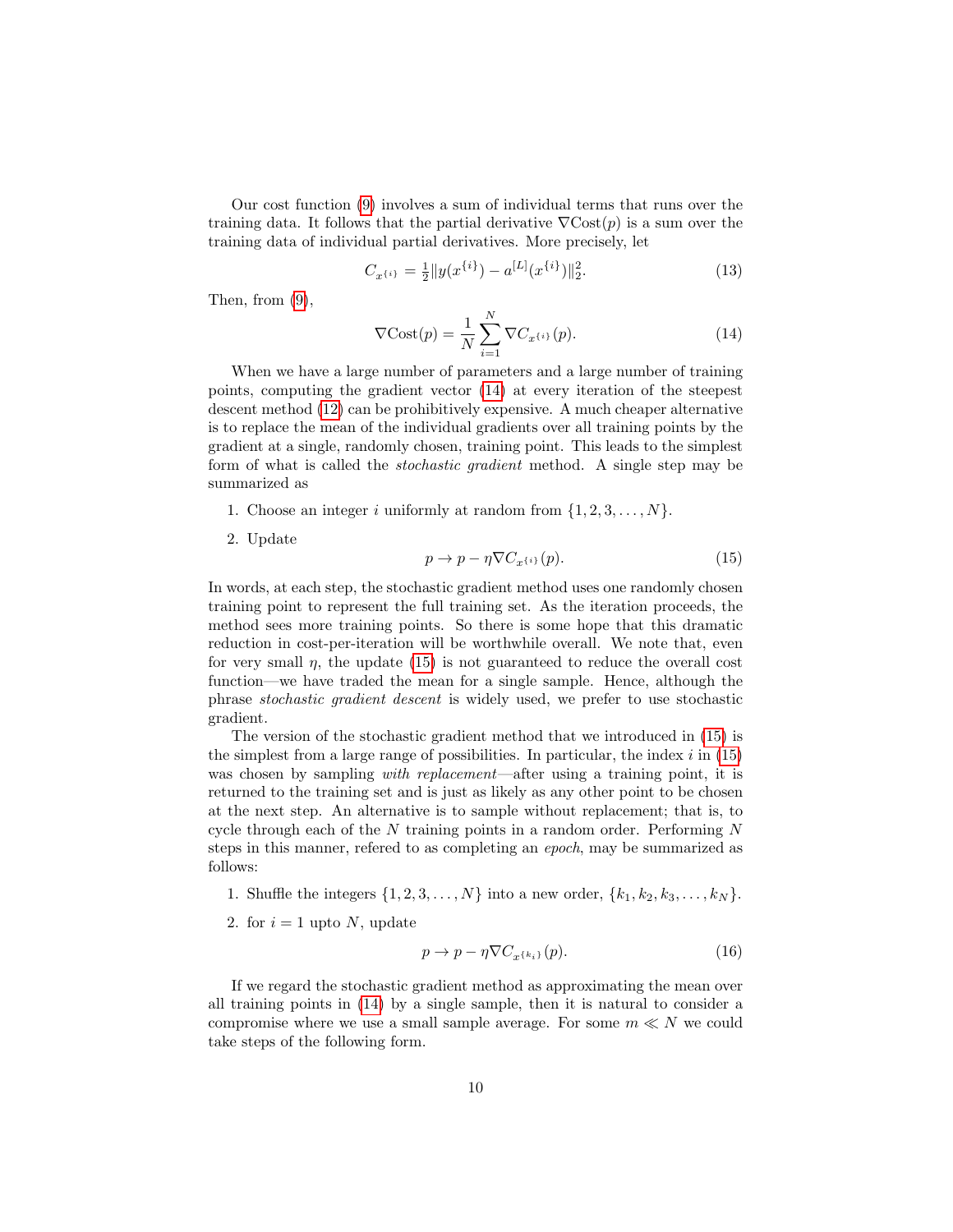- 1. Choose m integers,  $k_1, k_2, \ldots, k_m$ , uniformly at random from  $\{1, 2, 3, \ldots, N\}$ .
- 2. Update

<span id="page-10-4"></span>
$$
p \to p - \eta \frac{1}{m} \sum_{i=1}^{m} \nabla C_{x^{\{k_i\}}} (p). \tag{17}
$$

In this iteration, the set  $\{x^{\{k_i\}}\}_{i=1}^n$  is known as a *mini-batch*. There is a *without* replacement alternative where, assuming  $N = Km$  for some K, we split the training set randomly into K distinct mini-batches and cycle through them.

Because the stochastic gradient method is usually implemented within the context of a very large scale computation, algorithmic choices such as minibatch size and the form of randomization are often driven by the requirements of high performance computing architectures. Also, it is, of course, possible to vary these choices, along with others, such as the learning rate, dynamically as the training progresses in an attempt to accelerate convergence.

Section [6](#page-15-0) describes a simple MATLAB code that uses a vanilla stochastic gradient method. In section [7](#page-19-0) we use a state-of-the-art implementation and section [8](#page-30-0) has pointers to the current literature.

#### <span id="page-10-0"></span>5 Back Propagation

We are now in a position to apply the stochastic gradient method in order to train an artificial neural network. So we switch from the general vector of parameters, p, used in section [4](#page-8-0) to the entries in the weight matrices and bias vectors. Our task is to compute partial derivatives of the cost function with respect to each  $w_{jk}^{[l]}$  and  $b_j^{[l]}$ . We saw that the idea behind the stochastic gradient method is to exploit the structure of the cost function: because [\(9\)](#page-7-2) is a linear combination of individual terms that runs over the training data the same is true of its partial derivatives. We therefore focus our attention on computing those individual partial derivatives.

Hence, for a fixed training point we regard  $C_{x(i)}$  in [\(13\)](#page-9-2) as a function of the weights and biases. So we may drop the dependence on  $x^{\{i\}}$  and simply write

<span id="page-10-2"></span>
$$
C = \frac{1}{2} \|y - a^{[L]}\|_2^2.
$$
\n(18)

We recall from [\(8\)](#page-7-1) that  $a^{[L]}$  is the output from the artificial neural network. The dependence of C on the weights and biases arises only through  $a^{[L]}$ .

To derive worthwhile expressions for the partial derivatives, it is useful to introduce two further sets of variables. First we let

<span id="page-10-3"></span>
$$
z^{[l]} = W^{[l]}a^{[l-1]} + b^{[l]} \in \mathbb{R}^{n_l}, \qquad \text{for } l = 2, 3, \dots, L. \tag{19}
$$

We refer to  $z_j^{[l]}$  as the *weighted input* for neuron j at layer l. The fundamental relation [\(8\)](#page-7-1) that propagates information through the network may then be written

<span id="page-10-1"></span>
$$
a^{[l]} = \sigma\left(z^{[l]}\right), \quad \text{for } l = 2, 3, \dots, L. \tag{20}
$$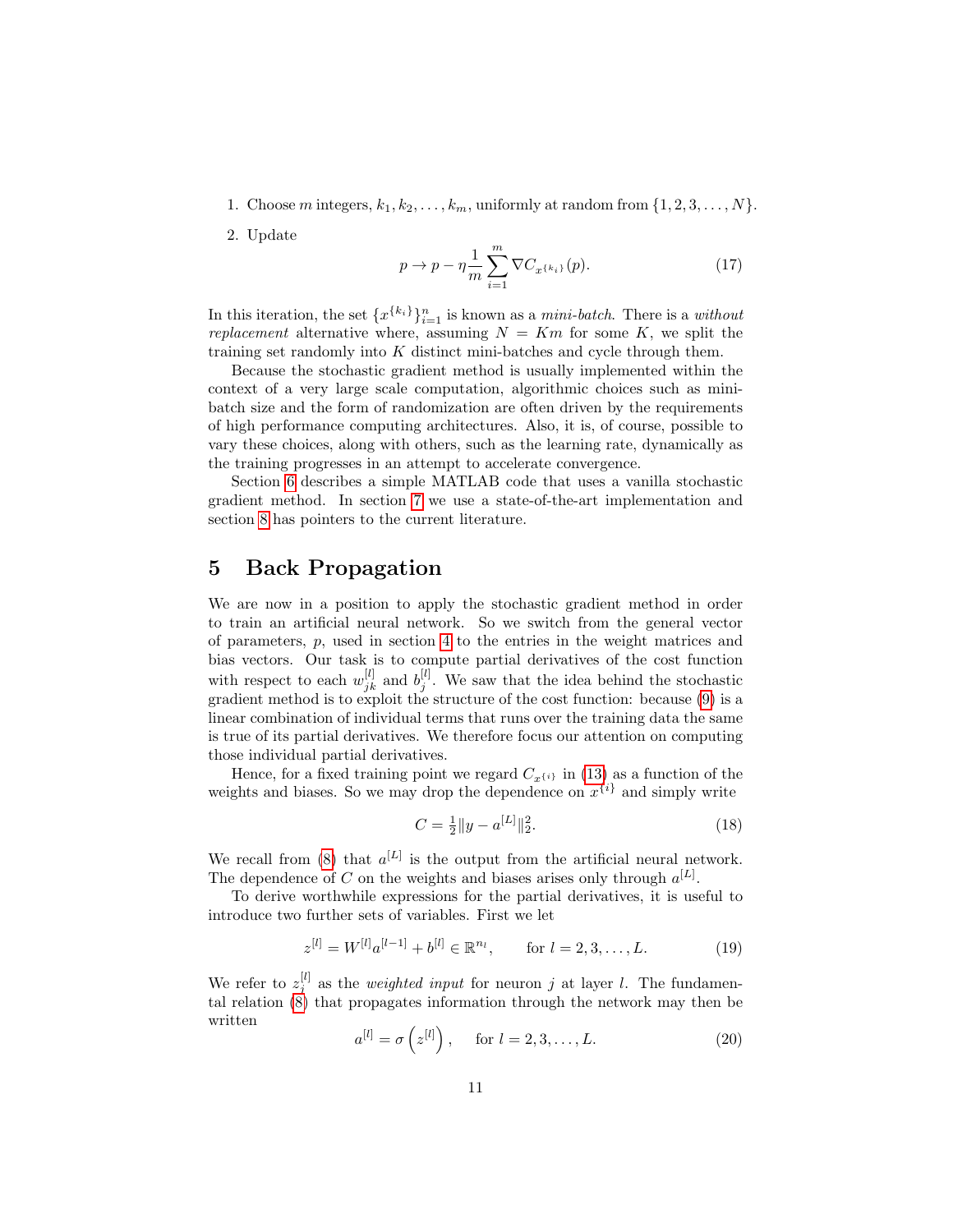Second, we let  $\delta^{[l]} \in \mathbb{R}^{n_l}$  be defined by

<span id="page-11-0"></span>
$$
\delta_j^{[l]} = \frac{\partial C}{\partial z_j^{[l]}}, \quad \text{for } 1 \le j \le n_l \quad \text{and} \quad 2 \le l \le L. \tag{21}
$$

This expression, which is often called the *error* in the j<sup>th</sup> neuron at layer  $l$ , is an intermediate quantity that is useful both for analysis and computation. However, we point out that this useage of the term error is somewhat ambiguous. At a general, hidden layer, it is not clear how much to "blame" each neuron for discrepancies in the final output. Also, at the output layer, L, the expression [\(21\)](#page-11-0) does not quantify those discrepancies directly. The idea of referring to  $\delta_j^{[l]}$ in [\(21\)](#page-11-0) as an error seems to have arisen because the cost function can only be at a minimum if all partial derivatives are zero, so  $\delta_j^{[l]} = 0$  is a useful goal. As we mention later in this section, it may be more helpful to keep in mind that  $\delta_j^{[l]}$ measures the sensitivity of the cost function to the weighted input for neuron  $j$ at layer l.

At this stage we also need to define the Hadamard, or componentwise, product of two vectors. If  $x, y \in \mathbb{R}^n$ , then  $x \circ y \in \mathbb{R}^n$  is defined by  $(x \circ y)_i = x_i y_i$ . In words, the Hadamard product is formed by pairwise multiplication of the corresponding components.

With this notation, the following results are a consequence of the chain rule.

#### <span id="page-11-2"></span>Lemma 1 We have

<span id="page-11-1"></span>
$$
\delta^{[L]} = \sigma'(z^{[L]}) \circ (a^L - y), \tag{22}
$$

$$
\begin{array}{rcl}\n\delta^{[l]} & = & \sigma'(z^{[l]}) \circ (W^{[l+1]})^T \delta^{[l+1]}, \\
\frac{\partial \, C}{\partial z^{[l]}} & = & \delta_j^{[l]}, \\
\end{array}\n\qquad \qquad \text{for } 2 \le l \le L - 1, \tag{23}
$$

$$
\frac{\partial b_j^{[l]}}{\partial [l]} = \delta_j^{[l]} a_k^{[l-1]}.
$$
 for  $2 \le l \le L$ . (25)

$$
\frac{\partial w_{jk}^{[l]}}{\partial w_{jk}^{[l]}} = \frac{\partial w_{jk}^{[l]}}{\partial w_{jk}}
$$
  
Proof We begin by proving (22). The relation (20) with  $l = L$  shows that

 $z_j^{[L]}$  and  $a_j^{[L]}$  are connected by  $a^{[L]} = \sigma(z^{[L]})$ , and hence

$$
\frac{\partial \, a_j^{[L]}}{\partial \, z_j^{[L]}} = \sigma'(z_j^{[L]}).
$$

Also, from [\(18\)](#page-10-2),

$$
\frac{\partial C}{\partial a_j^{[L]}} = \frac{\partial}{\partial a_j^{[L]}} \frac{1}{2} \sum_{k=1}^{n_L} (y_k - a_k^{[L]})^2 = -(y_j - a_j^{[L]}).
$$

So, using the chain rule,

$$
\delta_j^{[L]} = \frac{\partial C}{\partial z_j^{[L]}} = \frac{\partial C}{\partial a_j^{[L]}} \frac{\partial a_j^{[L]}}{\partial z_j^{[L]}} = (a_j^{[L]} - y_j) \sigma'(z_j^{[L]}),
$$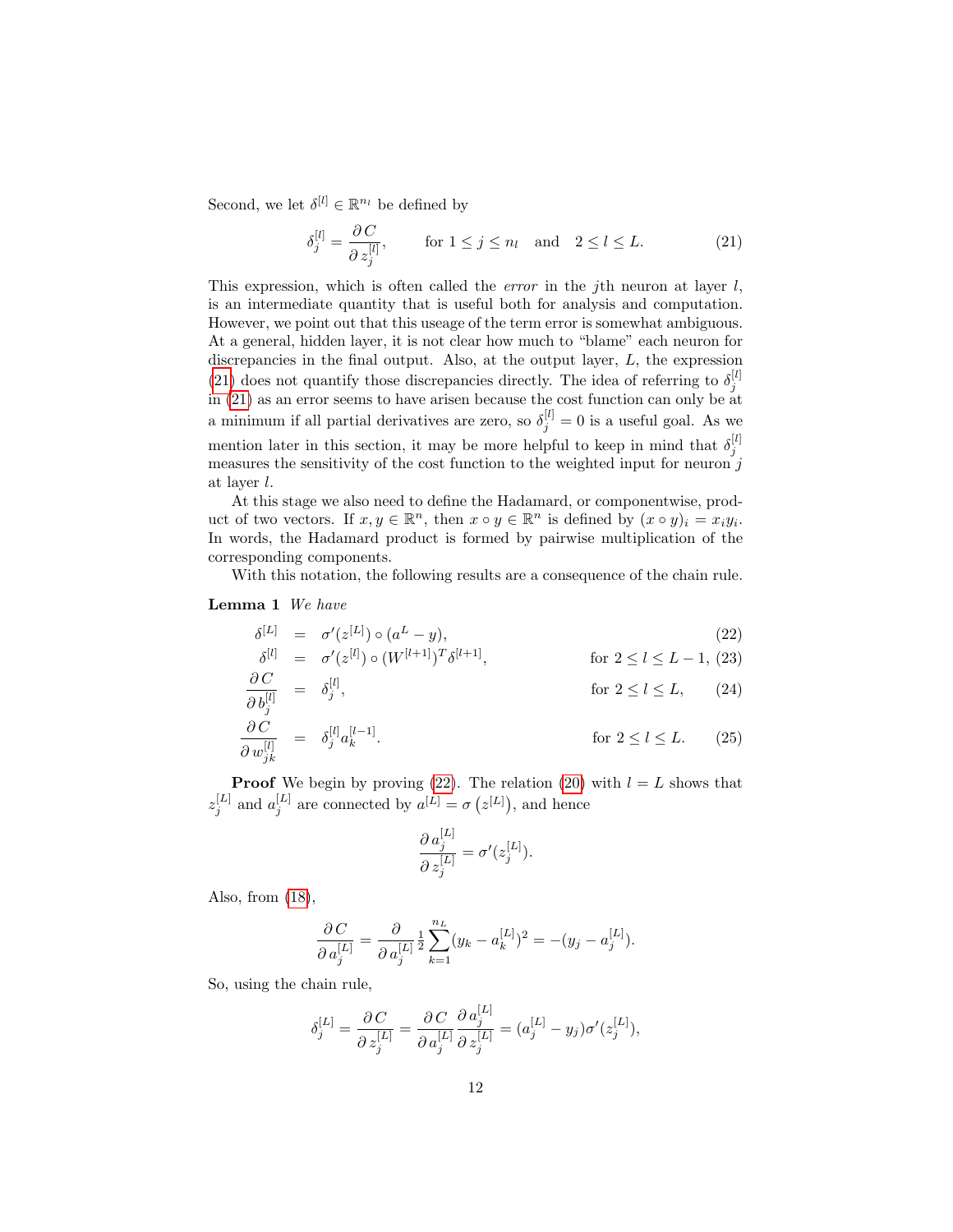which is the componentwise form of [\(22\)](#page-11-1).

To show [\(23\)](#page-11-1), we use the chain rule to convert from  $z_j^{[l]}$  to  $\{z_k^{[l+1]}$  ${}_{k}^{[l+1]}$   ${}_{k=1}^{n_{l+1}}$ . Applying the chain rule, and using the definition [\(21\)](#page-11-0),

<span id="page-12-0"></span>
$$
\delta_j^{[l]} = \frac{\partial C}{\partial z_j^{[l]}} = \sum_{k=1}^{n_{l+1}} \frac{\partial C}{\partial z_k^{[l+1]}} \frac{\partial z_k^{[l+1]}}{\partial z_j^{[l]}} = \sum_{k=1}^{n_{l+1}} \delta_k^{[l+1]} \frac{\partial z_k^{[l+1]}}{\partial z_j^{[l]}}.
$$
 (26)

Now, from [\(19\)](#page-10-3) we know that  $z_k^{[l+1]}$  $z_k^{[l+1]}$  and  $z_j^{[l]}$  are connected via

$$
z_k^{[l+1]} = \sum_{s=1}^{n_l} w_{ks}^{[l+1]} \sigma\left(z_s^{[l]}\right) + b_k^{[l+1]}.
$$

Hence,

$$
\frac{\partial z_k^{[l+1]}}{\partial z_j^{[l]}} = w_{kj}^{[l+1]} \sigma' \left( z_j^{[l]} \right).
$$

In [\(26\)](#page-12-0) this gives

$$
\delta_j^{[l]} = \sum_{k=1}^{n_{l+1}} \delta_k^{[l+1]} w_{kj}^{[l+1]} \sigma' \left( z_j^{[l]} \right),
$$

which may be rearranged as

$$
\delta_j^{[l]} = \sigma' \left( z_j^{[l]} \right) \left( (W^{[l+1]})^T \delta^{[l+1]} \right)_j
$$

.

This is the componentwise form of [\(23\)](#page-11-1).

To show [\(24\)](#page-11-1), we note from [\(19\)](#page-10-3) and [\(20\)](#page-10-1) that  $z_j^{[l]}$  is connected to  $b_j^{[l]}$  by

$$
z_j^{[l]} = \left(W^{[l]}\sigma\left(z^{[l-1]}\right)\right)_j + b_j^{[l]}.
$$

Since  $z^{[l-1]}$  does not depend on  $b_j^{[l]}$ , we find that

$$
\frac{\partial z_j^{[l]}}{\partial b_j^{[l]}} = 1.
$$

Then, from the chain rule,

$$
\frac{\partial \, C}{\partial \, b^{[l]}_j} = \frac{\partial \, C}{\partial \, z^{[l]}_j} \frac{\partial \, z^{[l]}_j}{\partial \, b^{[l]}_j} = \frac{\partial \, C}{\partial \, z^{[l]}_j} = \delta^{[l]}_j,
$$

using the definition [\(21\)](#page-11-0). This gives [\(24\)](#page-11-1).

Finally, to obtain [\(25\)](#page-11-1) we start with the componentwise version of [\(19\)](#page-10-3),

$$
z_j^{[l]} = \sum_{k=1}^{n_{l-1}} w_{jk}^{[l]} a_k^{[l-1]} + b_j^{[l]},
$$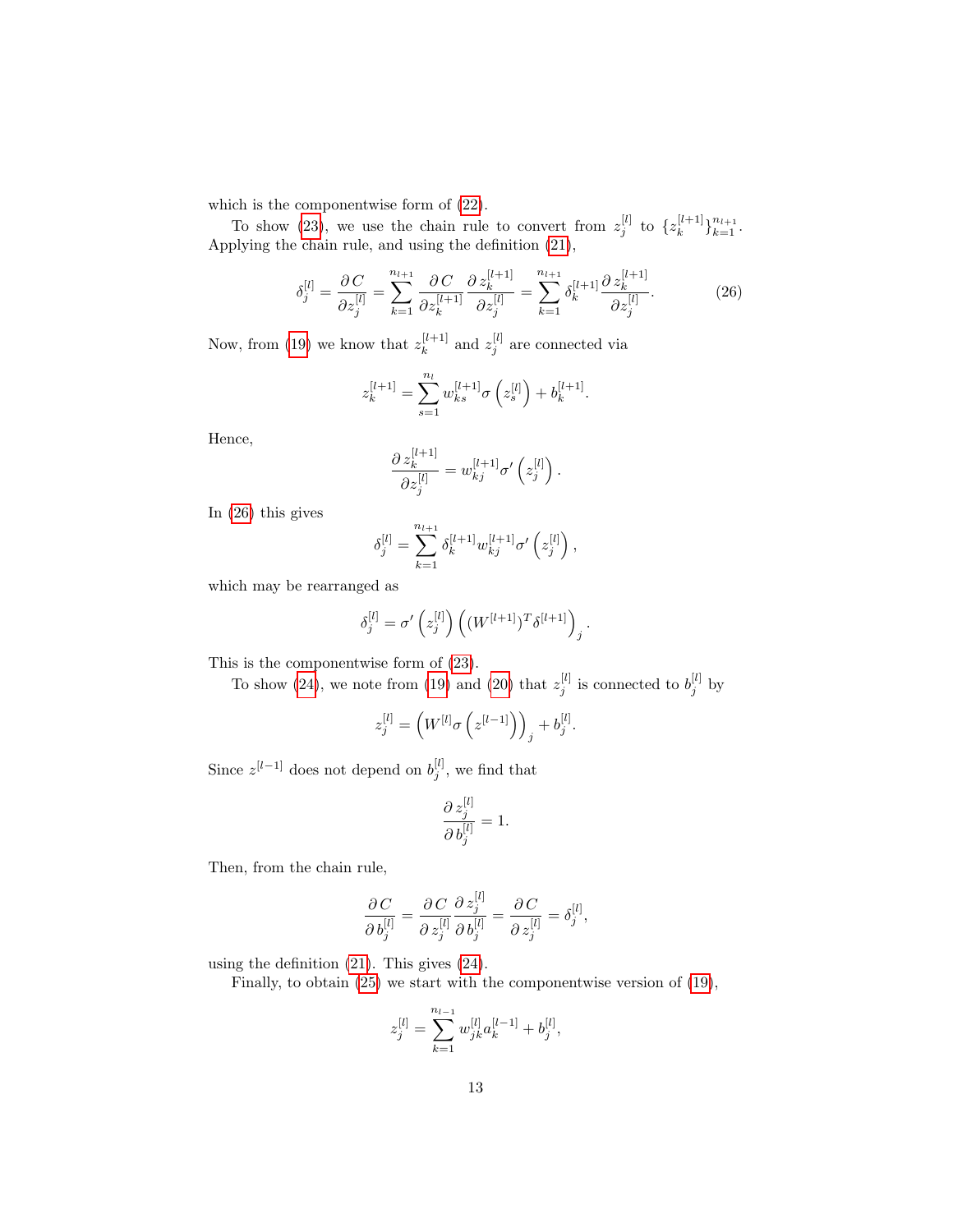which gives

<span id="page-13-0"></span>
$$
\frac{\partial z_j^{[l]}}{\partial w_{jk}^{[l]}} = a_k^{[l-1]}, \qquad \text{independently of } j,
$$
\n
$$
(27)
$$

and

<span id="page-13-1"></span>
$$
\frac{\partial z_s^{[l]}}{\partial w_{jk}^{[l]}} = 0, \qquad \text{for } s \neq j. \tag{28}
$$

In words,  $(27)$  and  $(28)$  follow because the jth neuron at layer l uses the weights from only the jth row of  $W^{[l]}$ , and applies these weights linearly. Then, from the chain rule, [\(27\)](#page-13-0) and [\(28\)](#page-13-1) give

$$
\frac{\partial\, C}{\partial\, w^{[l]}_{jk}}=\sum_{s=1}^{n_l}\frac{\partial\, C}{\partial z^{[l]}_s}\frac{\partial\, z^{[l]}_s}{\partial\, w^{[l]}_{jk}}=\frac{\partial\, C}{\partial z^{[l]}_j}\frac{\partial\, z^{[l]}_j}{\partial\, w^{[l]}_{jk}}=\frac{\partial\, C}{\partial z^{[l]}_j}a^{[l-1]}_k=\delta^{[l]}_ja^{[l-1]}_k,
$$

where the last step used the definition of  $\delta_j^{[l]}$  in [\(21\)](#page-11-0). This completes the proof.  $\blacksquare$ 

There are many aspects of Lemma [1](#page-11-2) that deserve our attention. We recall from [\(7\)](#page-7-1), [\(19\)](#page-10-3) and [\(20\)](#page-10-1) that the output  $a^{[L]}$  can be evaluated from a *forward pass* through the network, computing  $a^{[1]}$ ,  $z^{[2]}$ ,  $a^{[2]}$ ,  $z^{[3]}$ , ...,  $a^{[L]}$  in order. Having done this, we see from [\(22\)](#page-11-1) that  $\delta^{[L]}$  is immediately available. Then, from [\(23\)](#page-11-1),  $\delta^{[L-1]}, \delta^{[L-2]}, \ldots, \delta^{[2]}$  may be computed in a *backward pass.* From [\(24\)](#page-11-1) and [\(25\)](#page-11-1), we then have access to the partial derivatives. Computing gradients in this way is known as back propagation.

To gain further understanding of the back propagation formulas [\(24\)](#page-11-1) and [\(25\)](#page-11-1) in Lemma [1,](#page-11-2) it is useful to recall the fundamental definition of a partial derivative. The quantity  $\partial C/\partial w_{jk}^{[l]}$  measures how C changes when we make a small perturbation to  $w_{jk}^{[l]}$ . For illustration, Figure [6](#page-7-0) highlights the weight  $w_{43}^{[3]}$ . It is clear that a change in this weight has no effect on the output of previous layers. So to work out  $\partial C/\partial w_{43}^{[3]}$  we do not need to know about partial derivatives at previous layers. It should, however, be possible to express  $\partial C/\partial w_{43}^{[3]}$  in terms of partial derivatives at subsequent layers. More precisely, the activation feeding into the 4th neuron on layer 3 is  $z_4^{[3]}$ , and, by definition,  $\delta_4^{[3]}$  measures the sensitivity of C with respect to this input. Feeding in to this neuron we have  $w_{43}^{[3]}a_3^{[2]}$  + constant, so it makes sense that

$$
\frac{\partial C}{\partial w_{43}^{[3]}} = \delta_4^{[3]} a_3^{[2]}.
$$

Similarly, in terms of the bias,  $b_4^{[3]}$  + constant is feeding in to the neuron, which explains why

$$
\frac{\partial C}{\partial b_4^{[3]}} = \delta_4^{[3]} \times 1.
$$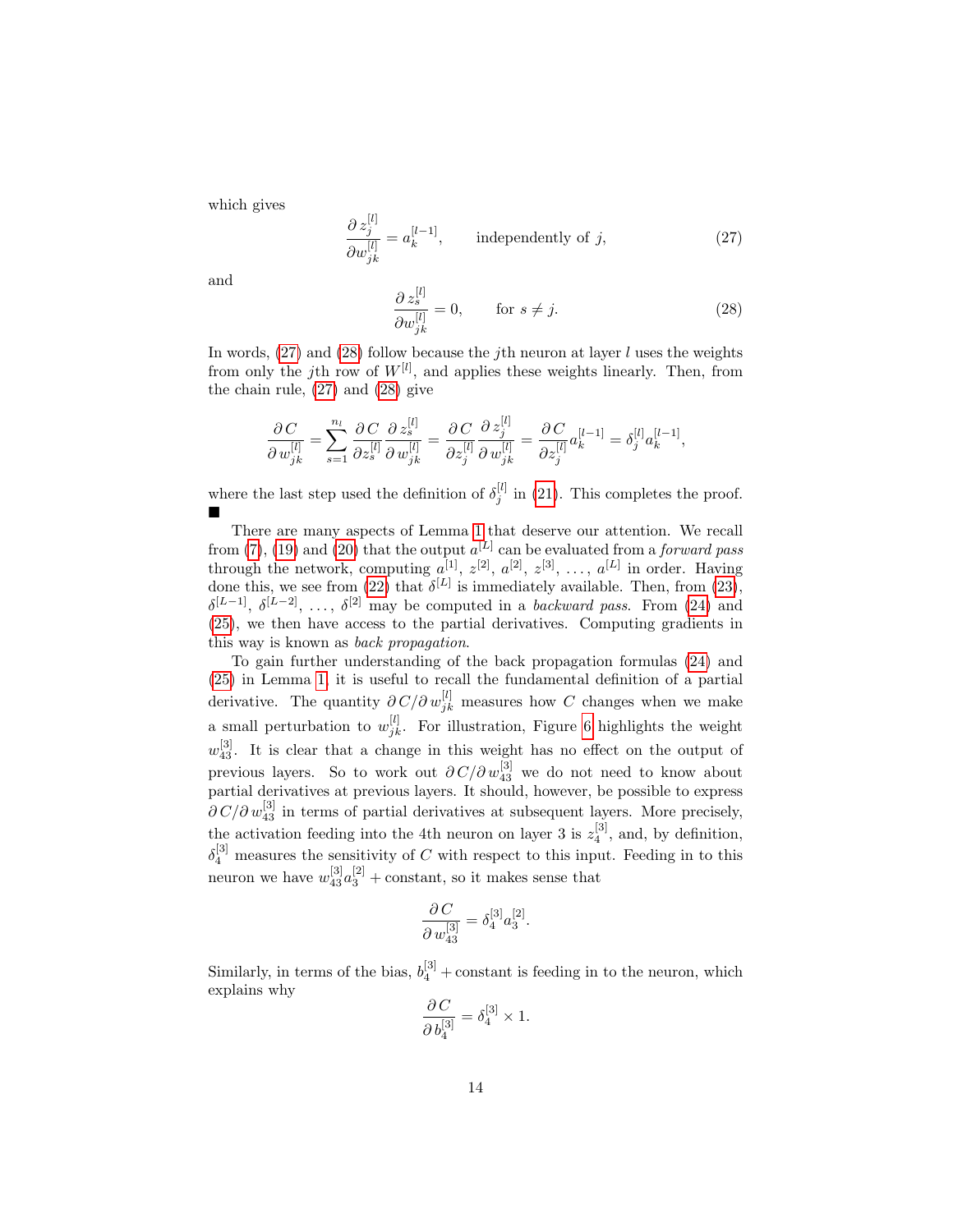We may avoid the Hadamard product notation in [\(22\)](#page-11-1) and [\(23\)](#page-11-1) by introducing diagonal matrices. Let  $D^{[l]} \in \mathbb{R}^{n_l \times n_l}$  denote the diagonal matrix with  $(i, i)$  entry given by  $\sigma'(z_i^{[l]})$ . Then we see that  $\delta^{[L]} = D^{[L]}(a^{[L]} - y)$  and  $\delta^{[l]} = D^{[l]}(W^{[l+1]})^T \delta^{[l+1]}$ . We could expand this out as

$$
\delta^{[l]} = D^{[l]}(W^{[l+1]})^T D^{[l+1]}(W^{[l+2]})^T \cdots D^{[L-1]}(W^{[L]})^T D^{[L]}(a^{[L]} - y).
$$

We also recall from [\(2\)](#page-2-2) that  $\sigma'(z)$  is trivial to compute.

The relation [\(24\)](#page-11-1) shows that  $\delta^{[l]}$  corresponds precisely to the gradient of the cost function with respect to the biases at layer l. If we regard  $\partial C/\partial w_{jk}^{[l]}$  as defining the  $(j, k)$  component in a matrix of partial derivatives at layer l, then [\(25\)](#page-11-1) shows this matrix to be the *outer product*  $\delta^{[l]} a^{[l-1]}^T \in \mathbb{R}^{n_l \times n_{l-1}}$ .

Putting this together, we may write the following pseudocode for an algorithm that trains a network using a fixed number, Niter, of stochastic gradient iterations. For simplicity, we consider the basic version [\(15\)](#page-9-1) where single samples are chosen with replacement. For each training point, we perform a forward pass through the network in order to evaluate the activations, weighted inputs and overall output  $a^{[L]}$ . Then we perform a backward pass to compute the errors and updates.

For counter  $= 1$  upto Niter

Choose an integer k uniformly at random from  $\{1, 2, 3, \ldots, N\}$  $x^{\{k\}}$  is current training data point  $a^{[1]} = x^{\{k\}}$ For  $l = 2$  upto L  $z^{[l]} = W^{[l]}a^{[l-1]} + b^{[l]}$  $a^{[l]} = \sigma(z^{[l]})$  $D^{[l]} = \text{diag}(\sigma'(z^{[l]}))$ end  $\delta^{[L]} = D^{[L]} (a^{[L]} - y(x^{\{k\}}))$ For  $l = L - 1$  downto 2

 $\delta^{[l]}=D^{[l]}(W^{[l+1]})^T\delta^{[l+1]}$ end

```
For l=L down<br>to 2\,W^{[l]} \to W^{[l]} - \eta \, \delta^{[l]} a^{[l-1]}^Tb^{[l]}\rightarrow b^{[l]}-\eta\,\delta^{[l]}
```
end

end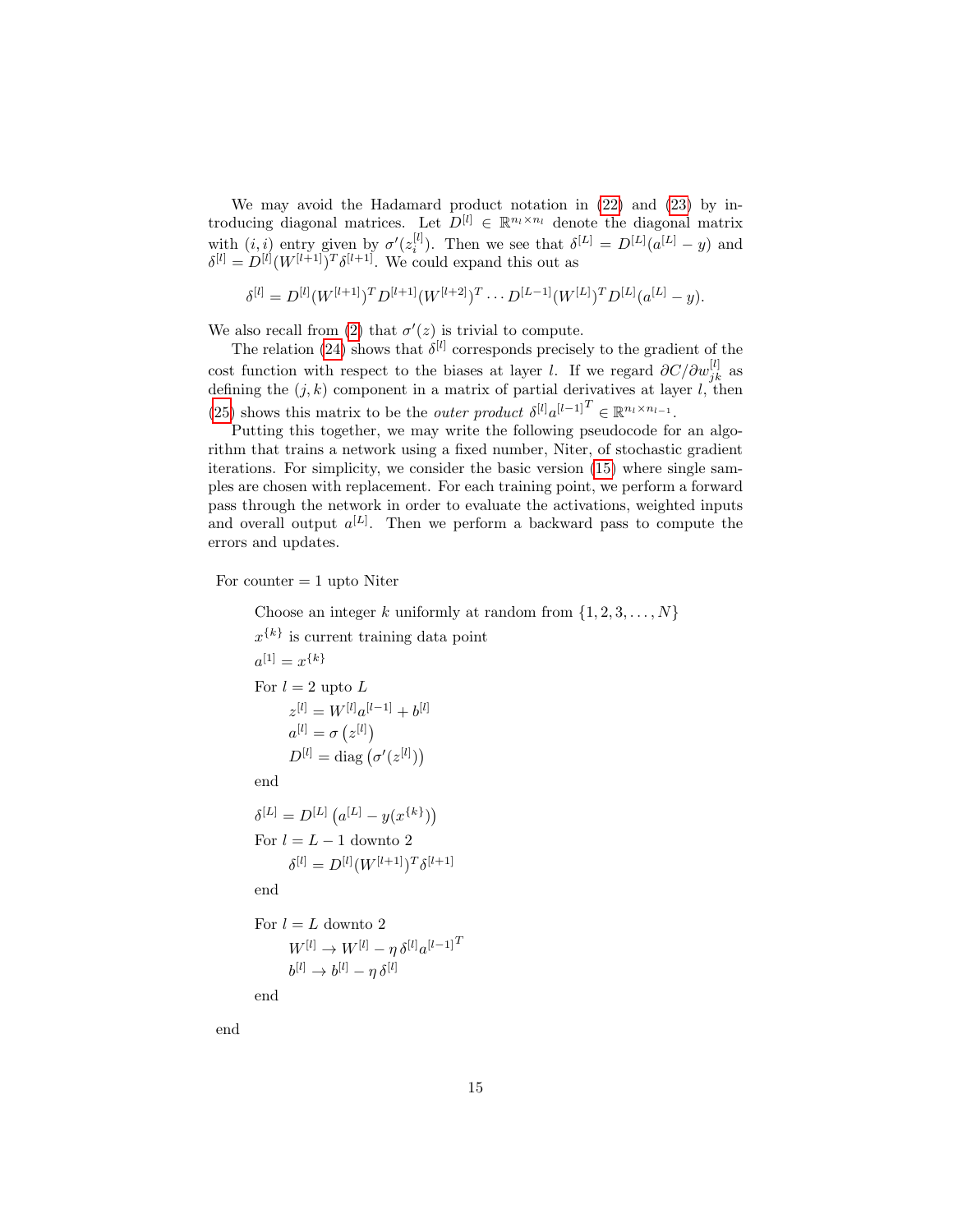# <span id="page-15-0"></span>6 Full MATLAB Example

We now give a concrete illustration involving back propagation and the stochastic gradient method. Listing [6.1](#page-16-0) shows how a network of the form shown in Figure [3](#page-4-0) may be used on the data in Figure [1.](#page-2-0) We note that this MATLAB code has been written for clarity and brevity, rather than efficiency or elegance. In particular, we have "hardwired" the number of layers and iterated through the forward and backward passes line by line. (Because the weights and biases do not have the the same dimension in each layer, it is not convenient to store them in a three-dimensional array. We could use a cell array or structure array, [\[18\]](#page-37-0), and then implement the forward and backward passes in for loops. However, this approach produced a less readable code, and violated our self-imposed one page limit.)

The function netbp in Listing [6.1](#page-16-0) contains the nested function cost, which evaluates a scaled version of Cost in [\(6\)](#page-5-0). Because this function is nested, it has access to the variables in the main function, notably the training data. We point out that the nested function cost is not used directly in the forward and backward passes. It is called at each iteration of the stochastic gradient method so that we can monitor the progress of the training.

Listing [6.2](#page-17-0) shows the function activate, used by netbp, which applies the sigmoid function in vectorized form.

At the start of netbp we set up the training data and target y values, as defined in [\(5\)](#page-4-2). We then initialize all weights and biases using the normal pseudorandom number generator randn. For simplicity, we set a constant learning rate eta = 0.05 and perform a fixed number of iterations Niter = 1e6.

We use the the basic stochastic gradient iteration summarized at the end of Section [5.](#page-10-0) Here, the command randi(10) returns a uniformly and independently chosen integer between 1 and 10.

Having stored the value of the cost function at each iteration, we use the semilogy command to visualize the progress of the iteration.

In this experiment, our initial guess for the weights and biases produced a  $\cos t$  function value of 5.3. After  $10^6$  stochastic gradient steps this was reduced to  $7.3 \times 10^{-4}$ . Figure [7](#page-17-1) shows the semilogy plot, and we see that the decay is not consistent—the cost undergoes a flat period towards the start of the process. After this plateau, we found that the cost decayed at a very slow linear rate—the ratio between successive values was typically within around  $10^{-6}$  of unity.

An extended version of netbp can be found in the supplementary material. This version has the extra graphics commands that make Figure [7](#page-17-1) more readable. It also takes the trained network and produces Figure [8.](#page-18-0) This plot shows how the trained network carves up the input space. Eagle-eyed readers will spot that the solution in Figure [8.](#page-18-0) differs slightly from the version in Figure [4,](#page-5-1) where the same optimization problem was tackled by the nonlinear least-squares solver lsqnonlin. In Figure [9](#page-18-1) we show the corresponding result when an extra data point is added; this can be compared with Figure [5.](#page-6-1)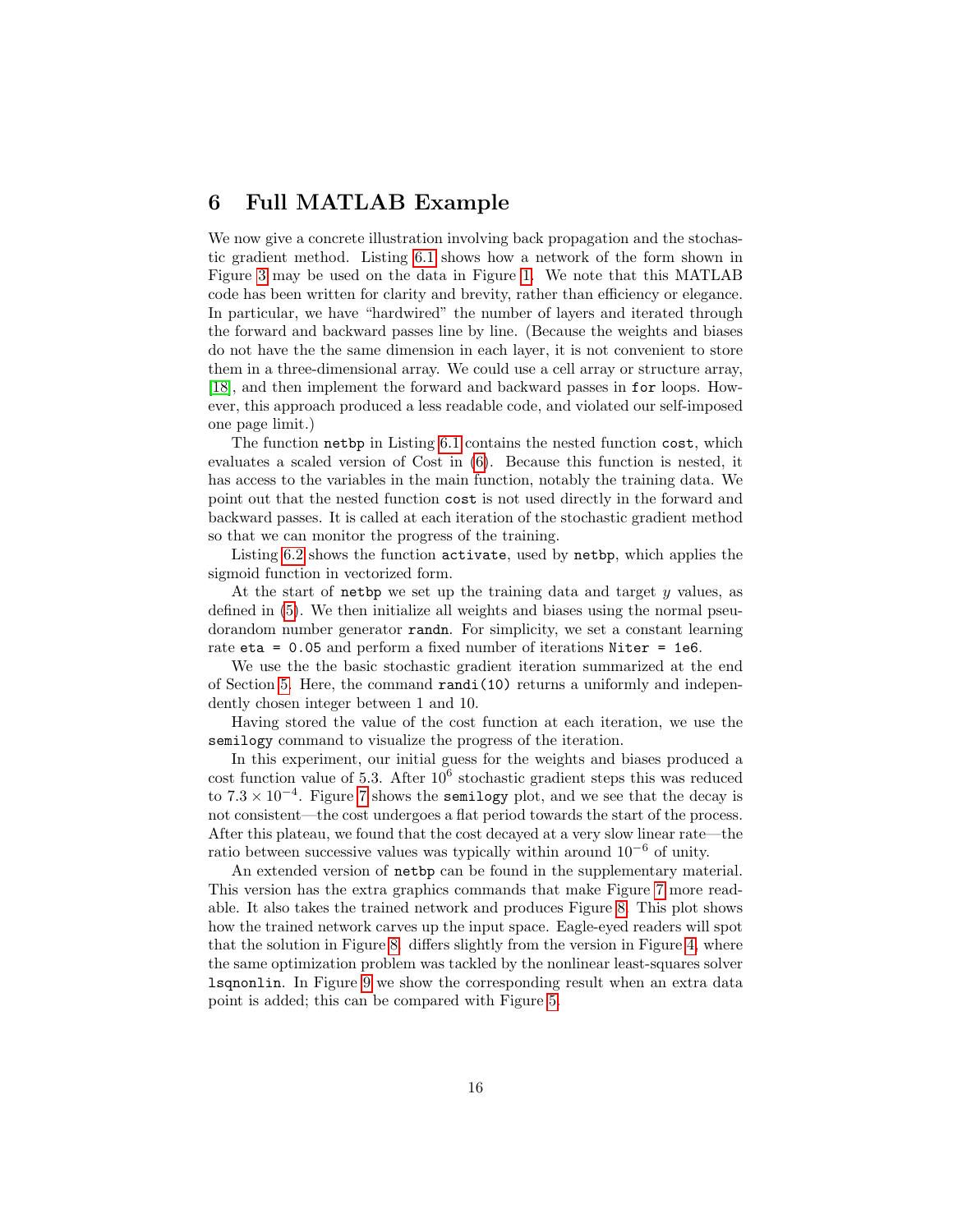```
function netbp
%NETBP Uses backpropagation to train a network
%%%%%%% DATA %%%%%%%%%%%
x1 = [0.1, 0.3, 0.1, 0.6, 0.4, 0.6, 0.5, 0.9, 0.4, 0.7];x2 = [0.1, 0.4, 0.5, 0.9, 0.2, 0.3, 0.6, 0.2, 0.4, 0.6];y = [ones(1,5) zeros(1,5); zeros(1,5) ones(1,5)];% Initialize weights and biases
rng(5000);
W2 = 0.5*randn(2,2); W3 = 0.5*randn(3,2); W4 = 0.5*randn(2,3);b2 = 0.5*randn(2,1); b3 = 0.5*randn(3,1); b4 = 0.5*randn(2,1);% Forward and Back propagate
eta = 0.05;<br>Niter = 1e6;<br>
% number of SG
                           % number of SG iterations
savecost = zeros(Niter,1); % value of cost function at each iteration
for counter = 1:Niter<br>k = randi(10);% choose a training point at random
    x = [x1(k); x2(k)];% Forward pass
    a2 = \text{active}(x, W2, b2);a3 = activate(a2,W3,b3);a4 = activate(a3,W4,b4);% Backward pass
    delta4 = a4.*(1-a4).*(a4-y(:,k));delta3 = a3.*(1-a3).*(W4)*delta1;
    delta2 = a2.*(1-a2).*(W3'*delta);% Gradient step
    W2 = W2 - eta*delta2*x;
    W3 = W3 - eta*delta1a3*a2;
    W4 = W4 - eta*delta4*aa3b2 = b2 - eta*delta2;b3 = b3 - eta*delta3;b4 = b4 - eta*delta4;% Monitor progress
    newcost = cost(W2,W3,W4,b2,b3,b4) % display cost to screen
    savecost(counter) = newcost;
end
% Show decay of cost function
save costvec
semilogy([1:1e4:Niter],savecost(1:1e4:Niter))
  function costval = cost(W2,W3,W4,b2,b3,b4)costvec = zeros(10, 1);for i = 1:10x = [x1(i); x2(i)];a2 = activate(x,W2,b2);a3 = activate(a2,W3,b3);a4 = activate(a3,W4,b4);\text{costvec}(i) = \text{norm}(y(:,i) - a4,2);end
     costval = norm(costvec, 2)^2;end % of nested function
```
Listing 6.1: M-file netbp.m.

end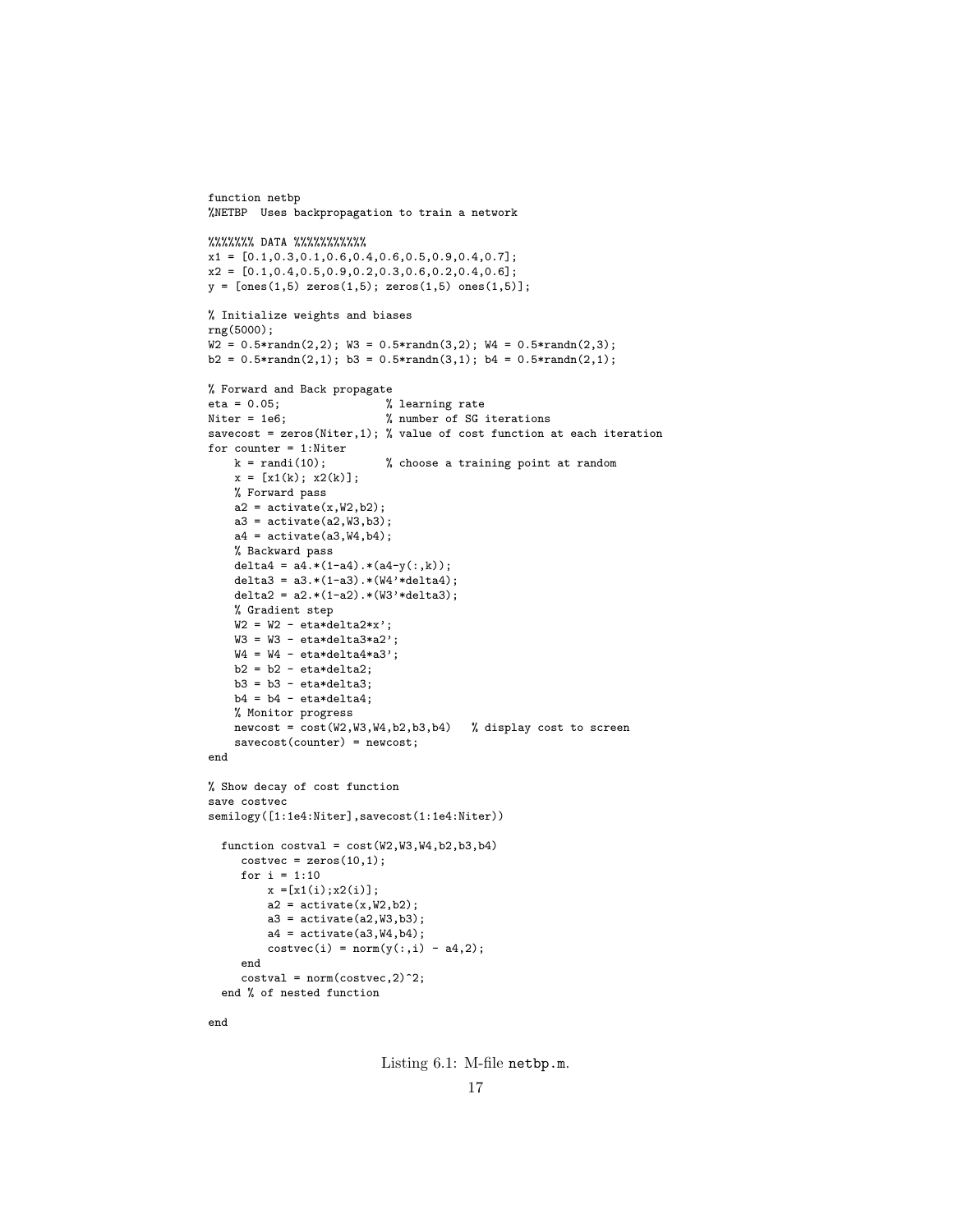```
function y = activate(x, W, b)%ACTIVATE Evaluates sigmoid function.
%<br>%
% x is the input vector, y is the output vector % W contains the weights, b contains the shifts
   W contains the weights, b contains the shifts
\frac{\%}{\%}% The ith component of y is activate(((Wx+b)_i)<br>% where activate(z) = 1/(1+exp(-z))
   where active(z) = 1/(1+exp(-z))y = 1./(1+exp(-(W*x+b)));
```
Listing 6.2: M-file activate.m.



<span id="page-17-1"></span>Figure 7: Vertical axis shows a scaled value of the cost function [\(6\)](#page-5-0). Horizontal axis shows the iteration number. Here we used the stochastic gradient method to train a network of the form shown in Figure [3](#page-4-0) on the data in Figure [1.](#page-2-0) The resulting classification function is illustrated in Figure [8.](#page-18-0)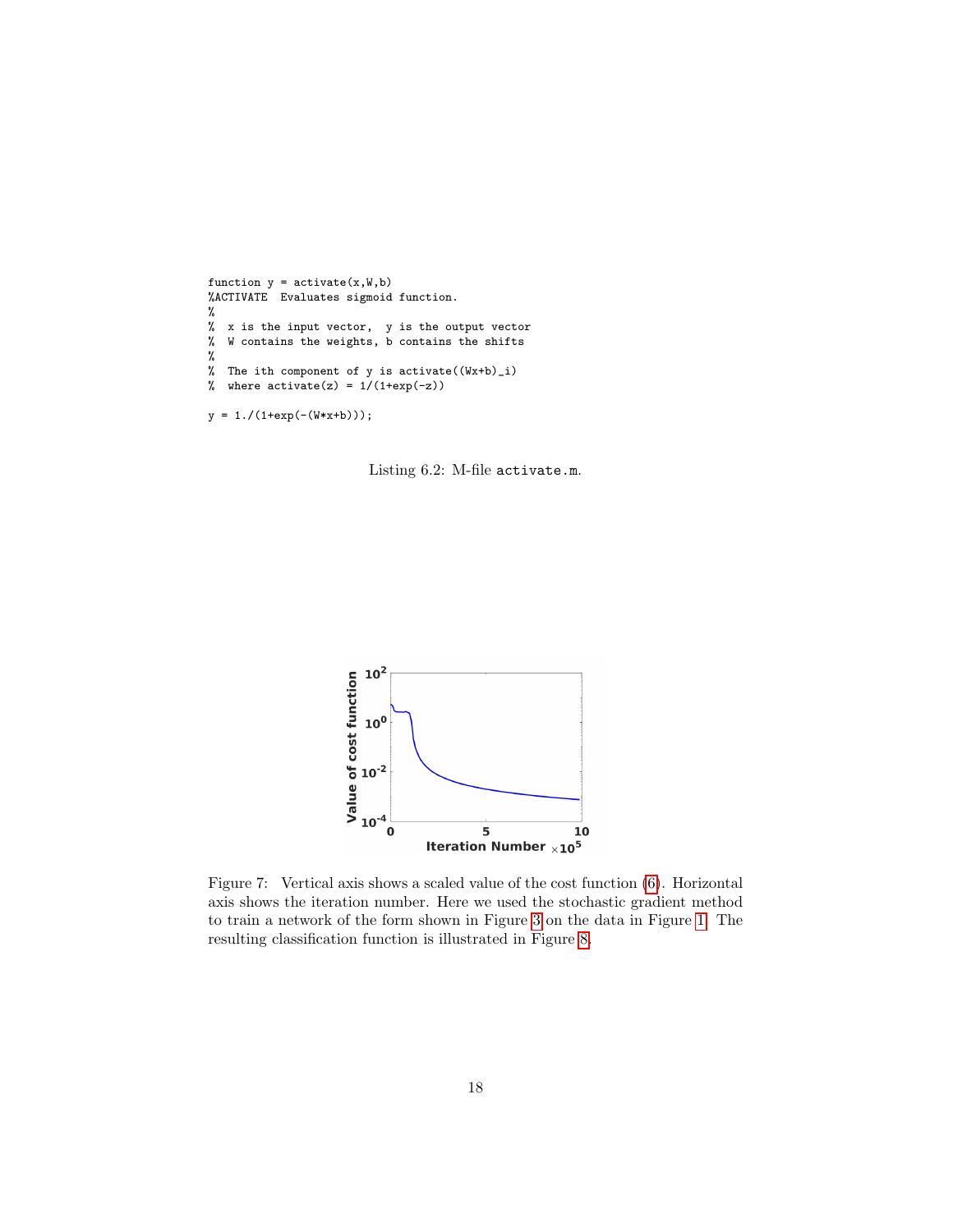

<span id="page-18-0"></span>Figure 8: Visualization of output from an artificial neural network applied to the data in Figure [1.](#page-2-0) Here we trained the network using the stochastic gradient method with back propagation—behaviour of cost function is shown in Figure [7.](#page-17-1) The same optimization problem was solved with the lsqnonlin routine from MATLAB in order to produce Figure [4.](#page-5-1)



<span id="page-18-1"></span>Figure 9: Visualization of output from an artificial neural network applied to the data in Figure [1](#page-2-0) with an additional data point. Here we trained the network using the stochastic gradient method with back propagation. The same optimization problem was solved with the lsqnonlin routine from MATLAB in order to produce Figure [5.](#page-6-1)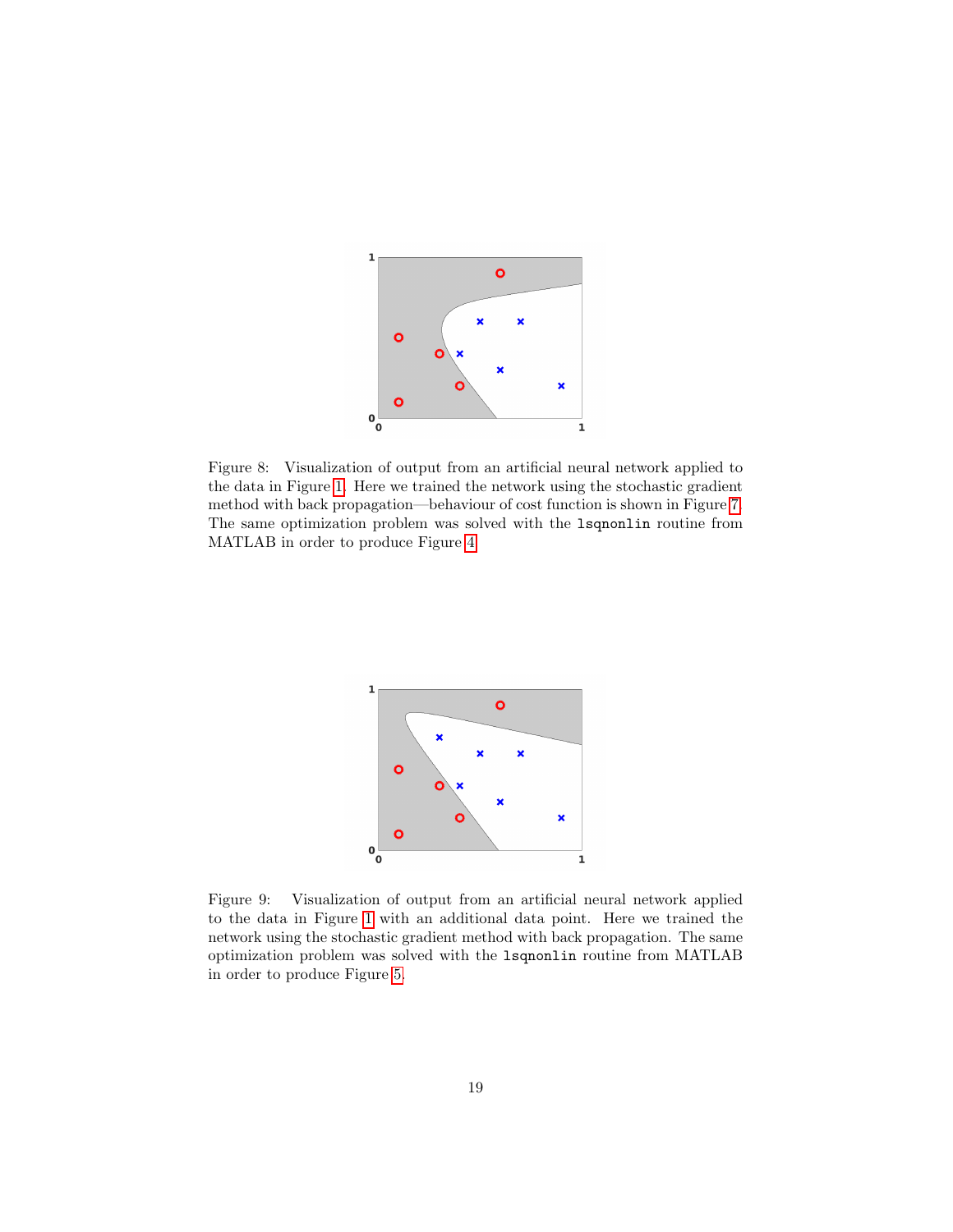# <span id="page-19-0"></span>7 Image Classification Example

We now move on to a more realistic task, which allows us to demonstrate the power of the deep learning approach. We make use of the MATCONVNET toolbox [\[33\]](#page-38-0), which is designed to offer key deep learning building blocks as simple MATLAB commands. So MatConvNet is an excellent environment for prototyping and for educational use. Support for GPUs also makes MATCONVNET efficient for large scale computations, and pre-trained networks may be downloaded for immediate use.

Applying MatConvNet on a large scale problem also gives us the opportunity to outline further concepts that are relevant to practical computation. These are introduced in the next few subsections, before we apply them to the image classification exercise.

#### 7.1 Convolutional Neural Networks

MatConvNet uses a special class of artificial neural networks known as Convolutional Neural Networks (CNNs), which have become a standard tool in computer vision applications. To motivate CNNs, we note that the general framework described in section [3](#page-6-0) does not scale well in the case of digital image data. Consider a color image made up of 200 by 200 pixels, each with a red, green and blue component. This corresponds to an input vector of dimension  $n_1 = 200 \times 200 \times 3 = 120,000$ , and hence a weight matrix  $W^{[2]}$  at level 2 that has 120,000 columns. If we allow general weights and biases, then this approach is clearly infeasible. CNNs get around this issue by constraining the values that are allowed in the weight matrices and bias vectors. Rather than a single fullsized linear transformation, CNNs repeatedly apply a small-scale linear kernel, or filter, across portions of their input data. In effect, the weight matrices used by CNNs are extremely sparse and highly structured.

To understand why this approach might be useful, consider premultiplying an input vector in  $\mathbb{R}^6$  by the matrix

<span id="page-19-1"></span>
$$
\begin{bmatrix} 1 & -1 & & & & \\ & 1 & -1 & & & \\ & & 1 & -1 & & \\ & & & 1 & -1 & \\ & & & & 1 & -1 \end{bmatrix} \in \mathbb{R}^{5 \times 6}.
$$
 (29)

This produces a vector in  $\mathbb{R}^5$  made up of differences between neighboring values. In this case we are using a filter  $[1, -1]$  and a *stride* of length one—the filter advances by one place after each use. Appropriate generalizations of this matrix to the case of input vectors arising from 2D images can be used to detect edges in an image—returning a large absolute value when there is an abrupt change in neighboring pixel values. Moving a filter across an image can also reveal other features, for example, particular types of curves or blotches of the same color. So, having specified a filter size and stride length, we can allow the training process to learn the weights in the filter as a means to extract useful structure.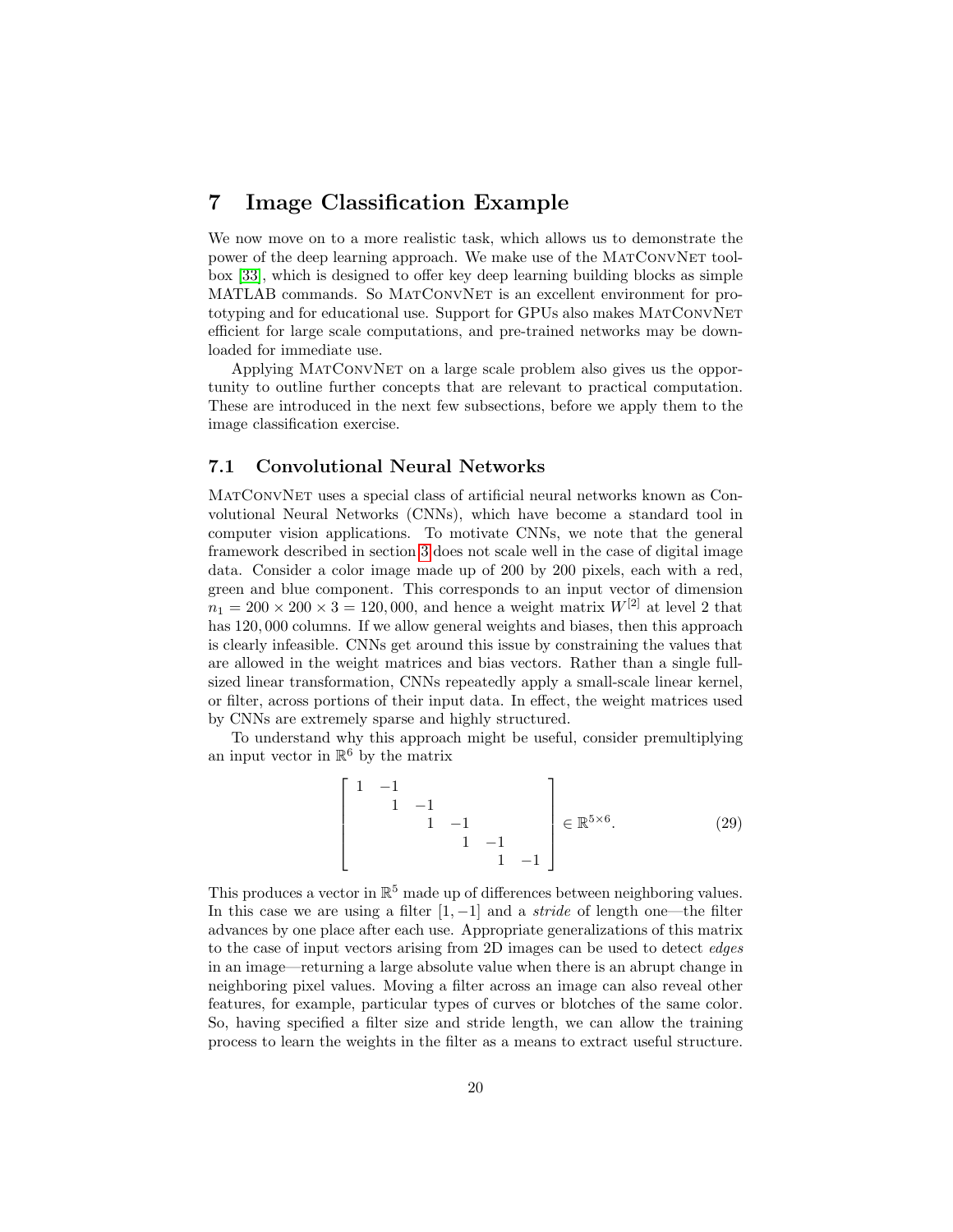The word "convolutional" arises because the linear transformations involved may be written in the form of a convolution. In the 1D case, the convolution of the vector  $x \in \mathbb{R}^p$  with the filter  $g_{1-p}, g_{2-p}, \ldots, g_{p-2}, g_{p-1}$  has kth component given by

$$
y_k = \sum_{n=1}^p x_n g_{k-n}.
$$

The example in [\(29\)](#page-19-1) corresponds to a filter with  $g_0 = 1, g_{-1} = -1$  and all other  $g_k = 0$ . In the case

$$
\begin{bmatrix} y_1 \\ y_2 \\ y_3 \\ y_4 \end{bmatrix} = \begin{bmatrix} a & b & c & d \\ & a & b & c & d \\ & & a & b & c & d \\ & & & a & b & c & d \\ & & & & a & b & c & d \end{bmatrix} \begin{bmatrix} x_1 \\ x_2 \\ x_3 \\ x_4 \\ x_5 \\ x_6 \\ x_7 \\ x_8 \\ x_9 \\ 0 \end{bmatrix}, \qquad (30)
$$

we are applying a filter with four weights,  $a, b, c$ , and  $d$ , using a stride length of two. Because the dimension of the input vector  $x$  is not compatible with the filter length, we have padded with an extra zero value.

In practice, image data is typically regarded as a three dimensional tensor: each pixel has two spatial coordinates and a red/green/blue value. With this viewpoint, the filter takes the form of a small tensor that is successsively applied to patches of the input tensor and the corresponding convolution operation is multi-dimensional. From a computational perspective, a key benefit of CNNs is that the matrix-vector products involved in the forward and backward passes through the network can be computed extremely efficiently using fast transform techniques.

A convolutional layer is often followed by a pooling layer, which reduces dimension by mapping small regions of pixels into single numbers. For example, when these small regions are taken to be squares of four neigboring pixels in a 2D image, a max pooling or average pooling layer replaces each set of four by their maximum or average value, respectively.

#### 7.2 Avoiding Overfitting

Overfitting occurs when a trained network performs very accurately on the given data, but cannot generalize well to new data. Loosely, this means that the fitting process has focussed too heavily on the unimportant and unrepresentative "noise" in the given data. Many ways to combat overfitting have been suggested, some of which can be used together.

One useful technique is to split the given data into two distinct groups.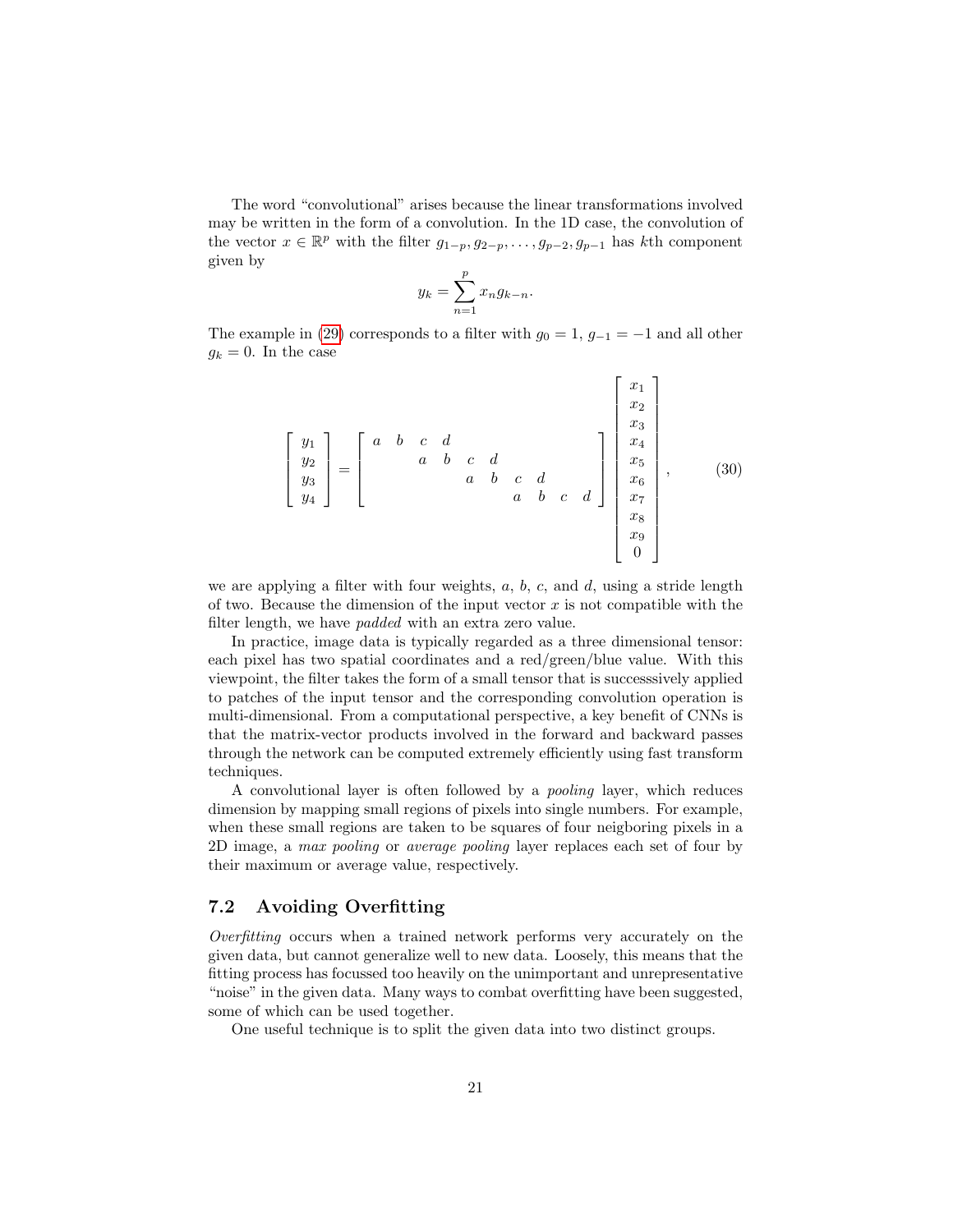- Training data is used in the definition of the cost function that defines the optimization problem. Hence this data drives the process that iteratively updates the weights.
- *Validation data* is not used in the optimization process—it has no effect on the way that the weights are updated from step to step. We use the validation data only to judge the performance of the current network. At each step of the optimization, we can evaluate the cost function corresponding to the validation data. This measures how well the current set of trained weights performs on unseen data.

Intuitively, overfitting corresponds to the situation where the optimization process is driving down its cost function (giving a better fit to the training data), but the cost function for the validation error is no longer decreasing (so the performance on unseen data is not improving). It is therefore reasonable to terminate the training at a stage where no improvement is seen on the validation data.

Another popular approach to tackle overfitting is to randomly and independently remove neurons during the training phase. For example, at each step of the stochastic gradient method, we could delete each neuron with probability p and train on the remaining network. At the end of the process, because the weights and biases were produced on these smaller networks, we could multiply each by a factor of p for use on the full-sized network. This technique, known as dropout, has the intuitive interpretation that we are constructing an average over many trained networks, with such a consensus being more reliable than any individual.

#### 7.3 Activation and Cost Functions

In Sections [2](#page-1-0) to [6](#page-15-0) we used activation functions of sigmoid form [\(1\)](#page-2-1) and a quadratic cost function [\(9\)](#page-7-2). There are many other widely used choices, and their relative performance is application-specific. In our image classification setting it is common to use a *rectified linear unit*, or ReLU,

<span id="page-21-0"></span>
$$
\sigma(x) = \begin{cases} 0, & \text{for } x \le 0, \\ x, & \text{for } x > 0, \end{cases}
$$
 (31)

as the activation.

In the case where our training data  $\{x^{\{i\}}\}_{i=1}^N$  comes from K labeled categories, let  $l_i \in \{1, 2, ..., K\}$  be the given label for data point  $x^{\{i\}}$ . As an alternative to the quadratic cost function  $(9)$ , we could use a *softmax log loss* approach, as follows. Let the output  $a^{[L]}(x^{\{i\}}) =: v^{\{i\}}$  from the network take the form of a vector in  $\mathbb{R}^K$  such that the *j*th component is large when the image is believed to be from category  $j$ . The softmax operation

$$
(v^{\{i\}})_s \mapsto \frac{e^{v_s^{\{i\}}}}{\sum_{j=1}^K e^{v_j^{\{i\}}}}.
$$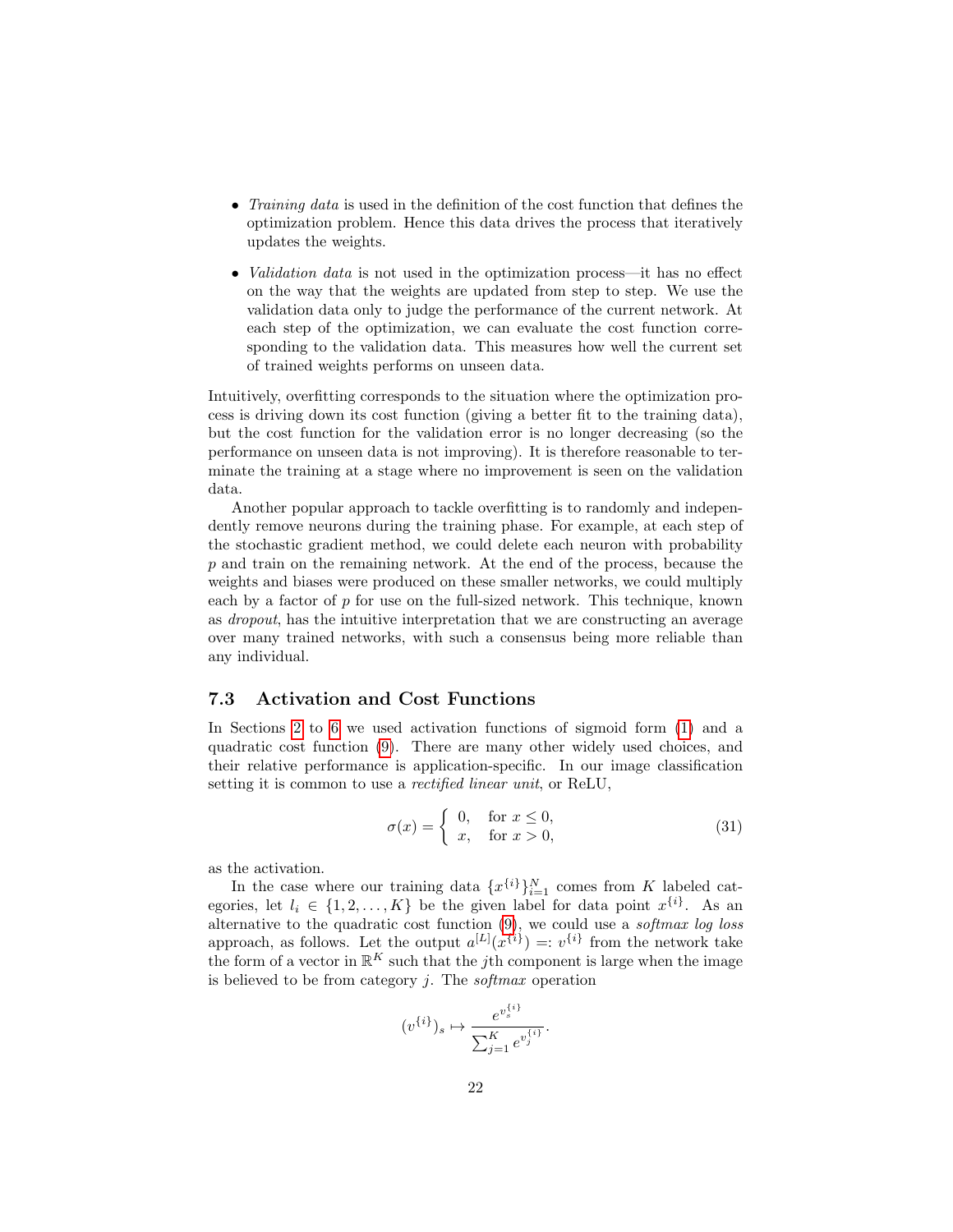boosts the large components and produces a vector of positive weights summing to unity, which may be interpreted as probabilties. Our aim is now to force the softmax value for training point  $x^{\{i\}}$  to be as close to unity as possible in component  $l_i$ , which corresponds to the correct label. Using a logarithmic rather than quadratic measure of error, we arrive at the cost function

<span id="page-22-0"></span>
$$
-\sum_{i=1}^{N} \log \left( \frac{e^{v_{i_i}^{(i)}}}{\sum_{j=1}^{K} e^{v_j^{(i)}}} \right). \tag{32}
$$

#### 7.4 Image Classification Experiment

We now show results for a supervised learning task in image classification. To do this, we rely on the codes cnn\_cifar.m and cnn\_cifar\_init.m that are available via the MatConvNet website. We made only minor edits, including some changes that allowed us to test the use of dropout. Hence, in particular, we are using the network architecture and parameter choices from those codes. We refer to the MATCONVNET documentation and tutorial material for the fine details, and focus here on some of the bigger picture issues.

We consider a set of images, each of which falls into exactly one of the following ten categories: airplane, automobile, bird, cat, deer, dog, frog, horse, ship, truck. We use labeled data from the freely available CIFAR-10 collection [\[20\]](#page-37-1). The images are small, having 32 by 32 pixels, each with a red, green, and blue component. So one piece of training data consists of  $32 \times 32 \times 3 = 3.072$ values. We use a training set of 50,000 images, and use 10,000 more images as our validation set. Having completed the optimization and trained the network, we then judge its performance on a fresh collection of 10,000 test images, with 1,000 from each category.

Following the architecture used in the relevant MATCONVNET codes, we set up a network whose layers are divided into five blocks as follows. Here we describe the dimemsions of the inputs/outputs and weights in compact tensor notation. (Of course, the tensors could be stretched into sparse vectors and matrices in order to fit in with the general framework of sections [2](#page-1-0) to [6.](#page-15-0) But we feel that the tensor notation is natural in this context, and it is consistent with the MATCONVNET syntax.)

Block 1 consists of a a convolution layer followed by a pooling layer and activation. This converts the original  $32 \times 32 \times 3$  input into dimension  $16 \times 16 \times 32$ . In more detail, the convolutional layer uses  $5 \times 5$  filters that also scan across the 3 color channels. There are 32 different filters, so overall the weights can be represented in a  $5 \times 5 \times 3 \times 32$  array. The output from each filter may be described as a feature map. The filters are applied with unit stride. In this way, each of the 32 feature maps has dimension  $32 \times 32$ . Max pooling is then applied to each feature map using stride length two. This reduces the dimension of the feature maps to  $16 \times 16$ . A ReLU activation is then used.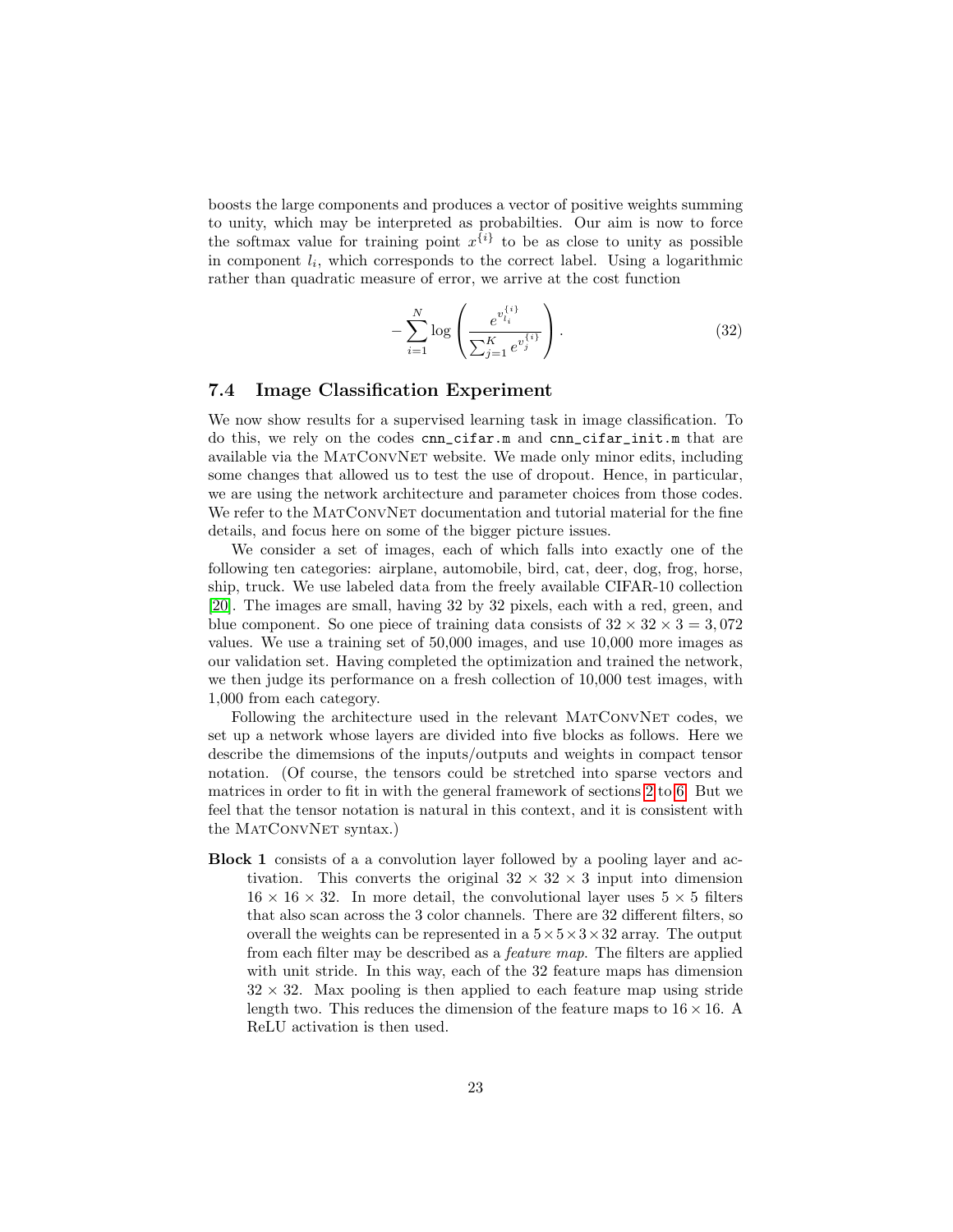

<span id="page-23-0"></span>Figure 10: Overview of the CNN used for the image classification task.

- Block 2 applies convolution followed by activation and then a pooling layer. This reduces the dimension to  $8 \times 8 \times 32$ . In more detail, we use 32 filters. Each is  $5 \times 5$  across the dimensions of the feature maps, and also scans across all 32 feature maps. So the weights could be regarded as a  $5 \times 5 \times 32 \times 32$  tensor. The stride length is one, so the resulting 32 feature maps are still of dimension  $16 \times 16$ . After ReLU activation, an average pooling layer of stride two is then applied, which reduces each of the 32 feature maps to dimension  $8 \times 8$ .
- Block 3 applies a convolution layer followed by the activation function, and then performs a pooling operation, in a way that reduces dimension to  $4 \times 4 \times 64$ . In more detail, 64 filters are applied. Each filter is  $5 \times 5$  across the dimensions of the feature maps, and also scans across all 32 feature maps. So the weights could be regarded as a  $5 \times 5 \times 32 \times 64$  tensor. The stride has length one, resulting in feature maps of dimension  $8 \times 8$ . After ReLU activation, an average pooling layer of stride two is applied, which reduces each of the 64 feature maps to dimension  $4 \times 4$ .
- Block 4 does not use pooling, just convolution followed by activation, leading to dimension  $1 \times 1 \times 64$ . In more detail, 64 filters are used. Each filter is  $4 \times 4$  across the 64 feature maps, so the weights could be regarded as a  $4 \times 4 \times 64 \times 64$  tensor, and each filter produces a single number.
- Block 5 does not involve convolution. It uses a general (fully connected) weight matrix of the type discussed in sections [2](#page-1-0) to [6](#page-15-0) to give output of dimension  $1 \times 1 \times 10$ . This corresponds to a weight matrix of dimension  $10 \times 64$ .
- A final softmax operation transforms each of the ten ouput components to the range  $[0, 1]$ .

Figure [10](#page-23-0) gives a visual overview of the network architecture.

Our output is a vector of ten real numbers. The cost function in the optimization problem takes the softmax log loss form  $(32)$  with  $K = 10$ . We specify stochastic gradient with momentum, which uses a "moving average" of current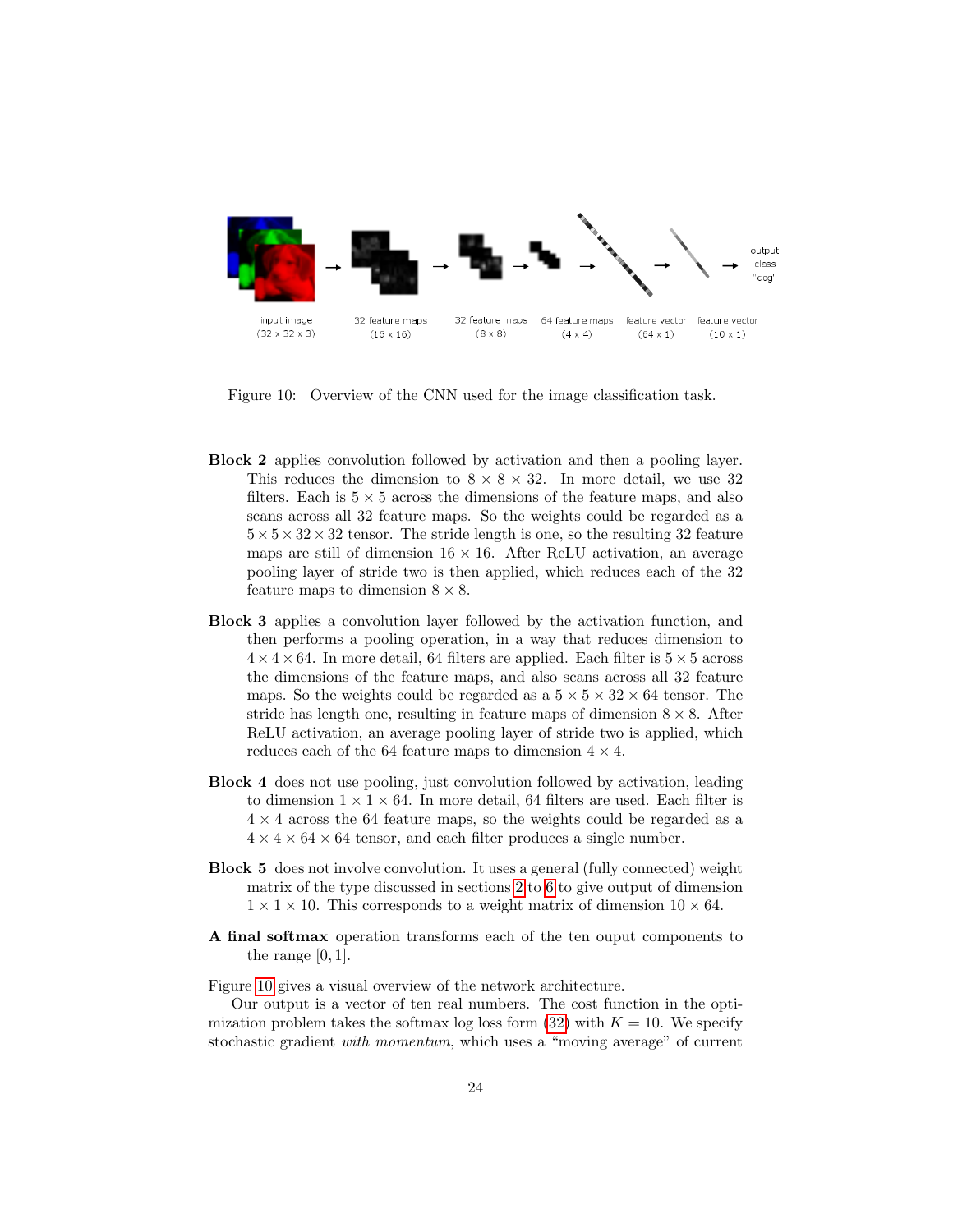and past gradient directions. We use mini-batches of size 100 (so  $m = 100$  in [\(17\)](#page-10-4)) and set a fixed number of 45 epochs. We predefine the learning rate for each epoch:  $\eta = 0.05$ ,  $\eta = 0.005$  and  $\eta = 0.0005$  for the first 30 epochs, next 10 epochs and final 5 epochs, respectively. Running on a Tesla C2075 GPU in single precision, the 45 epochs can be completed in just under 4 hours.

As an additional test, we also train the network with dropout. Here, on each stochastic gradient step, any neuron has its output re-set to zero with independent probability

- $\bullet$  0.15 in block 1,
- $\bullet$  0.15 in block 2,
- $\bullet$  0.15 in block 3,
- $\bullet$  0.35 in block 4,
- 0 in block 5 (no dropout).

We emphasize that in this case all neurons become active when the trained network is applied to the test data.

In Figure [11](#page-25-0) we illustrate the training process in the case of no dropout. For the plot on the left, circles are used to show how the objective function [\(32\)](#page-22-0) decreases after each of the 45 epochs. We also use crosses to indicate the objective function value on the validation data. (More precisely, these error measures are averaged over the individual batches that form the epoch—note that weights are updated after each batch.) Given that our overall aim is to assign images to one of the ten classes, the middle plot in Figure [11](#page-25-0) looks at the percentage of errors that take place when we classify with the highest probability choice. Similarly, the plot on the right shows the percentage of cases where the correct category is not among the top five. We see from Figure [11](#page-25-0) that the validation error starts to plateau at a stage where the stochastic gradient method continues to make significant reductions on the training error. This gives an indication that we are overfitting—learning fine details about the training data that will not help the network to generalize to unseen data.

Figure [12](#page-26-0) shows the analogous results in the case where dropout is used. We see that the training errors are significantly larger than those in Figure [11](#page-25-0) and the validation errors are of a similar magnitude. However, two key features in the dropout case are that (a) the validation error is below the training error, and (b) the validation error continues to decrease in sync with the training error, both of which indicate that the optimization procedure is extracting useful information over all epochs.

Figure [13](#page-27-0) gives a summary of the performance of the trained network with no dropout (after 45 epochs) in the form of a confusion matrix. Here, the integer value in the general  $i, j$  entry shows the number of occasions where the network predicted category  $i$  for an image from category  $i$ . Hence, off-diagonal elements indicate mis-classifications. For example, the (1,1) element equal to 814 in Figure [13](#page-27-0) records the number of airplane images that were correctly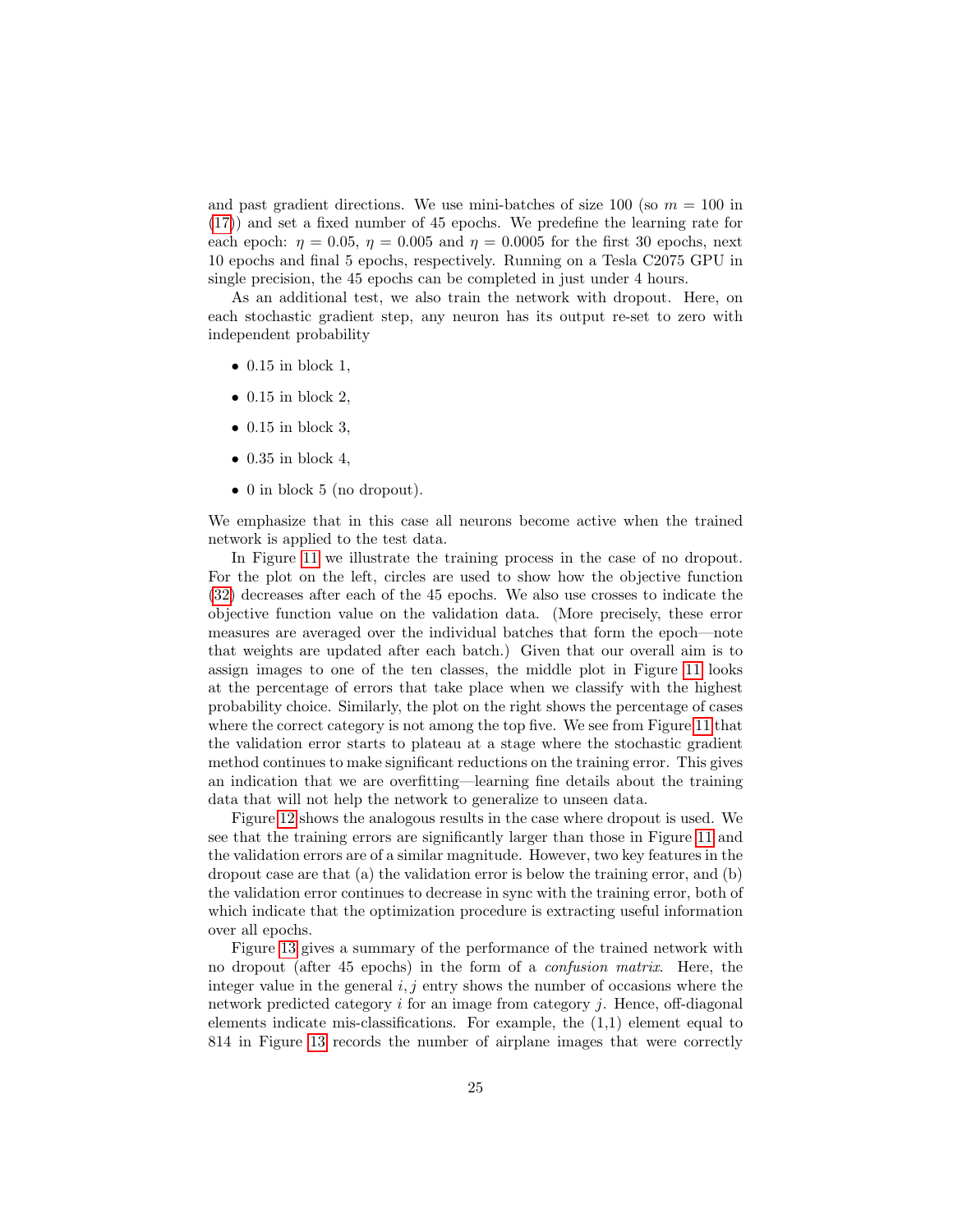

<span id="page-25-0"></span>Figure 11: Errors for the trained network. Horizontal axis runs over the 45 epochs of the stochastic gradient method (that is, 45 passes through the training data). Left: Circles show cost function on the training data; crosses show cost function on the validation data. Middle: Circles show the percentage of instances where the most likely classification from the network does not match the correct category, over the training data images; crosses show the same measure computed over the validation data. Right: Circles show the percentage of instances where the five most likely classifications from the network do not include the correct category, over the training data images; crosses show the same measure computed over the validation data.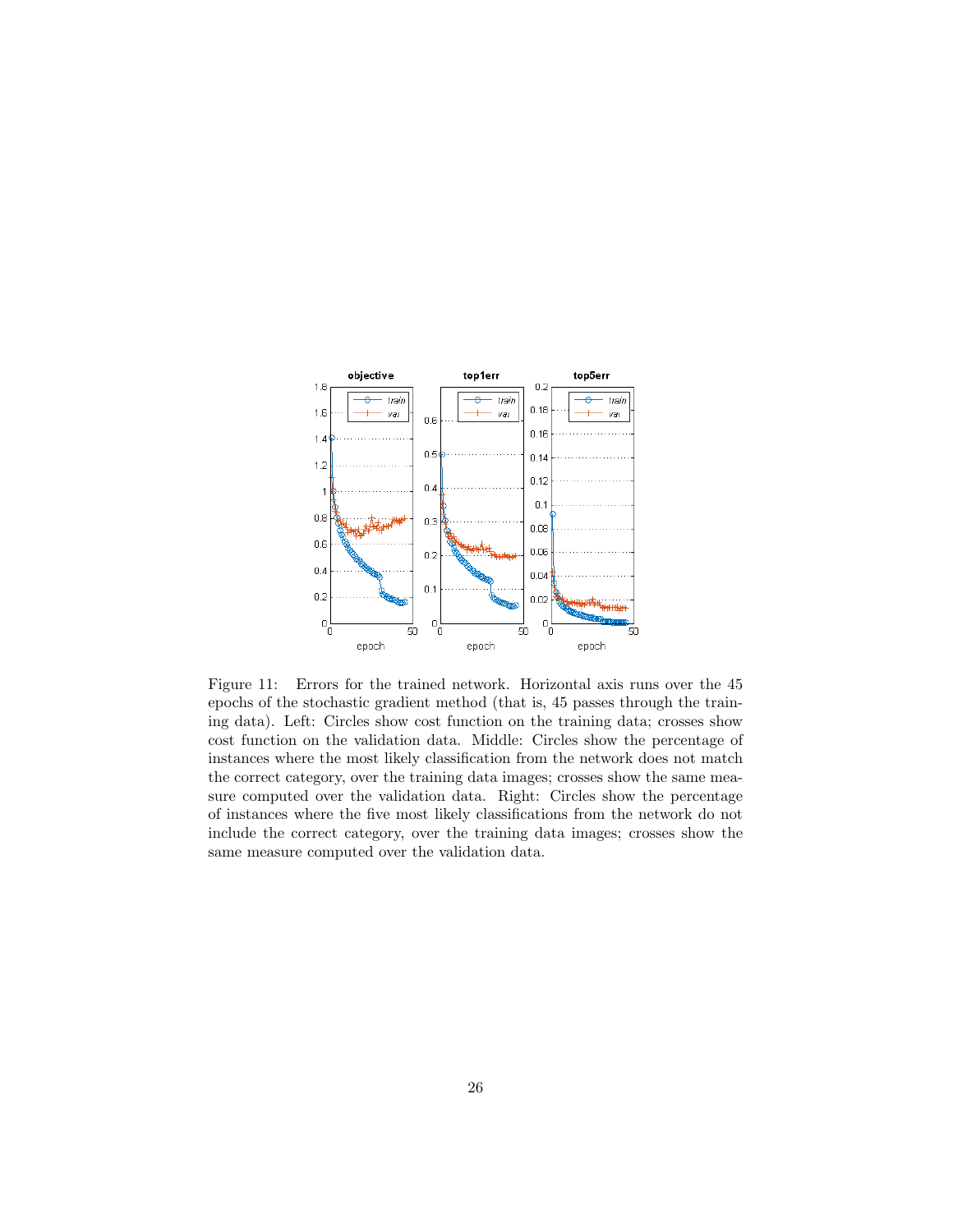

<span id="page-26-0"></span>Figure 12: As for Figure [11](#page-25-0) in the case where dropout was used.

classified as airplanes, and the (1,2) element equal to 21 records the number of automobile images that were incorrectly classified as airplanes. Below each integer is the corresponding percentage, rounded to one decimal place, given that the test data has 1,000 images from each category. The extra row, labeled "all", summarizes the entries in each column. For example, the value 81.4% in the first column of the final row arises because 814 of the 1,000 airplane images were correctly classified. Beneath this, the value 18.6% arises because 186 of these airplane images were incorrectly classified. The final column of the matrix, also labeled "all", summarizes each row. For example, the value 82.4% in the final column of the first row arises because 988 images were classified by the network as airplanes, with 814 of these classifications being correct. Beneath this, the value 17.6% arises because the remaining 174 out of these 988 airplane classifications were incorrect. Finally, the entries in the lower right corner summarize over all categories. We see that 80.1% of all images were correctly classified (and hence 19.9% were incorrectly classified).

Figure [14](#page-28-0) gives the corresponding results in the case where dropout was used. We see that the use of dropout has generally improved performance, and in particular has increased the overall success rate from 80.1% to 81.1%. Dropout gives larger values along the diagonal elements of the confusion matrix in nine out of the ten categories.

To give a feel for the difficulty of this task, Figure [15](#page-29-0) shows 16 images randomly sampled from those that were misclassified by the non-dropout network.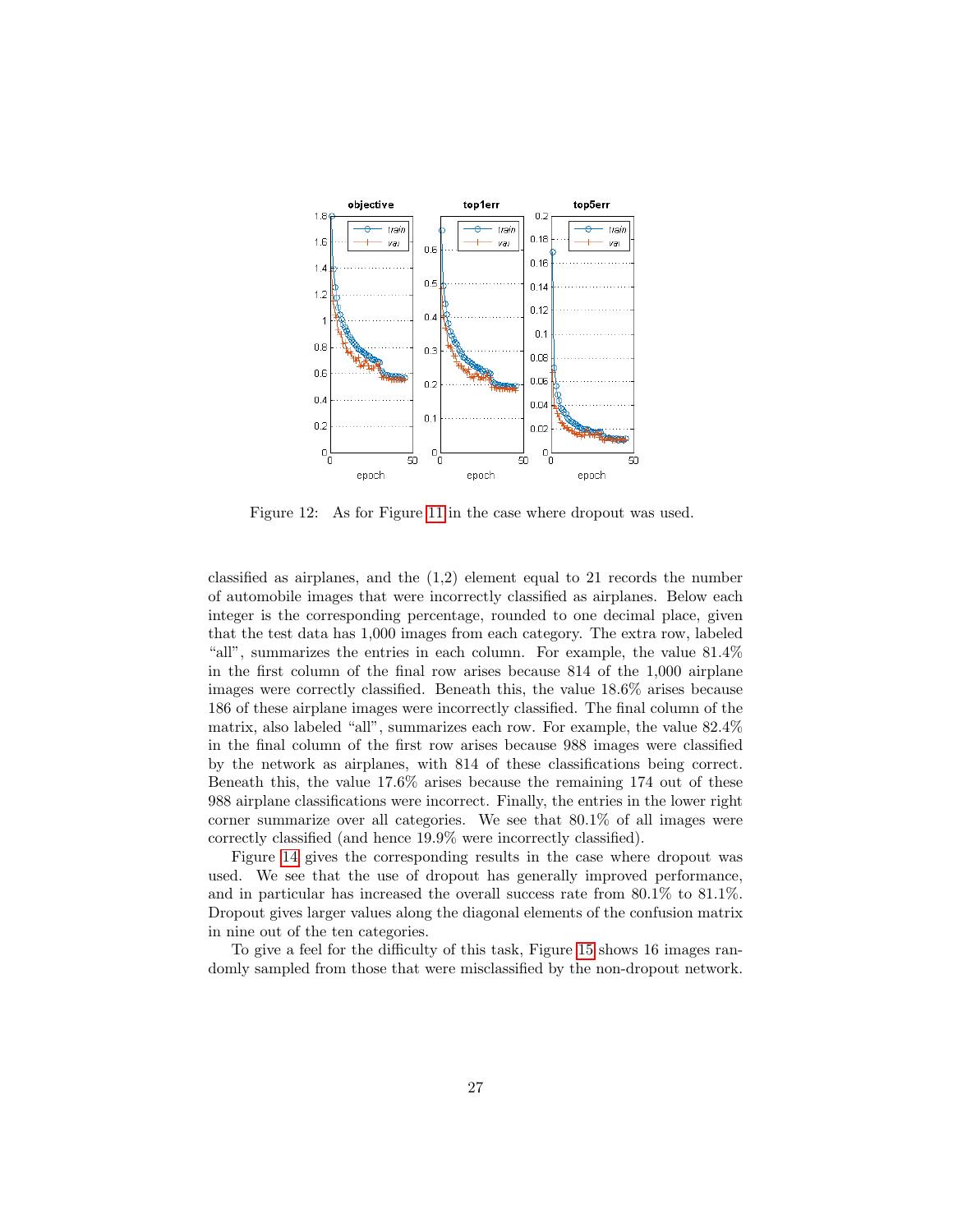|                     |          | <b>Confusion Matrix</b> |             |                                                                  |             |             |                     |             |             |                        |             |                     |
|---------------------|----------|-------------------------|-------------|------------------------------------------------------------------|-------------|-------------|---------------------|-------------|-------------|------------------------|-------------|---------------------|
|                     | airplane | 814<br>8.1%             | 21<br>0.2%  | 39<br>0.4%                                                       | 14<br>0.1%  | 15<br>0.1%  | 9<br>0.1%           | 5<br>0.1%   | 5<br>0.1%   | 42<br>0.4%             | 24<br>0.2%  | 82.4%<br>17.6%      |
| <b>Dutput Class</b> | auto     | 13<br>0.1%              | 869<br>8.7% | 2<br>0.0%                                                        | 3<br>0.0%   | 1<br>0.0%   | 2<br>0.0%           | 5<br>0.1%   | 2<br>0.0%   | 23<br>0.2%             | 60<br>0.6%  | 88.7%<br>11.3%      |
|                     | bird     | 45<br>0.4%              | 7<br>0.1%   | 747<br>7.5%                                                      | 44<br>0.4%  | 43<br>0.4%  | 39<br>0.4%          | 40<br>0.4%  | 20<br>0.2%  | 7<br>0.1%              | 4           | 75.0%<br>0.0% 25.0% |
|                     | cat      | 17<br>0.2%              | 4<br>0.0%   | 49<br>0.5%                                                       | 618<br>6.2% | 44<br>0.4%  | 139<br>1.4%         | 44<br>0.4%  | 37<br>0.4%  | 8<br>0.1%              | 6<br>0.1%   | 64.0%<br>B6.0%      |
|                     | deer     | 12<br>0.1%              | 2<br>0.0%   | 48<br>0.5%                                                       | 57<br>0.6%  | 795<br>8.0% | 39<br>0.4%          | 20<br>0.2%  | 42<br>0.4%  | 6<br>0.1%              | U           | 77.9%<br>0.0% 22.1% |
|                     | dog      | 6<br>0.1%               | 2<br>0.0%   | 43<br>0.4%                                                       | 146<br>1.5% | 31<br>0.3%  | 706<br>7.1%         | 19<br>0.2%  | 39<br>0.4%  | 5<br>0.1%              | 1           | 70.7%<br>0.0% 29.3% |
|                     | frog     | 7<br>0.1%               | 7<br>0.1%   | 41<br>0.4%                                                       | 63<br>0.6%  | 28<br>0.3%  | 21<br>0.2%          | 855<br>8.6% | 2<br>0.0%   | R<br>0.1%              | 3           | 82.6%<br>0.0% 17.4% |
|                     | horse    | 10<br>0.1%              | 5<br>0.1%   | 23<br>0.2%                                                       | 31<br>0.3%  | 37<br>0.4%  | 37<br>0.4%          | 5<br>0.1%   | 844<br>8.4% | $\overline{2}$<br>0.0% | 7           | 84.3%<br>0.1% 15.7% |
|                     | ship     | 44<br>0.4%              | 25<br>0.3%  | 4<br>0.0%                                                        | 11<br>0.1%  | 3<br>0.0%   | 2<br>0.0%           | ĥ<br>0.1%   | 3<br>0.0%   | 883<br>8.8%            | 13<br>0.1%  | 88.8%<br>11.2%      |
|                     | truck    | 32<br>0.3%              | 58<br>0.6%  | 4<br>0.0%                                                        | 13<br>0.1%  | 3<br>0.0%   | ĥ<br>0.1%           | 1<br>0.0%   | 6<br>0.1%   | 16<br>0.2%             | 882<br>8.8% | 86.4%<br>13.6%      |
|                     | all      |                         |             | B1.4%B6.9%74.7%B1.8%79.5%70.6%B5.5%B4.4%B8.3%B8.2% <b>B0.1</b> % |             |             |                     |             |             |                        |             |                     |
|                     |          | airplane auto           |             | bird                                                             | cat         | deer        | dog<br>Target Class | frog        | horse       | ship                   | truck       | all                 |

<span id="page-27-0"></span>Figure 13: Confusion matrix for the the trained network from Figure [11.](#page-25-0)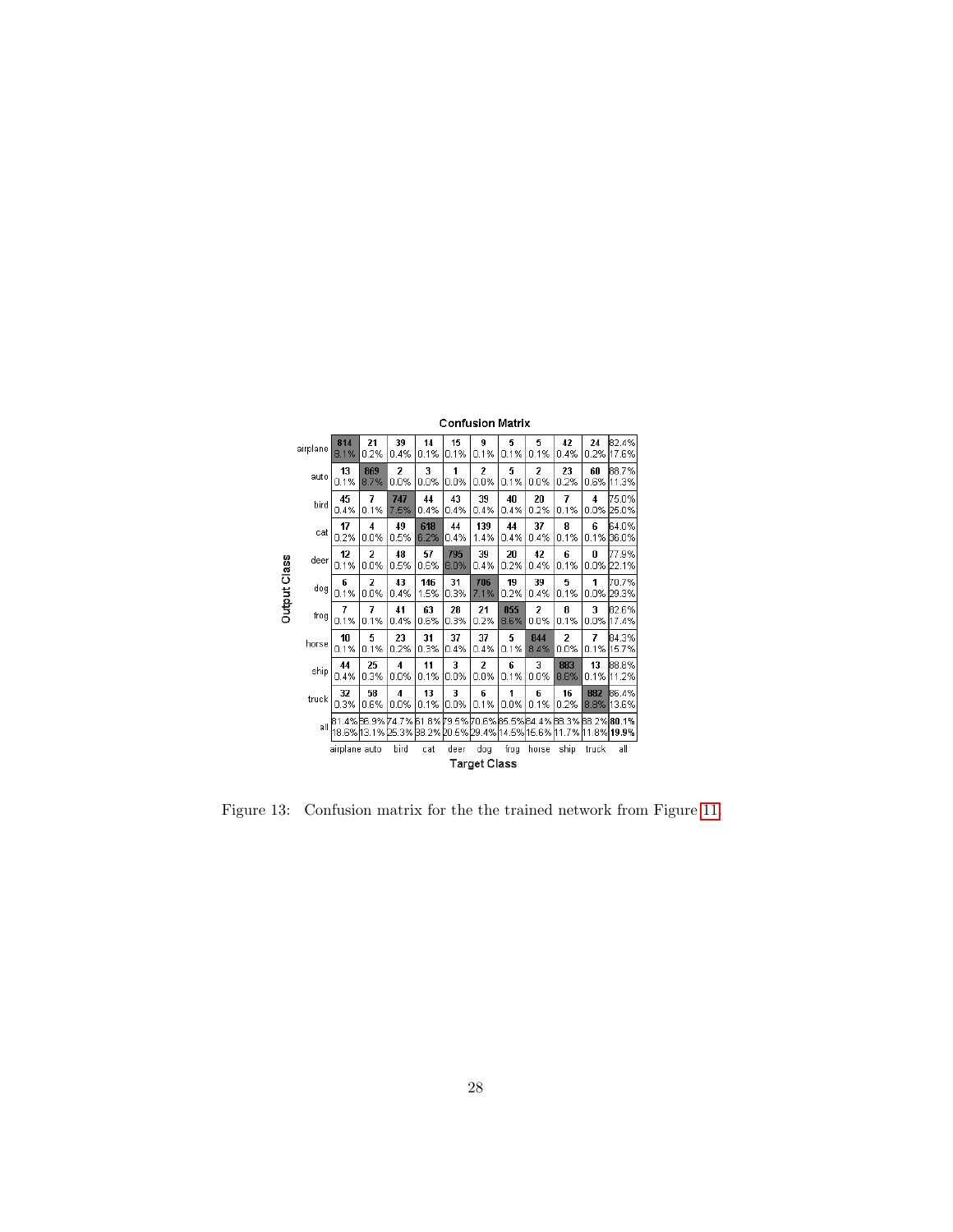

<span id="page-28-0"></span>Figure 14: Confusion matrix for the the trained network from Figure [12,](#page-26-0) which used dropout.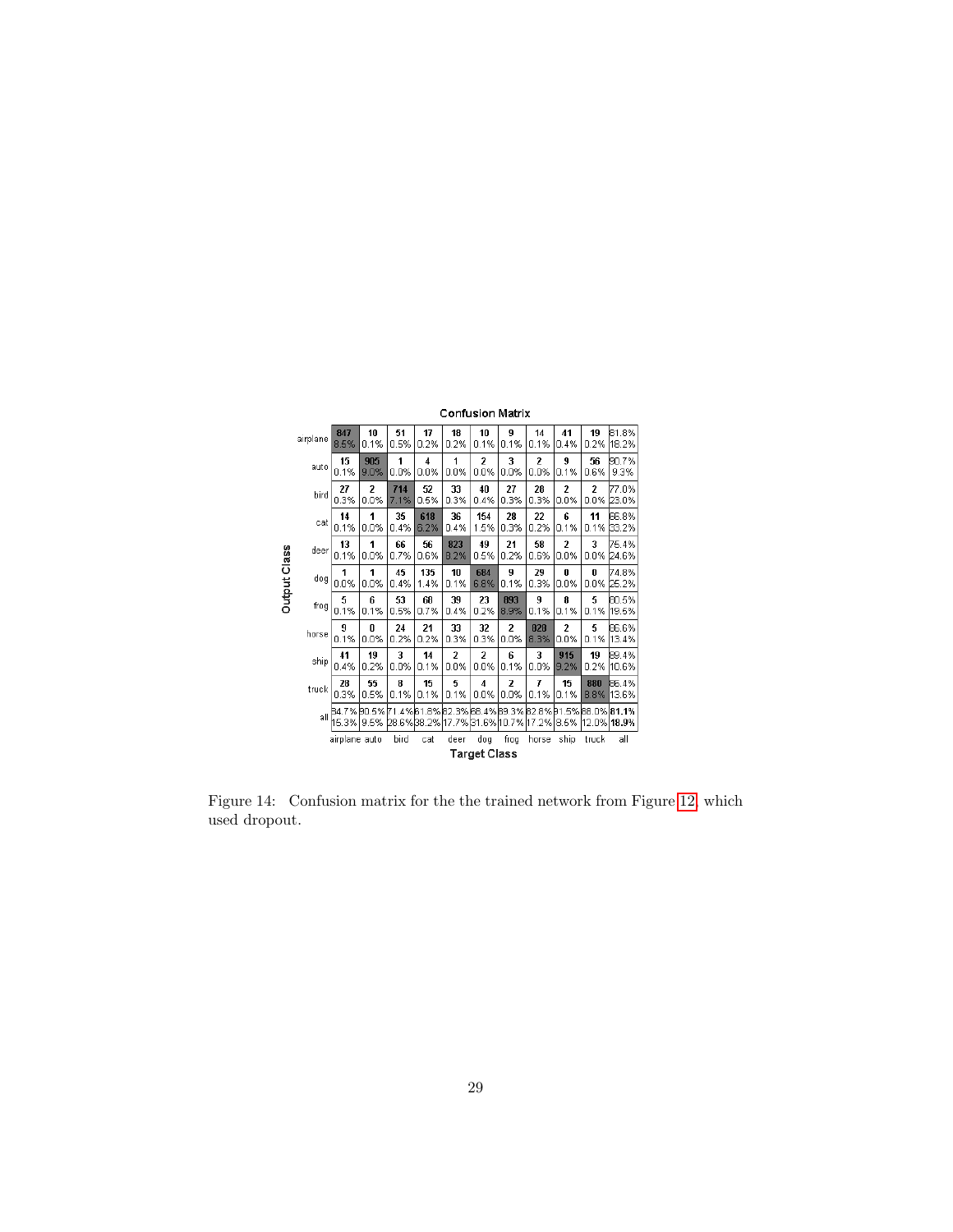<span id="page-29-0"></span>

Figure 15: Sixteen of the images that were misclassified by the trained network from Figure [11.](#page-25-0) Predicted category is indicated, with correct category shown in parentheses. Note that images are low-resolution, having  $32\times32$  pixels.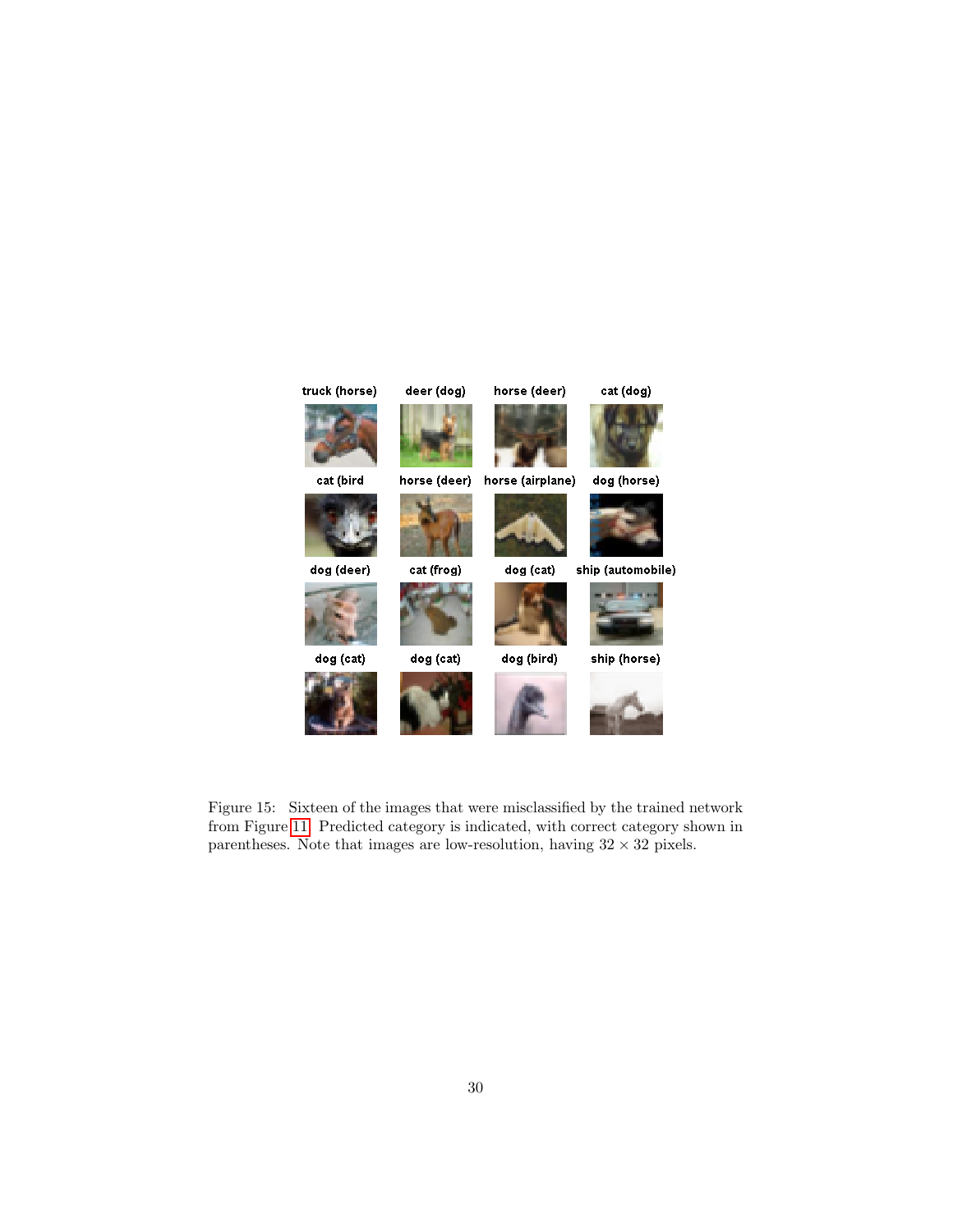#### <span id="page-30-0"></span>8 Of Things Not Treated

This short introductory article is aimed at those who are new to deep learning. In the interests of brevity and accessibility we have ruthlessly omitted many topics. For those wishing to learn more, a good starting point is the free online book [\[26\]](#page-37-2), which provides a hands-on tutorial style description of deep learning techniques. The survey [\[22\]](#page-37-3) gives an intuitive and accessible overview of many of the key ideas behind deep learning, and highlights recent success stories. A more detailed overview of the prize-winning performances of deep learning tools can be found in [\[29\]](#page-37-4), which also traces the development of ideas across more than 800 references. The review [\[35\]](#page-38-1) discusses the pre-history of deep learning and explains how key ideas evolved. For a comprehensive treatment of the state-ofthe-art, we recommend the book [\[10\]](#page-36-0) which, in particular, does an excellent job of introducing fundamental ideas from computer science/discrete mathematics, applied/computational mathematics and probability/statistics/inference before pulling them all together in the deep learning setting. The recent review article [\[3\]](#page-36-1) focuses on optimization tasks arising in machine learning. It summarizes the current theory underlying the stochastic gradient method, along with many alternative techniques. Those authors also emphasize that optimization tools must be interpreted and judged carefully when operating within this inherently statistical framework. Leaving aside the training issue, a mathematical framework for understanding the cascade of linear and nonlinear transformations used by deep networks is given in [\[24\]](#page-37-5).

To give a feel for some of the key issues that can be followed up, we finish with a list of questions that may have occured to interested readers, along with brief answers and further citations.

Why use artificial neural networks? Looking at Figure [4,](#page-5-1) it is clear that there are many ways to come up with a mapping that divides the x-y axis into two regions; a shaded region containing the circles and an unshaded region containing the crosses. Artificial neural networks provide one useful approach. In real applications, success corresponds to a small generalization error; the mapping should perform well when presented with new data. In order to make rigorous, general, statements about performance, we need to make some assumptions about the type of data. For example, we could analyze the situation where the data consists of samples drawn independently from a certain probability distribution. If an algorithm is trained on such data, how will it perform when presented with new data from the same distribution? The authors in [\[15\]](#page-36-2) prove that artificial neural networks trained with the stochastic gradient method can behave well in this sense. Of course, in practice we cannot rely on the existence of such a distribution. Indeed, experiments in [\[36\]](#page-38-2) indicate that the worst case can be as bad as possible. These authors tested state-of-the-art convolutional networks for image classification. In terms of the heuristic performance indicators used to monitor the progress of the training phase, they found that the stochastic gradient method appears to work just as effectively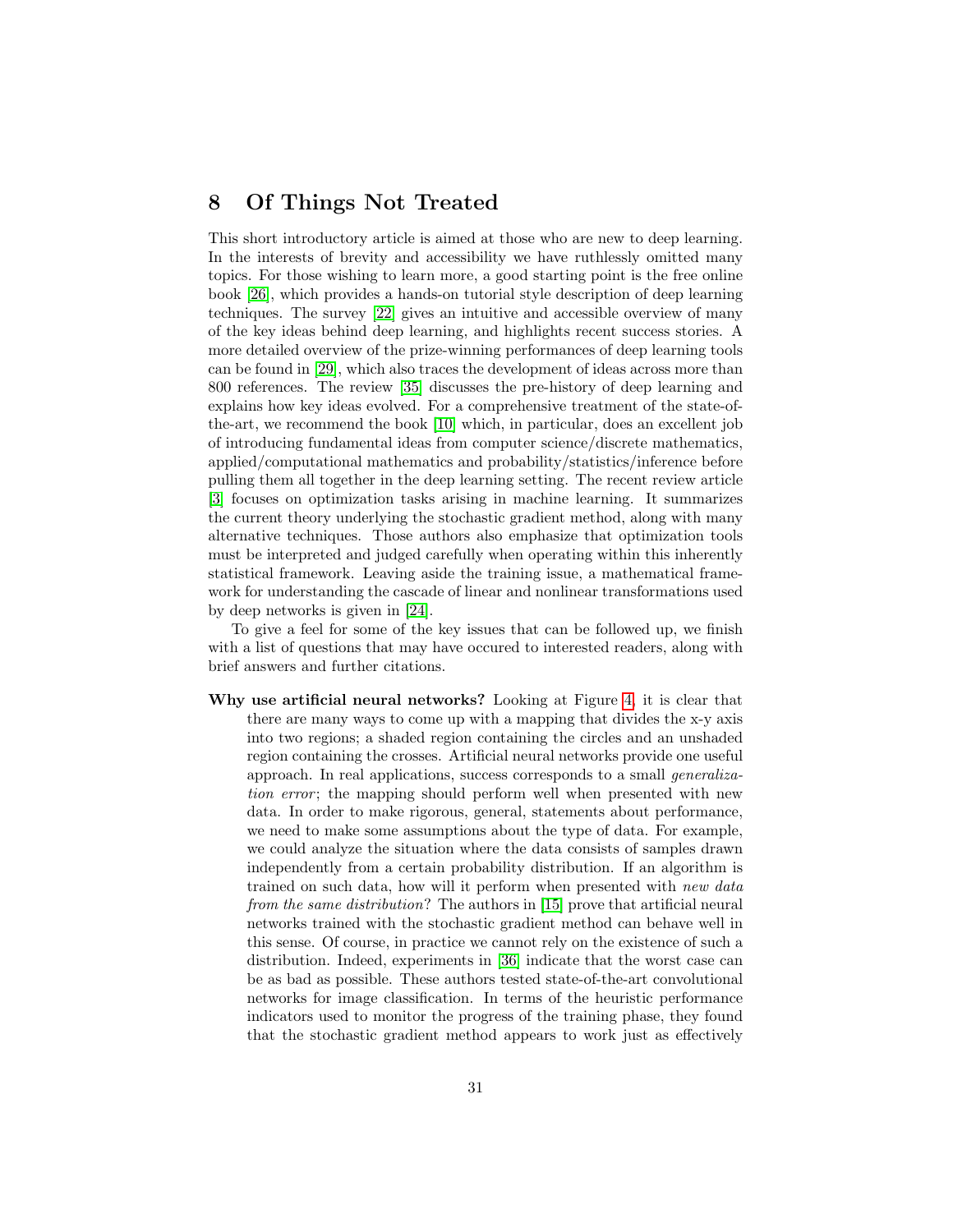when the *images are randomly re-labelled*. This implies that the network is happy to learn noise—if the labels for the unseen data are similarly randomized then the classifications from the trained network are no better than random choice. Other authors have established negative results by showing that small and seemingly unimportant perturbations to an image can change its predicted class, including cases where one pixel is altered [\[32\]](#page-38-3). Related work in [\[4\]](#page-36-3) showed proof-of-principle for an adversarial patch, which alters the classification when added to a wide range of images; for example, such a patch could be printed as a small sticker and used in the physical world. Hence, although artificial neural networks have outperformed rival methods in many application fields, the reasons behind this success are not fully understood. The survey [\[34\]](#page-38-4) describes a range of mathematical approaches that are beginning to provide useful insights, whilst the discussion piece [\[25\]](#page-37-6) includes a list of ten concerns.

Which nonlinearity? The sigmoid function  $(1)$ , illustrated in Figure [2,](#page-3-0) and the rectified linear unit [\(31\)](#page-21-0) are popular choices for the activation function. Alternatives include the step function,

$$
\begin{cases} 0, & \text{for } x \le 0, \\ 1, & \text{for } x > 0. \end{cases}
$$

Each of these can undergo saturation: produce very small derivatives that thereby reduce the size of the gradient updates. Indeed, the step function and rectified linear unit have completely flat portions. For this reason, a leaky rectified linear unit, such as,

$$
f(x) = \begin{cases} 0.01x, & \text{for } x \le 0, \\ x, & \text{for } x > 0, \end{cases}
$$

is sometimes preferred, in order to force a nonzero derivative for negative inputs. The back propagation algorithm described in section [5](#page-10-0) carries through to general activation functions.

How do we decide on the structure of our net? Often, there is a natural choice for the size of the output layer. For example, to classify images of individual handwritten digits, it would make sense to have an output layer consisting of ten neurons, corresponding to  $0, 1, 2, \ldots, 9$ , as used in Chapter 1 of [\[26\]](#page-37-2). In some cases, a physical application imposes natural constraints on one or more of the hidden layers [\[16\]](#page-36-4). However, in general, choosing the overall number of layers, the number of neurons within each layer, and any constraints involving inter-neuron connections, is not an exact science. Rules of thumb have been suggested, but there is no widely accepted technique. In the context of image processing, it may be possible to attribute roles to different layers; for example, detecting edges, motifs and larger structures as information flows forward [\[22\]](#page-37-3), and our understanding of biological neurons provides further insights [\[10\]](#page-36-0). But specific roles cannot be completely hardwired into the network design—the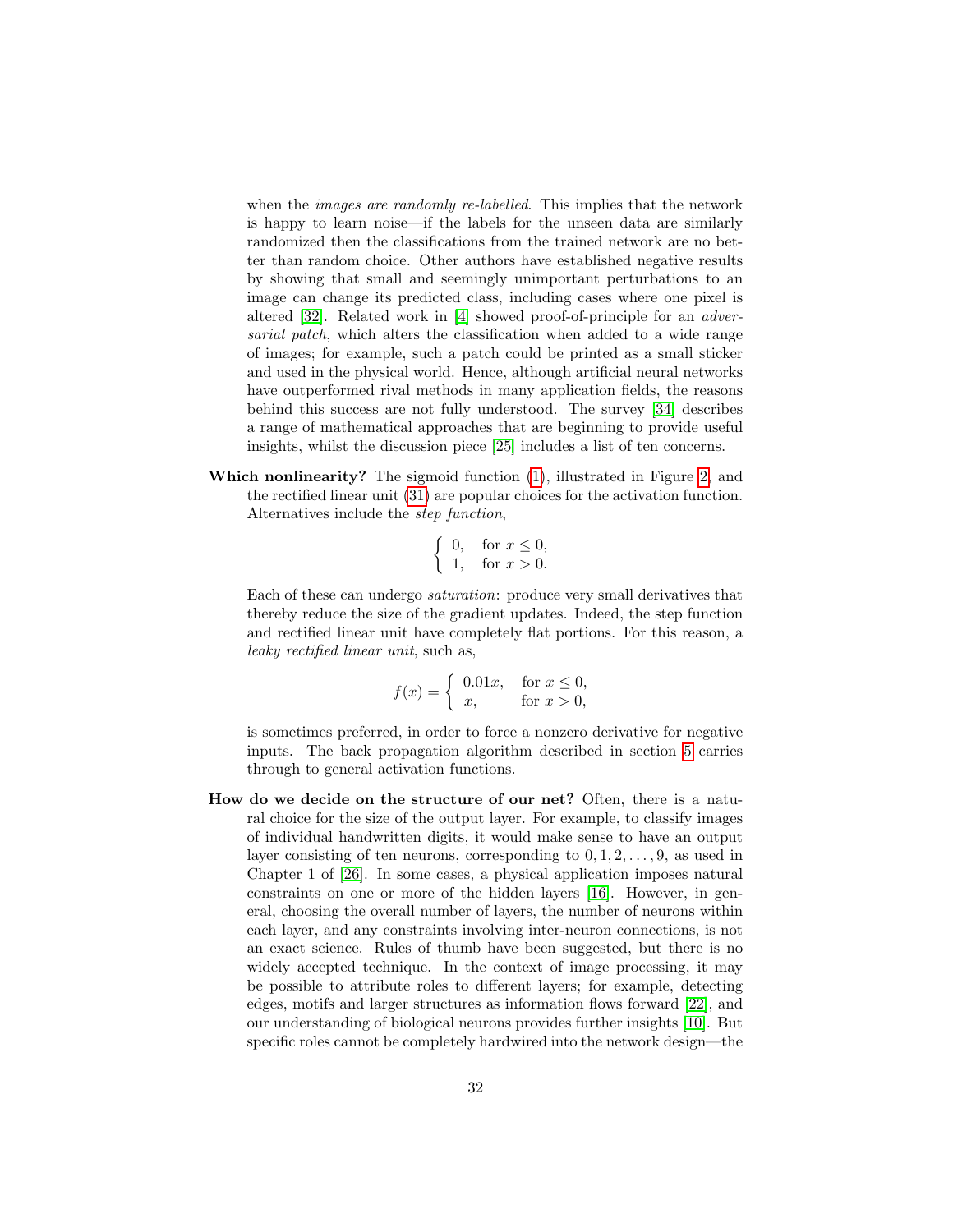weights and biases, and hence the tasks performed by each layer, emerge from the training procedure. We note that the use of back propagation to compute gradients is not restricted to the types of connectivity, activation functions and cost functions discussed here. Indeed, the method fits into a very general framework of techniques known as automatic differentiation or algorithmic differentiation [\[13\]](#page-36-5).

- How big do deep learning networks get? The AlexNet architecture [\[21\]](#page-37-7) achieved groundbreaking image classification results in 2012. This network used 650,000 neurons, with five convolutional layers followed by two fully connected layers and a final softmax. The programme AlphaGo, developed by the Google DeepMind team to play the board game Go, rose to fame by beating the human European champion by five games to nil in October 2015 [\[30\]](#page-37-8). AlphaGo makes use of two artificial neural networks with 13 layers and 15 layers, some convolutional and others fully connected, involving millions of weights.
- Didn't my numerical analysis teacher tell me never to use steepest descent? It is known that the steepest descent method can perform poorly on examples where other methods, notably those using information about the second derivative of the objective function, are much more efficient. Hence, optimization textbooks typically downplay steepest descent [\[9,](#page-36-6) [27\]](#page-37-9). However, it is important to note that training an artificial neural network is a very specific optimization task:
	- the problem dimension and the expense of computing the objective function and its derivatives, can be extremely high,
	- the optimization task is set within a framework that is inherently statistical in nature,
	- a great deal of research effort has been devoted to the development of practical improvements to the basic stochastic gradient method in the deep learning context.

Currently, a theoretical underpinning for the success of the stochastic gradient method in training networks is far from complete [\[3\]](#page-36-1). A promising line of research is to connect the stochastic gradient method with discretizations of stochastic differential equations, [\[31\]](#page-38-5), generalizing the idea that many deterministic optimization methods can be viewed as timestepping methods for gradient ODEs, [\[17\]](#page-37-10). We also note that the introduction of more traditional tools from the field of optimization may lead to improved training algorithms.

Is it possible to regularize? As we discussed in section [7,](#page-19-0) overfitting occurs when a trained network performs accurately on the given data, but cannot generalize well to new data. Regularization is a broad term that describes attempts to avoid overfitting by rewarding smoothness. One approach is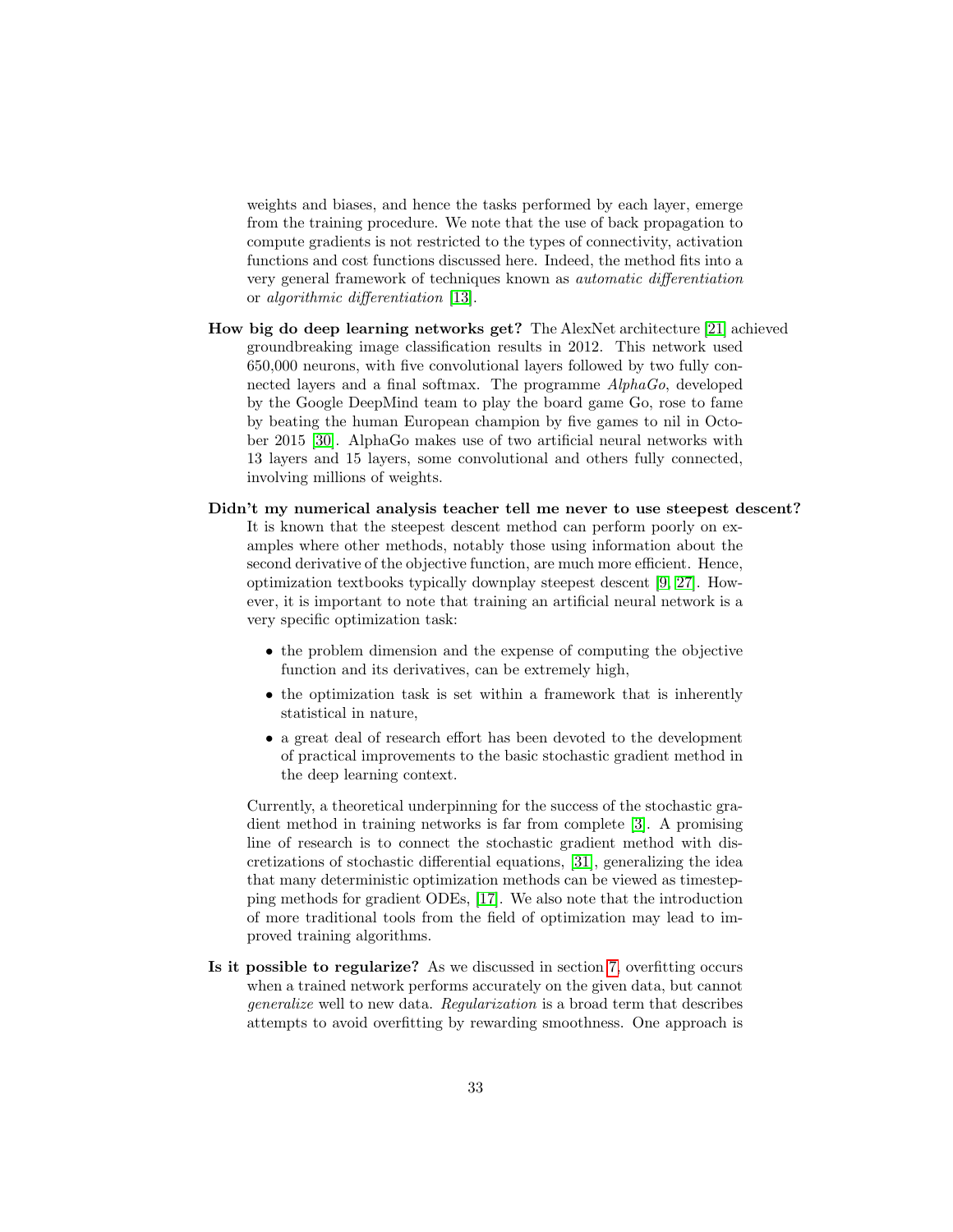to alter the cost function in order to encourage small weights. For example, [\(9\)](#page-7-2) could be extended to

<span id="page-33-0"></span>Cost = 
$$
\frac{1}{N} \sum_{i=1}^{N} \frac{1}{2} ||y(x^{\{i\}}) - a^{[L]}(x^{\{i\}})||_2^2 + \frac{\lambda}{N} \sum_{l=2}^{L} ||W^{[l]}||_2^2.
$$
 (33)

Here  $\lambda > 0$  is the regularization parameter. One motivation for [\(33\)](#page-33-0) is that large weights may lead to neurons that are sensitive to their inputs, and hence less reliable when new data is presented. This argument does not apply to the biases, which typically are not included in such a regularization term. It is straightforward to check that using [\(33\)](#page-33-0) instead of [\(9\)](#page-7-2) makes a very minor and inexpensive change to the back propagation algorithm.

- What about ethics and accountability? The use of "algorithms" to aid decision-making is not a recent phenomenon. However, the increasing influence of black-box technologies is naturally causing concerns in many quarters. The recent articles [\[7,](#page-36-7) [14\]](#page-36-8) raise several relevant issues and illustrate them with concrete examples. They also highlight the particular challenges arising from massively-parameterized artificial neural networks. Professional and governmental institutions are, of course, alert to these matters. In 2017, the Association for Computing Machinery's US Public Policy Council released seven Principles for Algorithmic Transparency and  $Accountability<sup>1</sup>$  $Accountability<sup>1</sup>$  $Accountability<sup>1</sup>$ . Among their recommendations are that
	- "Systems and institutions that use algorithmic decision-making are encouraged to produce explanations regarding both the procedures followed by the algorithm and the specific decisions that are made", and
	- "A description of the way in which the training data was collected should be maintained by the builders of the algorithms, accompanied by an exploration of the potential biases induced by the human or algorithmic data-gathering process."

Article 15 of the European Union's General Data Protection Regulation 2016/679[2](#page-33-2) , which takes effect in May 2018, concerns "Right of access by the data subject," and includes the requirement that "The data subject shall have the right to obtain from the controller confirmation as to whether or not personal data concerning him or her are being processed, and, where that is the case, access to the personal data and the following information:."Item (h) on the subsequent list covers

• "the existence of automated decision-making, including profiling, referred to in Article 22(1) and (4) and, at least in those cases, meaningful information about the logic involved, as well as the significance

<span id="page-33-1"></span> $<sup>1</sup>$  https://www.acm.org/</sup>

<span id="page-33-2"></span><sup>2</sup>https://www.privacy-regulation.eu/en/15.htm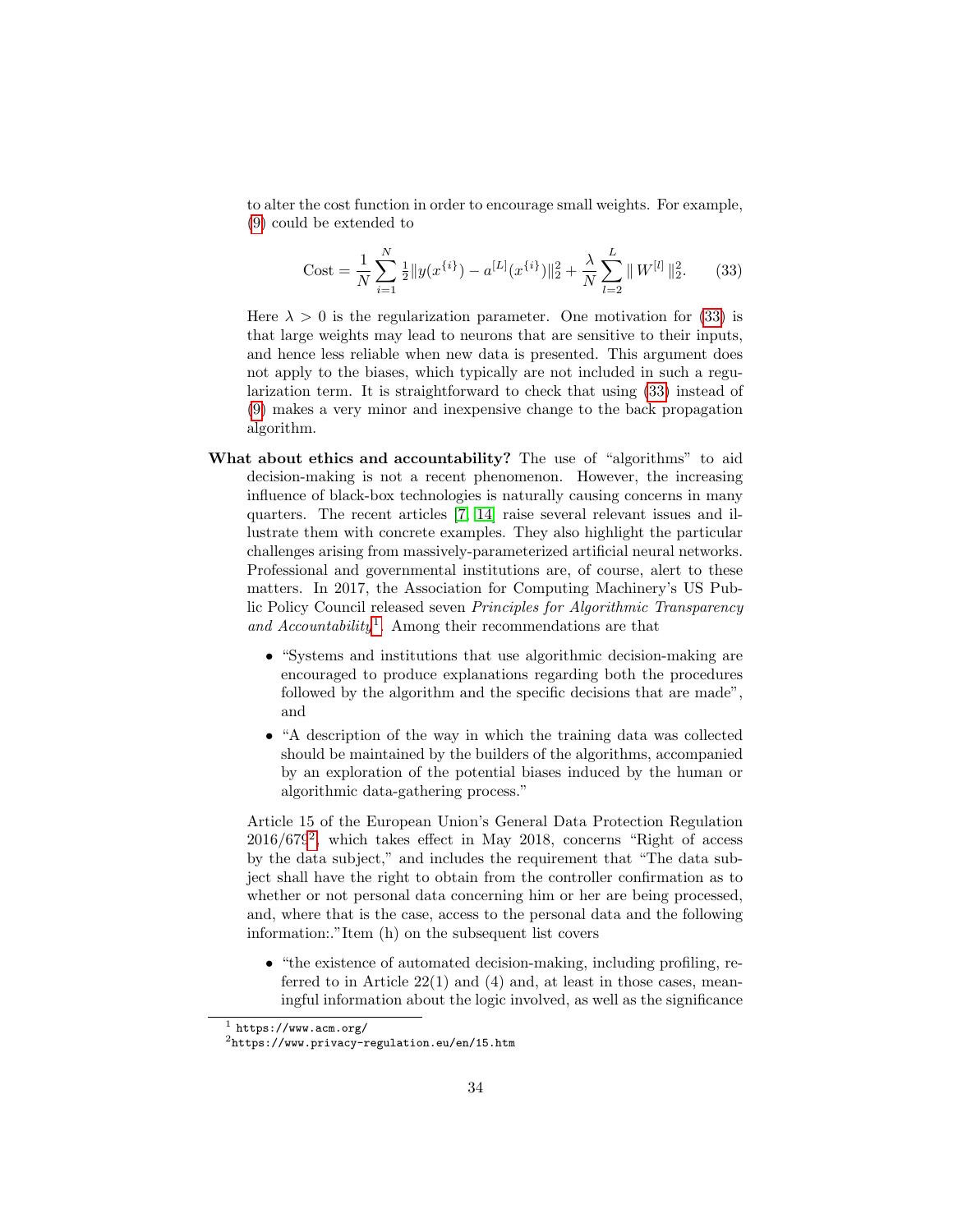and the envisaged consequences of such processing for the data subject."

What are some current research topics? Deep learning is a fast-moving, high-bandwith field, where many new advances are driven by the needs of specific application areas and the features of new high performance computing architectures. Here, we briefly mention three hot-topic areas that have not yet been discussed.

Training a network can be an extremely expensive task. When a trained network is seen to make a mistake on new data, it is therefore tempting to fix this with a local perturbation to the weights and/or network structure, rather than re-training from scratch. Approaches for this type of on the  $fly$  tuning can be developed and justified using the theory of measure concentration in high dimensional spaces [\[12\]](#page-36-9).

Adversarial networks, [\[11\]](#page-36-10), are based on the concept that an artificial neural network may be viewed as a generative model: a way to create realistic data. Such a model may be useful, for example, as a means to produce realistic sentences, or very high resolution images. In the adversarial setting, the generative model is pitted against a discriminative model. The role of the discriminative model is to distinguish between real training data and data produced by the generative model. By iteratively improving the performance of these models, the quality of both the generation and discrimination can be increased dramatically.

The idea behind autoencoders [\[28\]](#page-37-11) is, perhaps surprisingly, to produce an overall network whose output matches its input. More precisely, one network, known as the *encoder*, corresponds to a map  $F$  that takes an input vector,  $x \in \mathbb{R}^s$ , and produces a lower dimensional output vector  $F(x) \in \mathbb{R}^t$ . So  $t \ll s$ . Then a second network, known as the *decoder*, corresponds to a map  $G$  that takes us back to the same dimension as  $x$ ; that is,  $G(F(x)) \in \mathbb{R}^s$ . We could then aim to minimize the sum of the squared error  $||x - G(F(x))||_2^2$  over a set of training data. Note that this technique does not require the use of labelled data—in the case of images we are attempting to reproduce each picture without knowing what it depicts. Intuitively, a good encoder is a tool for dimension reduction. It extracts the key features. Similarly, a good decoder can reconstruct the data from those key features.

Where can I find code and data? There are many publicly available codes that provide access to deep learning algorithms. In addition to MatConvNet [\[33\]](#page-38-0), we mention Caffe [\[19\]](#page-37-12), Keras [\[5\]](#page-36-11), TensorFlow [\[1\]](#page-35-0), Theano [\[2\]](#page-35-1) and Torch [\[6\]](#page-36-12). These packages differ in their underlying platforms and in the extent of expert knowledge required. Your favorite scientific computing environment may also offer a range of proprietary and user-contributed deep learning toolboxes. However, it is currently the case that making serious use of modern deep learning technology requires a strong background in numerical computing. Among the standard benchmark data sets are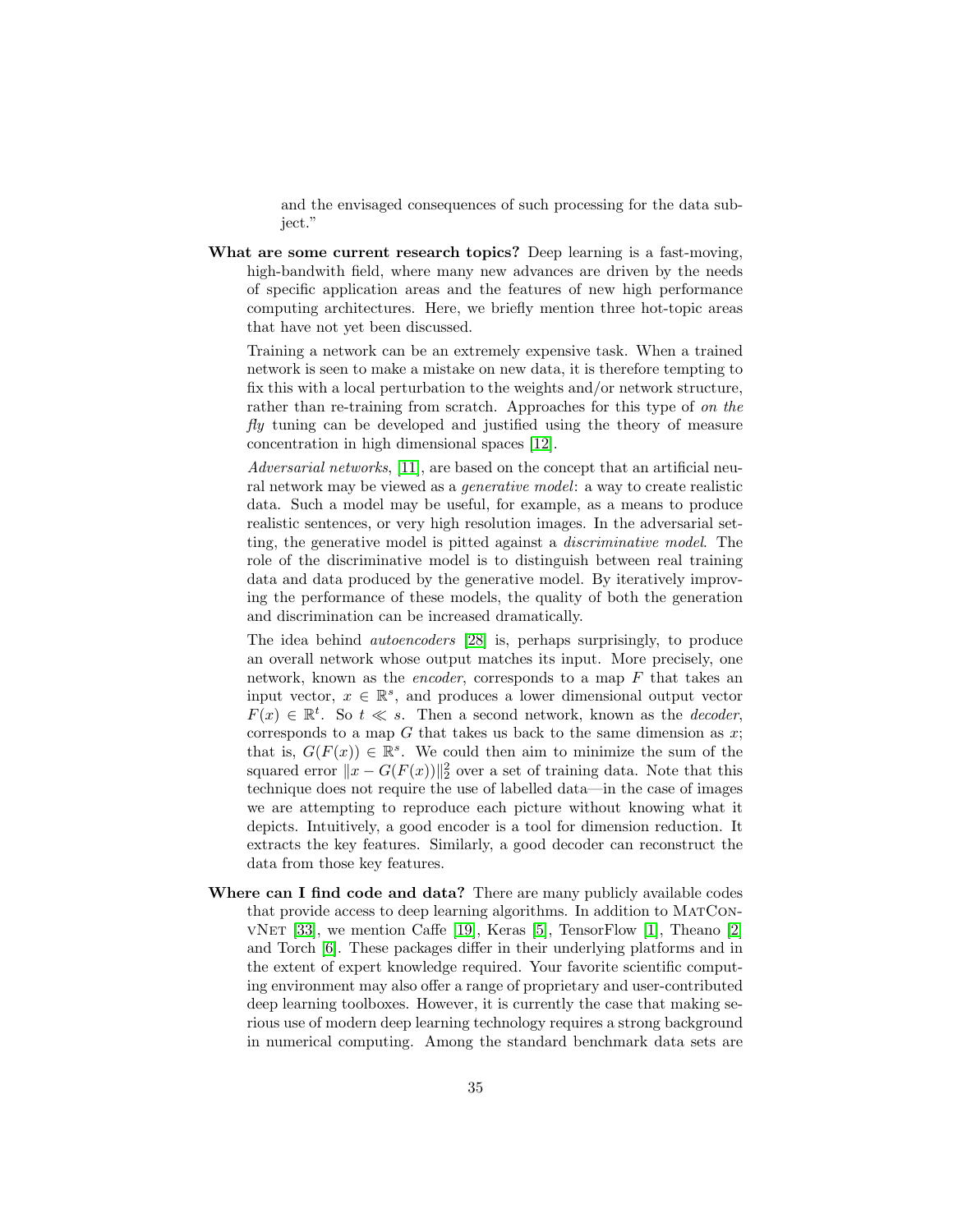the CIFAR-10 collection [\[20\]](#page-37-1) that we used in section [7,](#page-19-0) and its big sibling CIFAR-100, ImageNet [\[8\]](#page-36-13), and the handwritten digit database MNIST [\[23\]](#page-37-13).

# Acknowledgements

We are grateful to the MATCONVNET team for making their package available under a permissive BSD license. The MATLAB code in Listings [6.1](#page-16-0) and [6.2](#page-17-0) can be found at

http://personal.strath.ac.uk/d.j.higham/algfiles.html

as well as an exteneded version that produces Figures [7](#page-17-1) and [8,](#page-18-0) and a MATLAB code that uses lsqnonlin to produce Figure [4.](#page-5-1)

#### References

- <span id="page-35-0"></span>[1] M. Abadi, P. Barham, J. Chen, Z. Chen, A. Davis, J. Dean, M. Devin, S. Ghemawat, G. Irving, M. Isard, M. Kudlur, J. Levenberg, R. Monga, S. Moore, D. G. Murray, B. Steiner, P. Tucker, V. Vasudevan, P. Warden, M. Wicke, Y. Yu, and X. Zheng, TensorFlow: A system for large-scale machine learning, in 12th USENIX Symposium on Operating Systems Design and Implementation (OSDI 16), 2016, pp. 265–283.
- <span id="page-35-1"></span>[2] R. Al-Rfou, G. Alain, A. Almahairi, C. Angermueller, D. Bahdanau, N. Ballas, F. Bastien, J. Bayer, A. Belikov, A. Belopolsky, Y. Bengio, A. Bergeron, J. Bergstra, V. Bisson, J. Bleecher Snyder, N. Bouchard, N. Boulanger-Lewandowski, X. BOUTHILLIER, A. DE BRÉBISSON, O. BREULEUX, P.-L. CARRIER, K. Cho, J. Chorowski, P. Christiano, T. Coolimans, M.-A. Côté, M. CÔTÉ, A. COURVILLE, Y. N. DAUPHIN, O. DELALLEAU, J. DEmouth, G. Desjardins, S. Dieleman, L. Dinh, M. Ducoffe, V. Dumoulin, S. Ebrahimi Kahou, D. Erhan, Z. Fan, O. Firat, M. Germain, X. Glorot, I. Goodfellow, M. Graham, C. Gulcehre, P. Hamel, I. Harlouchet, J.-P. Heng, B. Hidasi, S. Honari, A. Jain, S. Jean, K. Jia, M. Korobov, V. Kulkarni, A. Lamb, P. LAMBLIN, E. LARSEN, C. LAURENT, S. LEE, S. LEFRANCOIS, S. LEMIEUX, N. LÉONARD, Z. LIN, J. A. LIVEZEY, C. LORENZ, J. Lowin, Q. Ma, P.-A. Manzagol, O. Mastropietro, R. T. McGibbon, R. Memisevic, B. van Merrienboer, V. Michalski, ¨ M. Mirza, A. Orlandi, C. Pal, R. Pascanu, M. Pezeshki, C. Raffel, D. Renshaw, M. Rocklin, A. Romero, M. Roth, P. Sadowski, J. SALVATIER, F. SAVARD, J. SCHLÜTER, J. SCHULMAN, G. SCHWARTZ, I. V. Serban, D. Serdyuk, S. Shabanian, E. Simon, S. Spieckermann, S. R. Subramanyam, J. Sygnowski, J. Tanguay, G. van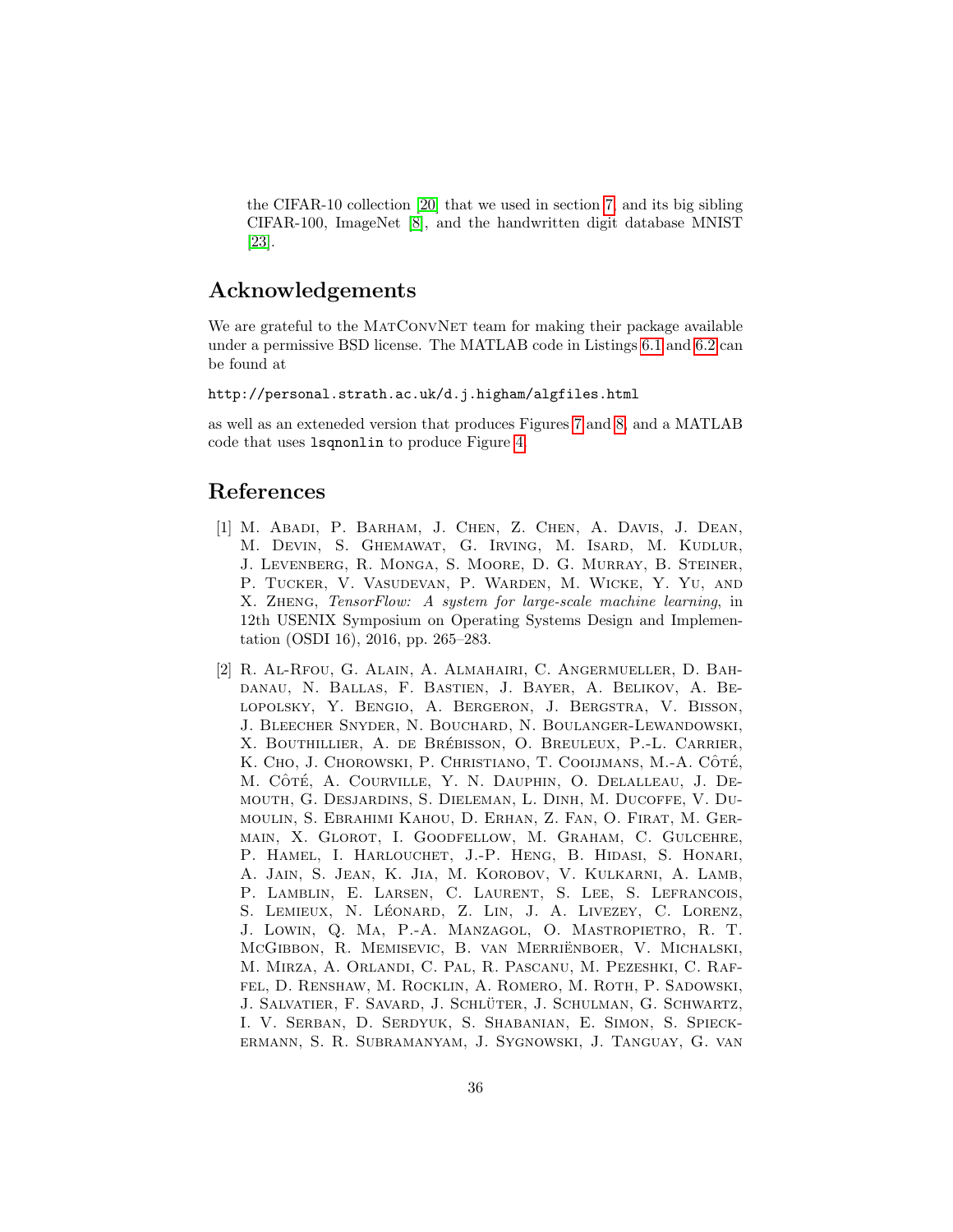Tulder, J. Turian, S. Urban, P. Vincent, F. Visin, H. de Vries, D. Warde-Farley, D. J. Webb, M. Willson, K. Xu, L. Xue, L. Yao, S. Zhang, and Y. Zhang, Theano: A Python framework for fast computation of mathematical expressions, arXiv e-prints, abs/1605.02688 (2016).

- <span id="page-36-1"></span>[3] L. BOTTOU, F. CURTIS, AND J. NOCEDAL, Optimization methods for large-scale machine learning, arXiv:1606.04838, version 2, (2017).
- <span id="page-36-3"></span>[4] T. B. BROWN, D. MANÉ, A. R. M. ABADI, AND J. GILMER, Adversarial patch, arXiv:1712.09665 [cs.CV], (2017).
- <span id="page-36-11"></span>[5] F. CHOLLET ET AL.,  $Keras$ , GitHub, (2015).
- <span id="page-36-12"></span>[6] R. Collobert, K. Kavukcuoglu, and C. Farabet, Torch7: A Matlablike environment for machine learning, in BigLearn, NIPS Workshop, 2011.
- <span id="page-36-7"></span>[7] J. H. DAVENPORT, The debate about algorithms, Mathematics Today, (2017), p. 162.
- <span id="page-36-13"></span>[8] J. Deng, W. Dong, R. Socher, L.-J. Li, K. Li, and F.-F. Li, ImageNet: A large-scale hierarchical image database., in CVPR, IEEE Computer Society, 2009, pp. 248–255.
- <span id="page-36-6"></span>[9] R. FLETCHER, *Practical Methods of Optimization*, Wiley, Chichester, second ed., 1987.
- <span id="page-36-0"></span>[10] I. Goodfellow, Y. Bengio, and A. Courville, Deep Learning, MIT Press, Boston, 2016.
- <span id="page-36-10"></span>[11] I. J. GOODFELLOW, J. POUGET-ABADIE, M. MIRZA, B. XU, D. WARDE-Farley, S. Ozair, A. C. Courville, and Y. Bengio, Generative adversarial nets, in Advances in Neural Information Processing Systems 27, Montreal, Canada, 2014, pp. 2672–2680.
- <span id="page-36-9"></span>[12] A. N. GORBAN AND I. Y. TYUKIN, Stochastic separation theorems, Neural Networks, 94 (2017), pp. 255–259.
- <span id="page-36-5"></span>[13] A. GRIEWANK AND A. WALTHER, Evaluating Derivatives: Principles and Techniques of Algorithmic Differentiation, Society for Industrial and Applied Mathematics, Philadelphia, second ed., 2008.
- <span id="page-36-8"></span>[14] P. GRINDROD, Beyond privacy and exposure: ethical issues within citizenfacing analytics, Phil. Trans. of the Royal Society A, 374 (2016), p. 2083.
- <span id="page-36-2"></span>[15] M. HARDT, B. RECHT, AND Y. SINGER, Train faster, generalize better: Stability of stochastic gradient descent, in Proceedings of the 33rd International Conference on Machine Learning, 2016, pp. 1225–1234.
- <span id="page-36-4"></span>[16] C. F. HIGHAM, R. MURRAY-SMITH, M. J. PADGETT, AND M. P. EDGAR, Deep learning for real-time single-pixel video, Scientific Reports, (to appear).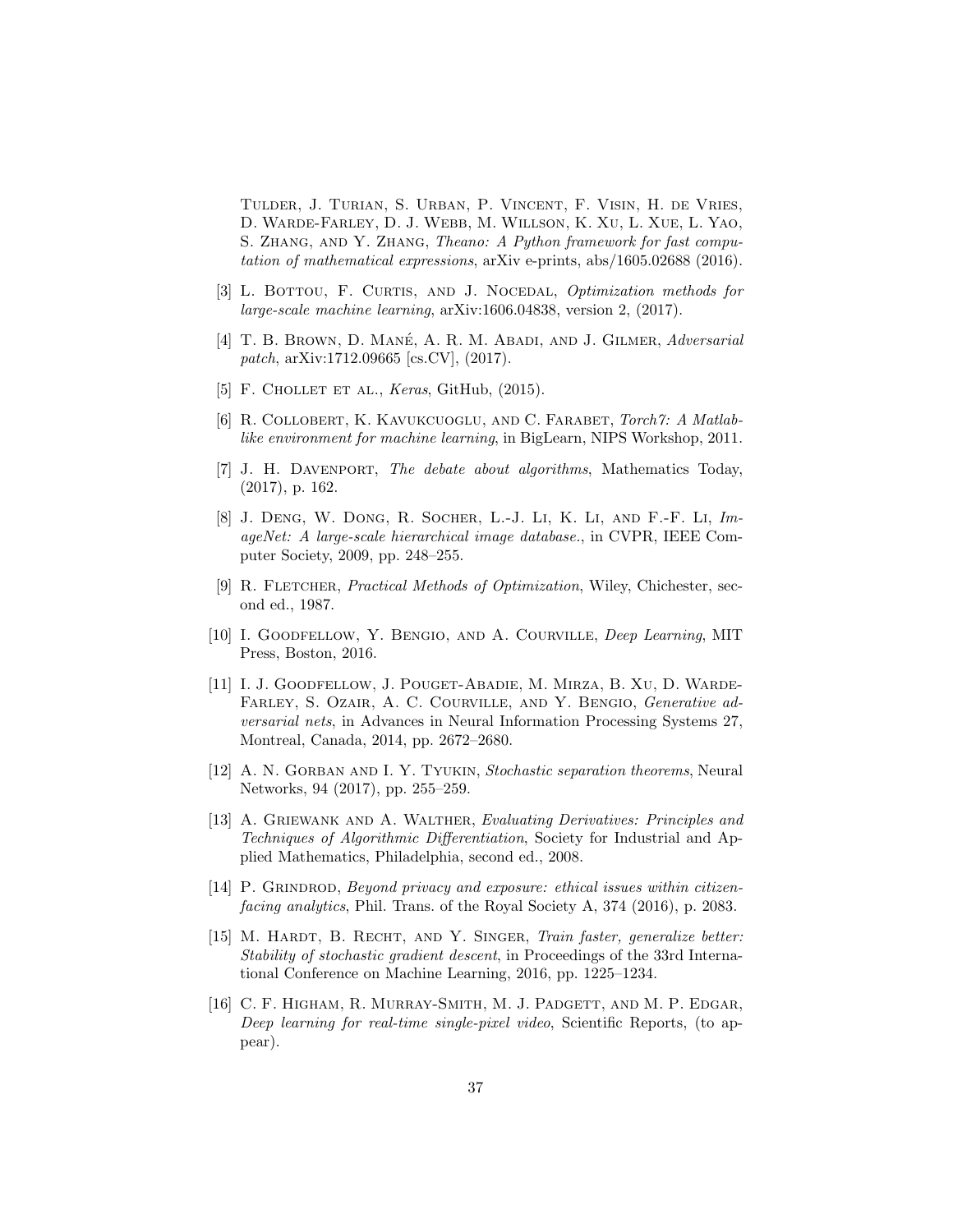- <span id="page-37-10"></span>[17] D. J. Higham, Trust region algorithms and timestep selection, SIAM Journal on Numerical Analysis, 37 (1999), pp. 194–210.
- <span id="page-37-0"></span>[18] D. J. HIGHAM AND N. J. HIGHAM, MATLAB Guide, Society for Industrial and Applied Mathematics, Philadelphia, PA, USA, third ed., 2017.
- <span id="page-37-12"></span>[19] Y. Jia, E. Shelhamer, J. Donahue, S. Karayev, J. Long, R. Girshick, S. Guadarrama, and T. Darrell, Caffe: Convolutional architecture for fast feature embedding, arXiv preprint arXiv:1408.5093, (2014).
- <span id="page-37-1"></span>[20] A. Krizhevsky, Learning multiple layers of features from tiny images, tech. rep., 2009.
- <span id="page-37-7"></span>[21] A. KRIZHEVSKY, I. SUTSKEVER, AND G. E. HINTON, Imagenet classification with deep convolutional neural networks, in Advances in Neural Information Processing Systems 25, F. Pereira, C. J. C. Burges, L. Bottou, and K. Q. Weinberger, eds., 2012, pp. 1097–1105.
- <span id="page-37-3"></span>[22] Y. LeCun, Y. Bengio, and G. Hinton, Deep learning, Nature, 521 (2015), pp. 436–444.
- <span id="page-37-13"></span>[23] Y. LECUN, L. BOTTOU, Y. BENGIO, AND P. HAFFNER, Gradient-based learning applied to document recognition, Proceedings of the IEEE, 86 (1998), pp. 2278–2324.
- <span id="page-37-5"></span>[24] S. Mallat, Understanding deep convolutional networks, Philosophical Transactions of the Royal Society of London A, 374 (2016), p. 20150203.
- <span id="page-37-6"></span>[25] G. Marcus, Deep learning: A critical appraisal, arXiv:1801.00631 [cs.AI], (2018).
- <span id="page-37-2"></span>[26] M. Nielsen, Neural Networks and Deep Learning, Determination Press, 2015.
- <span id="page-37-9"></span>[27] J. NOCEDAL AND S. J. WRIGHT, Numerical Optimization, Springer, Berlin, second ed., 2006.
- <span id="page-37-11"></span>[28] D. E. Rumelhart, G. E. Hinton, and R. J. Williams, Parallel distributed processing: Explorations in the microstructure of cognition, vol. 1, MIT Press, Cambridge, MA, USA, 1986, ch. Learning Internal Representations by Error Propagation, pp. 318–362.
- <span id="page-37-4"></span>[29] J. Schmidhuber, Deep learning in neural networks: An overview, Neural Networks, 61 (2015), pp. 85–117.
- <span id="page-37-8"></span>[30] D. Silver, A. Huang, C. J. Maddison, A. Guez, L. Sifre, G. van den Driessche, J. Schrittwieser, I. Antonoglou, V. Panneershelvam, M. Lanctot, S. Dieleman, D. Grewe, J. Nham, N. Kalchbrenner, I. Sutskever, T. Lillicrap, M. Leach, K. KAVUKCUOGLU, T. GRAEPEL, AND D. HASSABIS, Mastering the game of Go with deep neural networks and tree search, Nature, 2529 (2016), pp. 484–489.